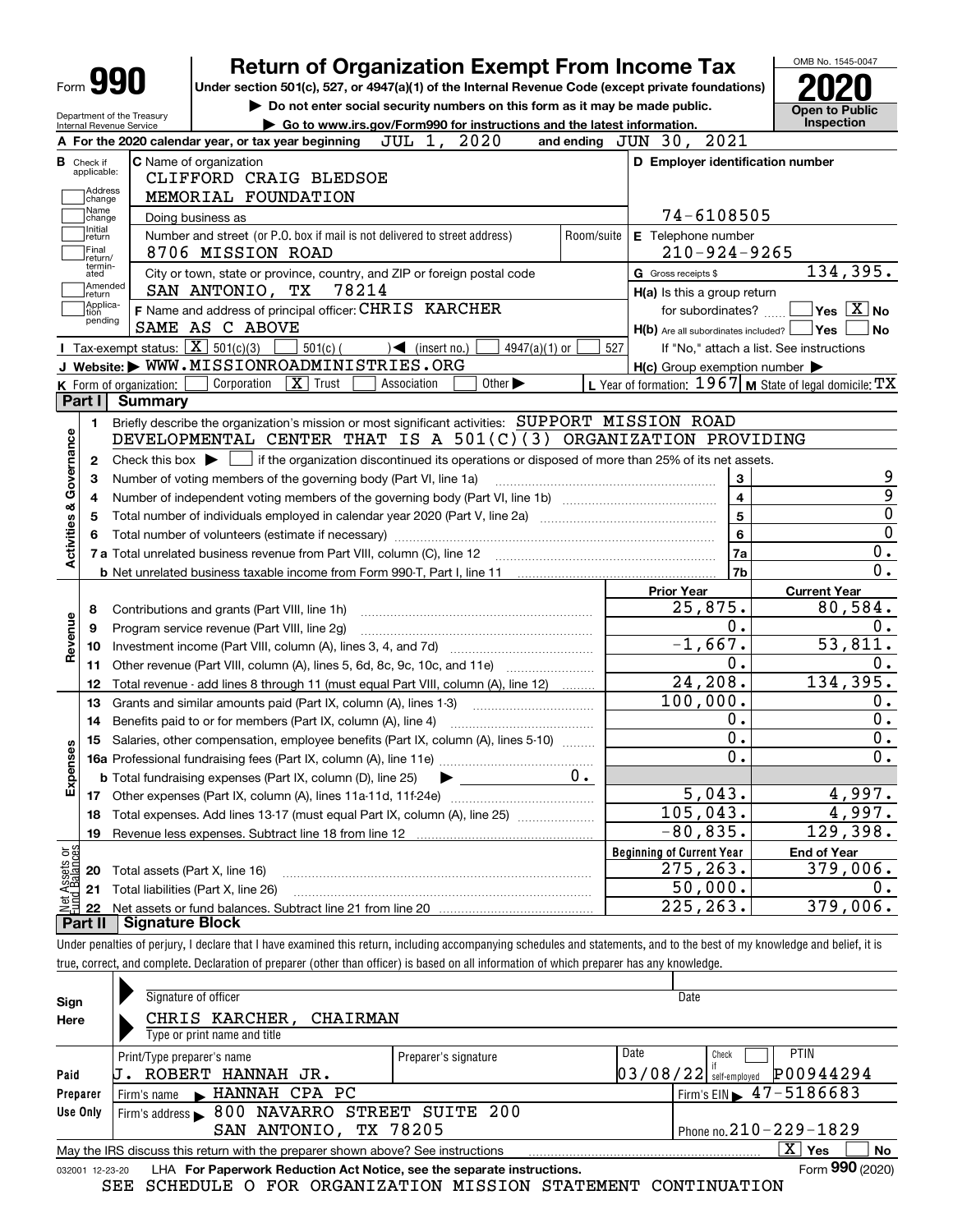|              | CLIFFORD CRAIG BLEDSOE                                                                                                                                               |               |                                                 |
|--------------|----------------------------------------------------------------------------------------------------------------------------------------------------------------------|---------------|-------------------------------------------------|
|              | MEMORIAL FOUNDATION<br>Form 990 (2020)                                                                                                                               | 74-6108505    | Page 2                                          |
|              | <b>Part III   Statement of Program Service Accomplishments</b>                                                                                                       |               |                                                 |
|              |                                                                                                                                                                      |               |                                                 |
| 1.           | Briefly describe the organization's mission:                                                                                                                         |               |                                                 |
|              | SUPPORT MISSION ROAD DEVELOPMENTAL CENTER THAT IS A $501(C)(3)$                                                                                                      |               |                                                 |
|              | ORGANIZATION PROVIDING RESIDENTIAL, NONRESIDENTIAL AND DAY PROGRAMS                                                                                                  |               |                                                 |
|              | FOR PERSONS WITH INTELLECTUAL AND OTHER DEVELOPMENTAL DISABILITIES.                                                                                                  |               |                                                 |
|              |                                                                                                                                                                      |               |                                                 |
| $\mathbf{2}$ | Did the organization undertake any significant program services during the year which were not listed on the                                                         |               | $\boxed{\phantom{1}}$ Yes $\boxed{\text{X}}$ No |
|              | prior Form 990 or 990-EZ?                                                                                                                                            |               |                                                 |
|              | If "Yes," describe these new services on Schedule O.<br>Did the organization cease conducting, or make significant changes in how it conducts, any program services? |               | $\boxed{\phantom{1}}$ Yes $\boxed{\text{X}}$ No |
| 3            | If "Yes," describe these changes on Schedule O.                                                                                                                      |               |                                                 |
| 4            | Describe the organization's program service accomplishments for each of its three largest program services, as measured by expenses.                                 |               |                                                 |
|              | Section 501(c)(3) and 501(c)(4) organizations are required to report the amount of grants and allocations to others, the total expenses, and                         |               |                                                 |
|              | revenue, if any, for each program service reported.                                                                                                                  |               |                                                 |
| 4a l         | $(Ex)$ (Expenses \$<br>) (Revenue \$<br>(Code:<br>including grants of \$                                                                                             |               |                                                 |
|              | SUPPORT OF MISSION ROAD DEVELOPMENTAL CENTER FOR SERVICING PERSONS WITH                                                                                              |               |                                                 |
|              | INTELLECTUAL AND OTHER DEVELOPMENTAL DISABILITIES.                                                                                                                   |               |                                                 |
|              |                                                                                                                                                                      |               |                                                 |
|              |                                                                                                                                                                      |               |                                                 |
|              |                                                                                                                                                                      |               |                                                 |
|              |                                                                                                                                                                      |               |                                                 |
|              |                                                                                                                                                                      |               |                                                 |
|              |                                                                                                                                                                      |               |                                                 |
|              |                                                                                                                                                                      |               |                                                 |
|              |                                                                                                                                                                      |               |                                                 |
|              |                                                                                                                                                                      |               |                                                 |
|              |                                                                                                                                                                      |               |                                                 |
| 4b           |                                                                                                                                                                      |               |                                                 |
|              |                                                                                                                                                                      |               |                                                 |
|              |                                                                                                                                                                      |               |                                                 |
|              |                                                                                                                                                                      |               |                                                 |
|              |                                                                                                                                                                      |               |                                                 |
|              |                                                                                                                                                                      |               |                                                 |
|              |                                                                                                                                                                      |               |                                                 |
|              |                                                                                                                                                                      |               |                                                 |
|              |                                                                                                                                                                      |               |                                                 |
|              |                                                                                                                                                                      |               |                                                 |
|              |                                                                                                                                                                      |               |                                                 |
|              |                                                                                                                                                                      |               |                                                 |
|              |                                                                                                                                                                      |               |                                                 |
| 4c           | (Code: ) (Expenses \$<br>including grants of \$                                                                                                                      | ) (Revenue \$ |                                                 |
|              |                                                                                                                                                                      |               |                                                 |
|              |                                                                                                                                                                      |               |                                                 |
|              |                                                                                                                                                                      |               |                                                 |
|              |                                                                                                                                                                      |               |                                                 |
|              |                                                                                                                                                                      |               |                                                 |
|              |                                                                                                                                                                      |               |                                                 |
|              |                                                                                                                                                                      |               |                                                 |
|              |                                                                                                                                                                      |               |                                                 |
|              |                                                                                                                                                                      |               |                                                 |
|              |                                                                                                                                                                      |               |                                                 |
|              |                                                                                                                                                                      |               |                                                 |
| 4d           | Other program services (Describe on Schedule O.)                                                                                                                     |               |                                                 |
|              | (Expenses \$<br>(Revenue \$<br>including grants of \$                                                                                                                |               |                                                 |
| 4е           | Total program service expenses                                                                                                                                       |               |                                                 |
|              |                                                                                                                                                                      |               | Form 990 (2020)                                 |
|              | 032002 12-23-20                                                                                                                                                      |               |                                                 |
|              | ٦                                                                                                                                                                    |               |                                                 |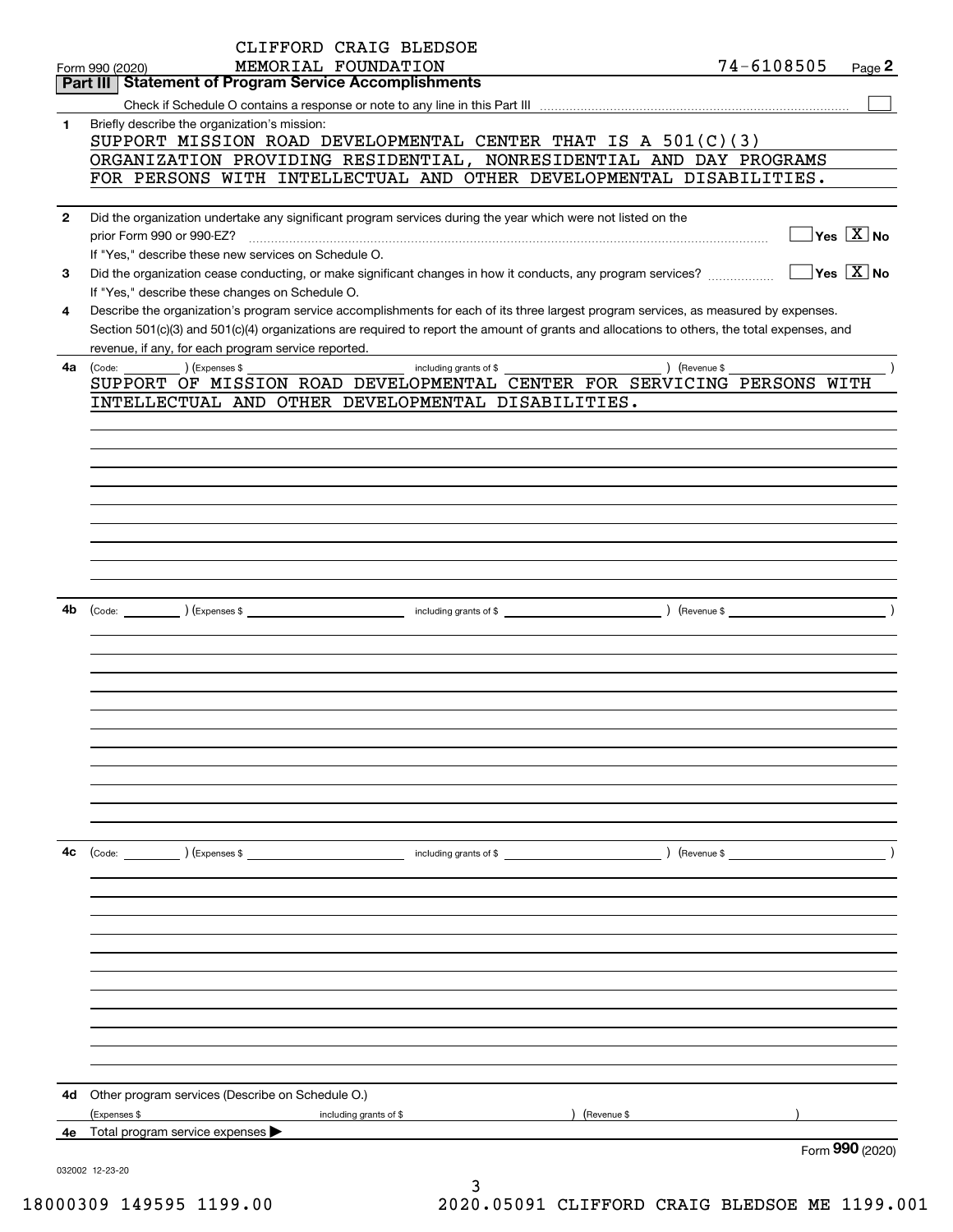|     |                                                                                                                                                     |                 | Yes | No              |
|-----|-----------------------------------------------------------------------------------------------------------------------------------------------------|-----------------|-----|-----------------|
| 1.  | Is the organization described in section $501(c)(3)$ or $4947(a)(1)$ (other than a private foundation)?                                             |                 |     |                 |
|     |                                                                                                                                                     | 1               | х   |                 |
| 2   |                                                                                                                                                     | $\mathbf{2}$    | X   |                 |
| 3   | Did the organization engage in direct or indirect political campaign activities on behalf of or in opposition to candidates for                     |                 |     |                 |
|     |                                                                                                                                                     | 3               |     | x               |
| 4   | Section 501(c)(3) organizations. Did the organization engage in lobbying activities, or have a section 501(h) election in effect                    |                 |     |                 |
|     |                                                                                                                                                     | 4               |     | x               |
| 5   | Is the organization a section 501(c)(4), 501(c)(5), or 501(c)(6) organization that receives membership dues, assessments, or                        |                 |     |                 |
|     |                                                                                                                                                     | 5               |     | x               |
| 6   | Did the organization maintain any donor advised funds or any similar funds or accounts for which donors have the right to                           |                 |     |                 |
|     | provide advice on the distribution or investment of amounts in such funds or accounts? If "Yes," complete Schedule D, Part I                        | 6               |     | x               |
| 7.  | Did the organization receive or hold a conservation easement, including easements to preserve open space,                                           |                 |     |                 |
|     |                                                                                                                                                     | 7               |     | x               |
| 8   | Did the organization maintain collections of works of art, historical treasures, or other similar assets? If "Yes," complete                        |                 |     | x               |
|     |                                                                                                                                                     | 8               |     |                 |
| 9   | Did the organization report an amount in Part X, line 21, for escrow or custodial account liability, serve as a custodian for                       |                 |     |                 |
|     | amounts not listed in Part X; or provide credit counseling, debt management, credit repair, or debt negotiation services?                           |                 |     | x               |
|     |                                                                                                                                                     | 9               |     |                 |
| 10  | Did the organization, directly or through a related organization, hold assets in donor-restricted endowments                                        |                 |     | x               |
|     |                                                                                                                                                     | 10              |     |                 |
| 11  | If the organization's answer to any of the following questions is "Yes," then complete Schedule D, Parts VI, VIII, VIII, IX, or X<br>as applicable. |                 |     |                 |
|     | a Did the organization report an amount for land, buildings, and equipment in Part X, line 10? If "Yes," complete Schedule D,                       |                 |     |                 |
|     |                                                                                                                                                     | 11a             |     | x               |
|     | <b>b</b> Did the organization report an amount for investments - other securities in Part X, line 12, that is 5% or more of its total               |                 |     |                 |
|     |                                                                                                                                                     | 11 <sub>b</sub> |     | x               |
|     | c Did the organization report an amount for investments - program related in Part X, line 13, that is 5% or more of its total                       |                 |     |                 |
|     |                                                                                                                                                     | 11c             |     | x               |
|     | d Did the organization report an amount for other assets in Part X, line 15, that is 5% or more of its total assets reported in                     |                 |     |                 |
|     |                                                                                                                                                     | 11d             |     | x               |
|     | Did the organization report an amount for other liabilities in Part X, line 25? If "Yes," complete Schedule D, Part X                               | <b>11e</b>      |     | $\mathbf X$     |
| f   | Did the organization's separate or consolidated financial statements for the tax year include a footnote that addresses                             |                 |     |                 |
|     | the organization's liability for uncertain tax positions under FIN 48 (ASC 740)? If "Yes," complete Schedule D, Part X                              | 11f             |     | x               |
|     | 12a Did the organization obtain separate, independent audited financial statements for the tax year? If "Yes," complete                             |                 |     |                 |
|     |                                                                                                                                                     | 12a             |     | x               |
|     | <b>b</b> Was the organization included in consolidated, independent audited financial statements for the tax year?                                  |                 |     |                 |
|     | If "Yes," and if the organization answered "No" to line 12a, then completing Schedule D, Parts XI and XII is optional                               | 12b             | х   |                 |
| 13  | Is the organization a school described in section $170(b)(1)(A)(ii)?$ If "Yes," complete Schedule E                                                 | 13              |     | X               |
| 14a | Did the organization maintain an office, employees, or agents outside of the United States?                                                         | 14a             |     | x               |
|     | b Did the organization have aggregate revenues or expenses of more than \$10,000 from grantmaking, fundraising, business,                           |                 |     |                 |
|     | investment, and program service activities outside the United States, or aggregate foreign investments valued at \$100,000                          |                 |     |                 |
|     |                                                                                                                                                     | 14b             |     | x               |
| 15  | Did the organization report on Part IX, column (A), line 3, more than \$5,000 of grants or other assistance to or for any                           |                 |     |                 |
|     |                                                                                                                                                     | 15              |     | x               |
| 16  | Did the organization report on Part IX, column (A), line 3, more than \$5,000 of aggregate grants or other assistance to                            |                 |     |                 |
|     |                                                                                                                                                     | 16              |     | x               |
| 17  | Did the organization report a total of more than \$15,000 of expenses for professional fundraising services on Part IX,                             |                 |     |                 |
|     |                                                                                                                                                     | 17              |     | x               |
| 18  | Did the organization report more than \$15,000 total of fundraising event gross income and contributions on Part VIII, lines                        |                 |     |                 |
|     |                                                                                                                                                     | 18              |     | x               |
| 19  | Did the organization report more than \$15,000 of gross income from gaming activities on Part VIII, line 9a? If "Yes."                              |                 |     |                 |
|     |                                                                                                                                                     | 19              |     | X               |
| 20a |                                                                                                                                                     | 20a             |     | X               |
|     | b If "Yes" to line 20a, did the organization attach a copy of its audited financial statements to this return?                                      | 20b             |     |                 |
| 21  | Did the organization report more than \$5,000 of grants or other assistance to any domestic organization or                                         |                 |     |                 |
|     |                                                                                                                                                     | 21              | х   |                 |
|     | 032003 12-23-20                                                                                                                                     |                 |     | Form 990 (2020) |

032003 12-23-20

18000309 149595 1199.00 2020.05091 CLIFFORD CRAIG BLEDSOE ME 1199.001

4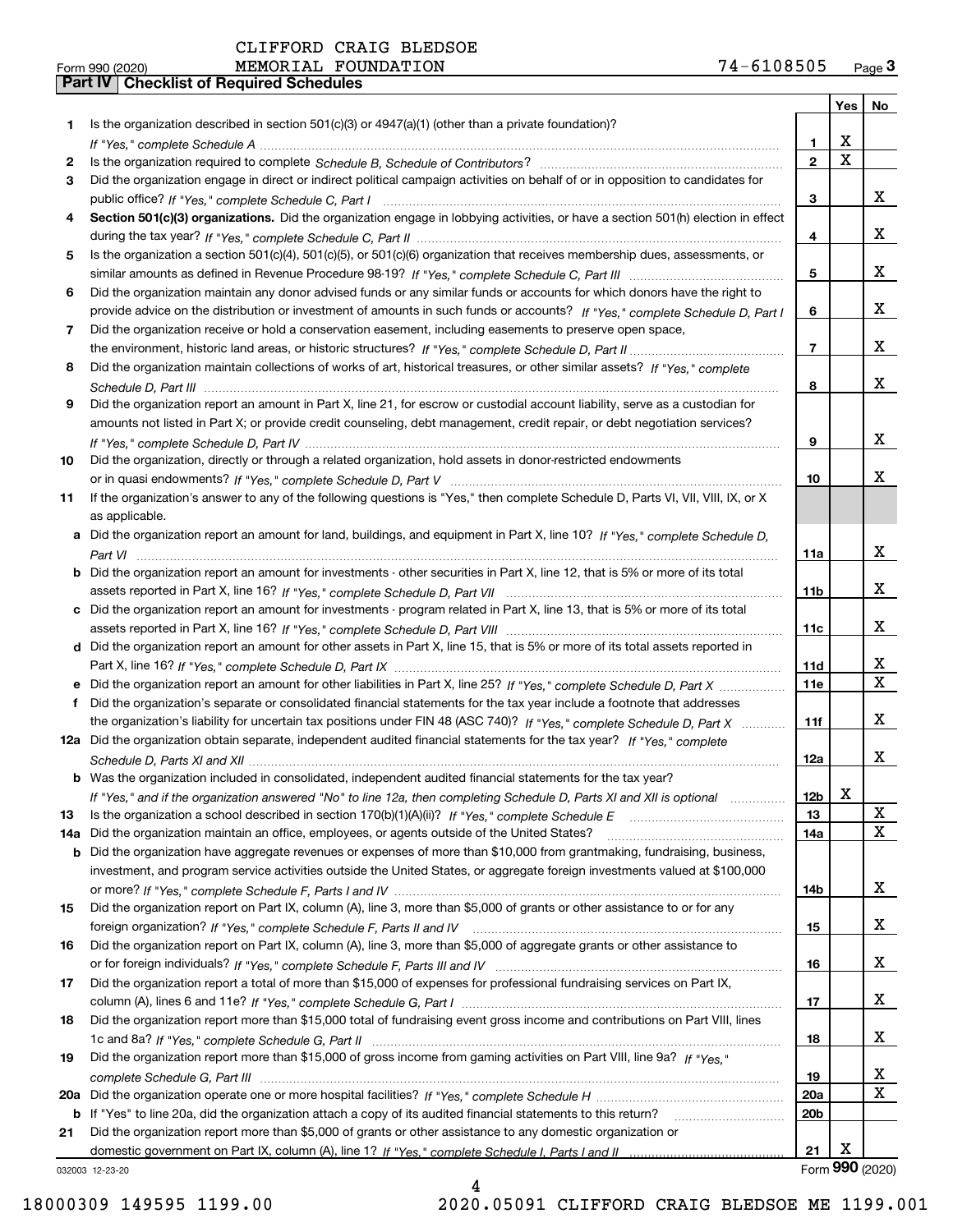*(continued)*

|               |                                                                                                                                    |                 | Yes | No              |
|---------------|------------------------------------------------------------------------------------------------------------------------------------|-----------------|-----|-----------------|
| 22            | Did the organization report more than \$5,000 of grants or other assistance to or for domestic individuals on                      |                 |     |                 |
|               |                                                                                                                                    | 22              |     | x               |
| 23            | Did the organization answer "Yes" to Part VII, Section A, line 3, 4, or 5 about compensation of the organization's current         |                 |     |                 |
|               | and former officers, directors, trustees, key employees, and highest compensated employees? If "Yes," complete                     |                 |     |                 |
|               |                                                                                                                                    | 23              |     | x               |
|               | 24a Did the organization have a tax-exempt bond issue with an outstanding principal amount of more than \$100,000 as of the        |                 |     |                 |
|               | last day of the year, that was issued after December 31, 2002? If "Yes," answer lines 24b through 24d and complete                 |                 |     |                 |
|               |                                                                                                                                    | 24a             |     | X.              |
|               | <b>b</b> Did the organization invest any proceeds of tax-exempt bonds beyond a temporary period exception?                         | 24b             |     |                 |
|               | c Did the organization maintain an escrow account other than a refunding escrow at any time during the year to defease             |                 |     |                 |
|               | any tax-exempt bonds?                                                                                                              | 24c             |     |                 |
|               |                                                                                                                                    | 24d             |     |                 |
|               | 25a Section 501(c)(3), 501(c)(4), and 501(c)(29) organizations. Did the organization engage in an excess benefit                   |                 |     |                 |
|               |                                                                                                                                    | 25a             |     | x               |
|               | b Is the organization aware that it engaged in an excess benefit transaction with a disqualified person in a prior year, and       |                 |     |                 |
|               | that the transaction has not been reported on any of the organization's prior Forms 990 or 990-EZ? If "Yes." complete              |                 |     |                 |
|               | Schedule L, Part I                                                                                                                 | 25b             |     | x               |
| 26            | Did the organization report any amount on Part X, line 5 or 22, for receivables from or payables to any current                    |                 |     |                 |
|               | or former officer, director, trustee, key employee, creator or founder, substantial contributor, or 35%                            |                 |     |                 |
|               |                                                                                                                                    | 26              |     | x               |
| 27            | Did the organization provide a grant or other assistance to any current or former officer, director, trustee, key employee,        |                 |     |                 |
|               | creator or founder, substantial contributor or employee thereof, a grant selection committee member, or to a 35% controlled        |                 |     |                 |
|               | entity (including an employee thereof) or family member of any of these persons? If "Yes," complete Schedule L, Part III           | 27              |     | x               |
| 28            | Was the organization a party to a business transaction with one of the following parties (see Schedule L, Part IV                  |                 |     |                 |
|               |                                                                                                                                    |                 |     |                 |
|               | instructions, for applicable filing thresholds, conditions, and exceptions):                                                       |                 |     |                 |
|               | a A current or former officer, director, trustee, key employee, creator or founder, or substantial contributor? If                 |                 |     | x               |
|               |                                                                                                                                    | 28a             |     | X               |
|               |                                                                                                                                    | 28 <sub>b</sub> |     |                 |
|               | c A 35% controlled entity of one or more individuals and/or organizations described in lines 28a or 28b? If                        |                 |     |                 |
|               |                                                                                                                                    | 28c             |     | x<br>X          |
| 29            |                                                                                                                                    | 29              |     |                 |
| 30            | Did the organization receive contributions of art, historical treasures, or other similar assets, or qualified conservation        |                 |     |                 |
|               |                                                                                                                                    | 30              |     | x               |
| 31            | Did the organization liquidate, terminate, or dissolve and cease operations? If "Yes," complete Schedule N, Part I                 | 31              |     | X               |
| 32            | Did the organization sell, exchange, dispose of, or transfer more than 25% of its net assets? If "Yes," complete                   |                 |     |                 |
|               |                                                                                                                                    | 32              |     | x               |
| 33            | Did the organization own 100% of an entity disregarded as separate from the organization under Regulations                         |                 |     |                 |
|               |                                                                                                                                    | 33              |     | X               |
| 34            | Was the organization related to any tax-exempt or taxable entity? If "Yes," complete Schedule R, Part II, III, or IV, and          |                 |     |                 |
|               | Part V, line 1                                                                                                                     | 34              | X   |                 |
|               | 35a Did the organization have a controlled entity within the meaning of section 512(b)(13)?                                        | 35a             |     | X               |
|               | b If "Yes" to line 35a, did the organization receive any payment from or engage in any transaction with a controlled entity        |                 |     |                 |
|               |                                                                                                                                    | 35b             |     |                 |
| 36            | Section 501(c)(3) organizations. Did the organization make any transfers to an exempt non-charitable related organization?         |                 |     |                 |
|               |                                                                                                                                    | 36              |     | x               |
| 37            | Did the organization conduct more than 5% of its activities through an entity that is not a related organization                   |                 |     |                 |
|               | and that is treated as a partnership for federal income tax purposes? If "Yes," complete Schedule R, Part VI                       | 37              |     | x               |
| 38            | Did the organization complete Schedule O and provide explanations in Schedule O for Part VI, lines 11b and 19?                     |                 |     |                 |
|               | Note: All Form 990 filers are required to complete Schedule O                                                                      | 38              | X   |                 |
| <b>Part V</b> | <b>Statements Regarding Other IRS Filings and Tax Compliance</b>                                                                   |                 |     |                 |
|               | Check if Schedule O contains a response or note to any line in this Part V                                                         |                 |     |                 |
|               |                                                                                                                                    |                 | Yes | No              |
|               | 0<br>1a                                                                                                                            |                 |     |                 |
|               | $\mathbf{0}$<br><b>b</b> Enter the number of Forms W-2G included in line 1a. Enter -0- if not applicable <i>manumerances</i><br>1b |                 |     |                 |
|               | c Did the organization comply with backup withholding rules for reportable payments to vendors and reportable gaming               |                 |     |                 |
|               | (gambling) winnings to prize winners?                                                                                              | 1c              |     |                 |
|               | 032004 12-23-20                                                                                                                    |                 |     | Form 990 (2020) |
|               | 5                                                                                                                                  |                 |     |                 |

18000309 149595 1199.00 2020.05091 CLIFFORD CRAIG BLEDSOE ME 1199.001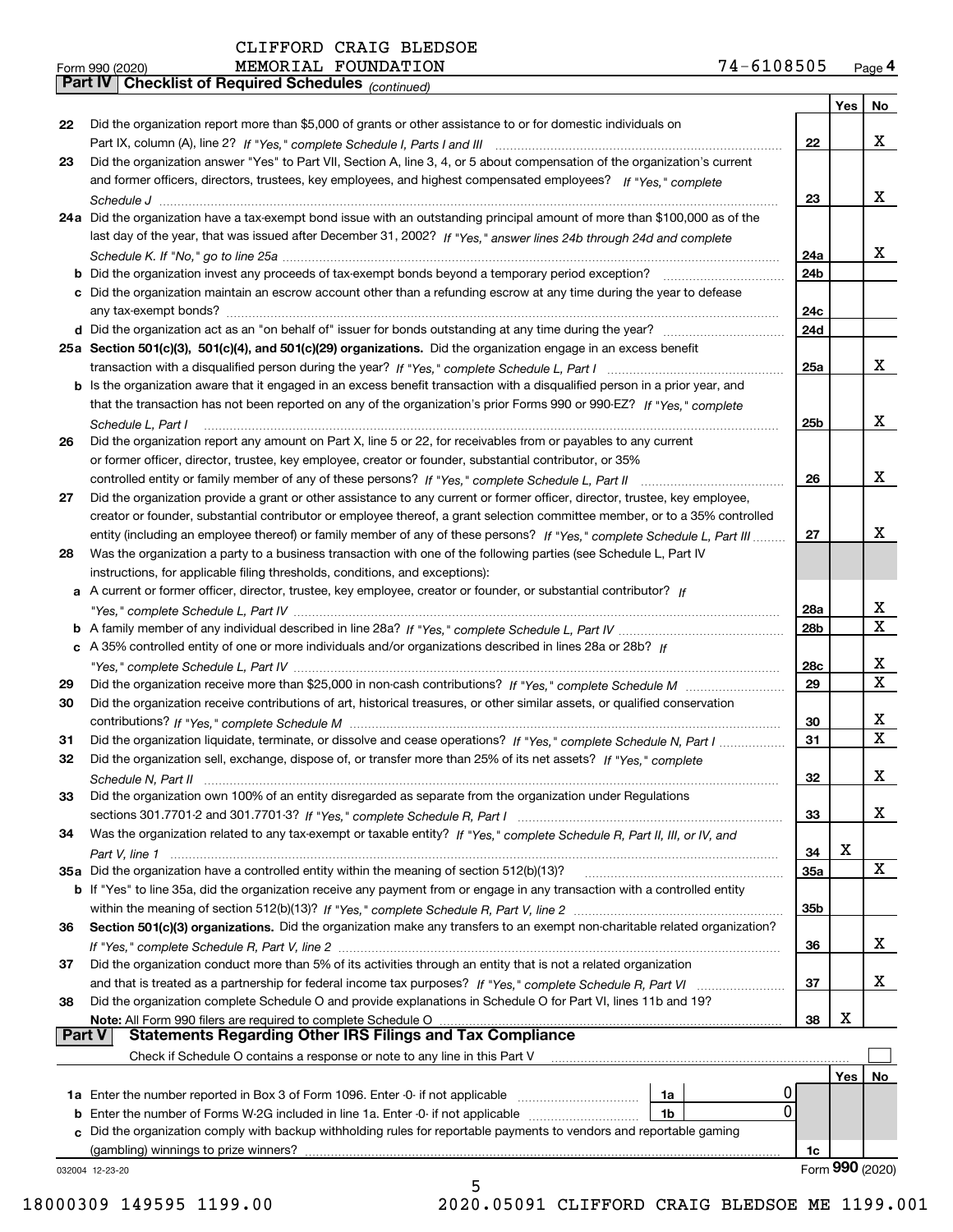| Part V | Statements Regarding Other IRS Fillings and Tax Compilance $_{(continued)}$                                                                                                                |                |     |         |
|--------|--------------------------------------------------------------------------------------------------------------------------------------------------------------------------------------------|----------------|-----|---------|
|        |                                                                                                                                                                                            |                | Yes | $N_{0}$ |
|        | 2a Enter the number of employees reported on Form W-3, Transmittal of Wage and Tax Statements,                                                                                             |                |     |         |
|        | 0<br>filed for the calendar year ending with or within the year covered by this return<br>2a                                                                                               |                |     |         |
|        |                                                                                                                                                                                            | 2 <sub>b</sub> |     |         |
|        |                                                                                                                                                                                            |                |     |         |
|        | 3a Did the organization have unrelated business gross income of \$1,000 or more during the year?                                                                                           | 3a             |     | х       |
|        |                                                                                                                                                                                            | 3b             |     |         |
|        | 4a At any time during the calendar year, did the organization have an interest in, or a signature or other authority over, a                                                               |                |     |         |
|        |                                                                                                                                                                                            | 4a             |     | x       |
|        | <b>b</b> If "Yes," enter the name of the foreign country                                                                                                                                   |                |     |         |
|        | See instructions for filing requirements for FinCEN Form 114, Report of Foreign Bank and Financial Accounts (FBAR).                                                                        |                |     |         |
|        | 5a Was the organization a party to a prohibited tax shelter transaction at any time during the tax year?                                                                                   | 5a             |     | х       |
|        |                                                                                                                                                                                            | 5b             |     | х       |
|        |                                                                                                                                                                                            | 5c             |     |         |
|        | 6a Does the organization have annual gross receipts that are normally greater than \$100,000, and did the organization solicit                                                             |                |     |         |
|        | any contributions that were not tax deductible as charitable contributions?                                                                                                                | 6a             |     | х       |
|        | <b>b</b> If "Yes," did the organization include with every solicitation an express statement that such contributions or gifts                                                              |                |     |         |
|        | were not tax deductible?                                                                                                                                                                   | 6b             |     |         |
| 7      | Organizations that may receive deductible contributions under section 170(c).                                                                                                              |                |     |         |
| a      | Did the organization receive a payment in excess of \$75 made partly as a contribution and partly for goods and services provided to the payor?                                            | 7a             |     | х       |
|        | <b>b</b> If "Yes," did the organization notify the donor of the value of the goods or services provided?                                                                                   | 7b             |     |         |
|        | c Did the organization sell, exchange, or otherwise dispose of tangible personal property for which it was required                                                                        |                |     |         |
|        | to file Form 8282?                                                                                                                                                                         | 7c             |     | х       |
|        | d If "Yes," indicate the number of Forms 8282 filed during the year<br>7d                                                                                                                  |                |     |         |
| е      | Did the organization receive any funds, directly or indirectly, to pay premiums on a personal benefit contract?                                                                            | 7е             |     |         |
| f      | Did the organization, during the year, pay premiums, directly or indirectly, on a personal benefit contract?                                                                               | 7f             |     |         |
| g      | If the organization received a contribution of qualified intellectual property, did the organization file Form 8899 as required?                                                           | 7g             |     |         |
| h.     | If the organization received a contribution of cars, boats, airplanes, or other vehicles, did the organization file a Form 1098-C?                                                         | 7h             |     |         |
| 8      | Sponsoring organizations maintaining donor advised funds. Did a donor advised fund maintained by the<br>sponsoring organization have excess business holdings at any time during the year? | 8              |     |         |
| 9      | Sponsoring organizations maintaining donor advised funds.                                                                                                                                  |                |     |         |
| а      | Did the sponsoring organization make any taxable distributions under section 4966?                                                                                                         | 9а             |     |         |
| b      | Did the sponsoring organization make a distribution to a donor, donor advisor, or related person?                                                                                          | 9b             |     |         |
| 10     | Section 501(c)(7) organizations. Enter:                                                                                                                                                    |                |     |         |
| а      | 10a                                                                                                                                                                                        |                |     |         |
|        | b Gross receipts, included on Form 990, Part VIII, line 12, for public use of club facilities<br>10b                                                                                       |                |     |         |
| 11.    | Section 501(c)(12) organizations. Enter:                                                                                                                                                   |                |     |         |
|        | 11a                                                                                                                                                                                        |                |     |         |
|        | <b>b</b> Gross income from other sources (Do not net amounts due or paid to other sources against                                                                                          |                |     |         |
|        | 11b                                                                                                                                                                                        |                |     |         |
|        | 12a Section 4947(a)(1) non-exempt charitable trusts. Is the organization filing Form 990 in lieu of Form 1041?                                                                             | 12a            |     |         |
|        | <b>b</b> If "Yes," enter the amount of tax-exempt interest received or accrued during the year<br>12b                                                                                      |                |     |         |
| 13     | Section 501(c)(29) qualified nonprofit health insurance issuers.                                                                                                                           |                |     |         |
|        | a Is the organization licensed to issue qualified health plans in more than one state?                                                                                                     | 13а            |     |         |
|        | Note: See the instructions for additional information the organization must report on Schedule O.                                                                                          |                |     |         |
|        | <b>b</b> Enter the amount of reserves the organization is required to maintain by the states in which the                                                                                  |                |     |         |
|        | 13 <sub>b</sub>                                                                                                                                                                            |                |     |         |
|        | 13c                                                                                                                                                                                        |                |     |         |
| 14a    | Did the organization receive any payments for indoor tanning services during the tax year?                                                                                                 | 14a            |     | х       |
|        |                                                                                                                                                                                            | 14b            |     |         |
| 15     | Is the organization subject to the section 4960 tax on payment(s) of more than \$1,000,000 in remuneration or                                                                              |                |     |         |
|        |                                                                                                                                                                                            | 15             |     | x       |
|        | If "Yes," see instructions and file Form 4720, Schedule N.                                                                                                                                 |                |     |         |
| 16     | Is the organization an educational institution subject to the section 4968 excise tax on net investment income?                                                                            | 16             |     | х       |
|        | If "Yes," complete Form 4720, Schedule O.                                                                                                                                                  |                |     |         |

Form (2020) **990**

032005 12-23-20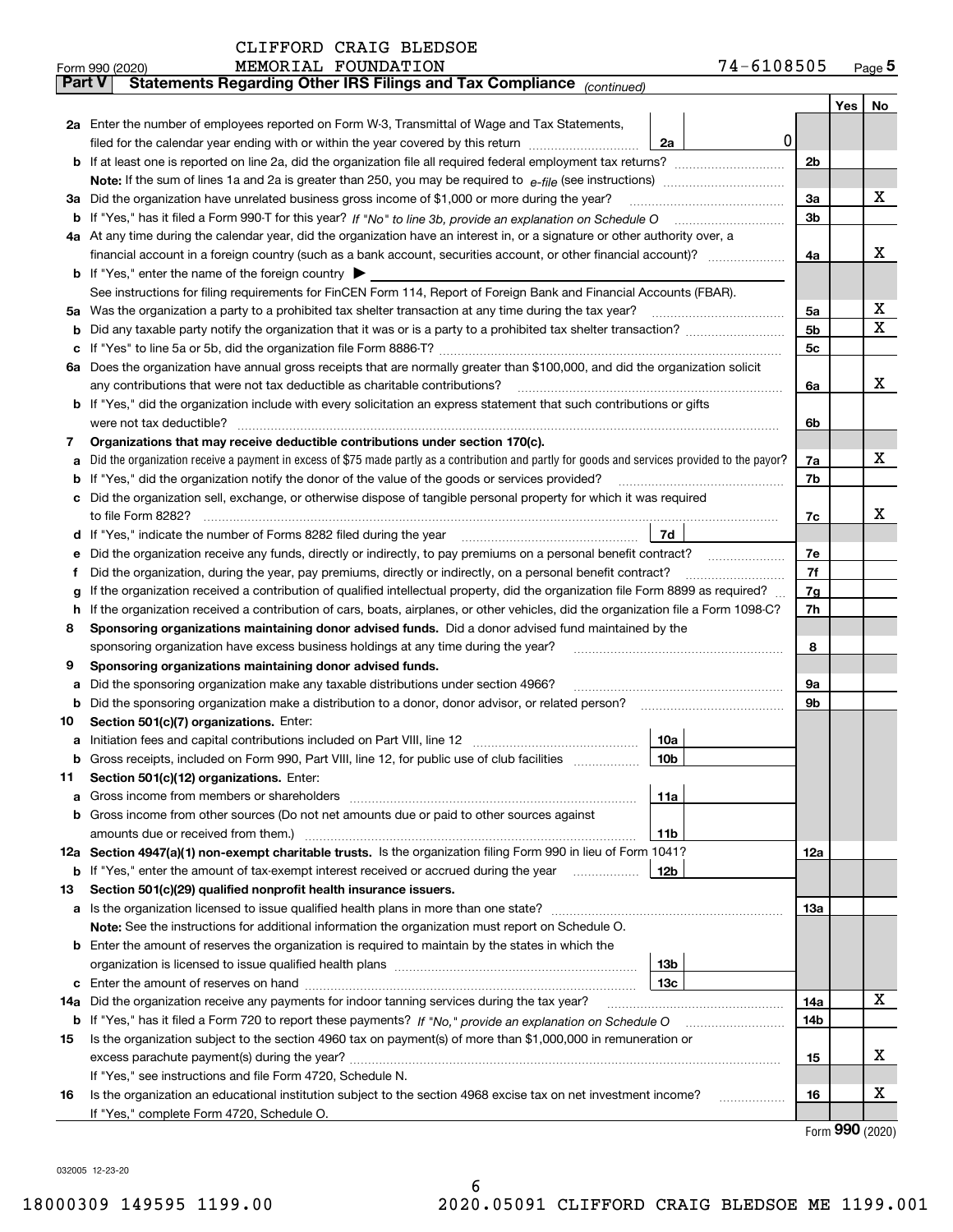#### MEMORIAL FOUNDATION CLIFFORD CRAIG BLEDSOE

| 74-6108505 |  |  |  |  |  |  | Page |
|------------|--|--|--|--|--|--|------|
|------------|--|--|--|--|--|--|------|

*For each "Yes" response to lines 2 through 7b below, and for a "No" response to line 8a, 8b, or 10b below, describe the circumstances, processes, or changes on Schedule O. See instructions.* Form 990 (2020) **MEMORIAL FOUNDATION**<br>**Part VI Governance, Management, and Disclosure** For each "Yes" response to lines 2 through 7b below, and for a "No" response

| $\overline{\mathbf{x}}$<br>Check if Schedule O contains a response or note to any line in this Part VI                          |                                                                                                                                                                       |    |  |                 |                  |                 |  |
|---------------------------------------------------------------------------------------------------------------------------------|-----------------------------------------------------------------------------------------------------------------------------------------------------------------------|----|--|-----------------|------------------|-----------------|--|
|                                                                                                                                 | <b>Section A. Governing Body and Management</b>                                                                                                                       |    |  |                 |                  |                 |  |
|                                                                                                                                 |                                                                                                                                                                       |    |  |                 | Yes              | No              |  |
|                                                                                                                                 | <b>1a</b> Enter the number of voting members of the governing body at the end of the tax year                                                                         | 1a |  | 9               |                  |                 |  |
|                                                                                                                                 | If there are material differences in voting rights among members of the governing body, or if the governing                                                           |    |  |                 |                  |                 |  |
|                                                                                                                                 | body delegated broad authority to an executive committee or similar committee, explain on Schedule O.                                                                 |    |  |                 |                  |                 |  |
| b                                                                                                                               | Enter the number of voting members included on line 1a, above, who are independent                                                                                    | 1b |  | 9               |                  |                 |  |
| 2                                                                                                                               | Did any officer, director, trustee, or key employee have a family relationship or a business relationship with any other                                              |    |  |                 |                  |                 |  |
|                                                                                                                                 | officer, director, trustee, or key employee?                                                                                                                          |    |  | $\mathbf{2}$    |                  | X               |  |
| 3                                                                                                                               | Did the organization delegate control over management duties customarily performed by or under the direct supervision                                                 |    |  |                 |                  |                 |  |
|                                                                                                                                 | of officers, directors, trustees, or key employees to a management company or other person?                                                                           |    |  | 3               |                  | X               |  |
| 4                                                                                                                               | Did the organization make any significant changes to its governing documents since the prior Form 990 was filed?                                                      |    |  | $\overline{4}$  |                  | X               |  |
| 5                                                                                                                               | Did the organization become aware during the year of a significant diversion of the organization's assets?                                                            |    |  | 5               |                  | X               |  |
| 6                                                                                                                               | Did the organization have members or stockholders?                                                                                                                    |    |  | 6               |                  | X               |  |
| 7a                                                                                                                              | Did the organization have members, stockholders, or other persons who had the power to elect or appoint one or                                                        |    |  |                 |                  |                 |  |
|                                                                                                                                 | more members of the governing body?                                                                                                                                   |    |  | 7a              |                  | X               |  |
|                                                                                                                                 | <b>b</b> Are any governance decisions of the organization reserved to (or subject to approval by) members, stockholders, or                                           |    |  |                 |                  |                 |  |
|                                                                                                                                 | persons other than the governing body?                                                                                                                                |    |  |                 |                  |                 |  |
| 8                                                                                                                               | Did the organization contemporaneously document the meetings held or written actions undertaken during the year by the following:                                     |    |  |                 |                  |                 |  |
| a                                                                                                                               | The governing body?                                                                                                                                                   |    |  | 8а              | х                |                 |  |
| b                                                                                                                               |                                                                                                                                                                       |    |  | 8b              | $\mathbf X$      |                 |  |
| 9                                                                                                                               | Is there any officer, director, trustee, or key employee listed in Part VII, Section A, who cannot be reached at the                                                  |    |  |                 |                  |                 |  |
|                                                                                                                                 |                                                                                                                                                                       |    |  | 9               |                  | x               |  |
|                                                                                                                                 | Section B. Policies <sub>(This Section B requests information about policies not required by the Internal Revenue Code.)</sub>                                        |    |  |                 |                  |                 |  |
|                                                                                                                                 |                                                                                                                                                                       |    |  |                 | Yes              | <u>No</u>       |  |
|                                                                                                                                 |                                                                                                                                                                       |    |  | 10a             |                  | х               |  |
|                                                                                                                                 | <b>b</b> If "Yes," did the organization have written policies and procedures governing the activities of such chapters, affiliates,                                   |    |  |                 |                  |                 |  |
|                                                                                                                                 | and branches to ensure their operations are consistent with the organization's exempt purposes?                                                                       |    |  |                 |                  |                 |  |
| 11a Has the organization provided a complete copy of this Form 990 to all members of its governing body before filing the form? |                                                                                                                                                                       |    |  |                 |                  |                 |  |
| b                                                                                                                               | Describe in Schedule O the process, if any, used by the organization to review this Form 990.                                                                         |    |  |                 |                  |                 |  |
| 12a                                                                                                                             |                                                                                                                                                                       |    |  |                 |                  |                 |  |
| b                                                                                                                               | Were officers, directors, or trustees, and key employees required to disclose annually interests that could give rise to conflicts?                                   |    |  | 12 <sub>b</sub> | X                |                 |  |
| c                                                                                                                               | Did the organization regularly and consistently monitor and enforce compliance with the policy? If "Yes." describe                                                    |    |  |                 |                  |                 |  |
|                                                                                                                                 |                                                                                                                                                                       |    |  | 12c             | Х<br>$\mathbf X$ |                 |  |
| 13                                                                                                                              | Did the organization have a written whistleblower policy?                                                                                                             |    |  | 13              | X                |                 |  |
| 14                                                                                                                              | Did the organization have a written document retention and destruction policy?                                                                                        |    |  | 14              |                  |                 |  |
| 15                                                                                                                              | Did the process for determining compensation of the following persons include a review and approval by independent                                                    |    |  |                 |                  |                 |  |
|                                                                                                                                 | persons, comparability data, and contemporaneous substantiation of the deliberation and decision?                                                                     |    |  |                 |                  | х               |  |
| a                                                                                                                               | The organization's CEO, Executive Director, or top management official manufactured content of the organization's CEO, Executive Director, or top management official |    |  | 15a             |                  | $\mathbf X$     |  |
|                                                                                                                                 | <b>b</b> Other officers or key employees of the organization                                                                                                          |    |  | 15 <sub>b</sub> |                  |                 |  |
|                                                                                                                                 | If "Yes" to line 15a or 15b, describe the process in Schedule O (see instructions).                                                                                   |    |  |                 |                  |                 |  |
|                                                                                                                                 | 16a Did the organization invest in, contribute assets to, or participate in a joint venture or similar arrangement with a<br>taxable entity during the year?          |    |  | 16a             |                  | х               |  |
|                                                                                                                                 | b If "Yes," did the organization follow a written policy or procedure requiring the organization to evaluate its participation                                        |    |  |                 |                  |                 |  |
|                                                                                                                                 | in joint venture arrangements under applicable federal tax law, and take steps to safequard the organization's                                                        |    |  |                 |                  |                 |  |
|                                                                                                                                 | exempt status with respect to such arrangements?                                                                                                                      |    |  | 16b             |                  |                 |  |
|                                                                                                                                 | <b>Section C. Disclosure</b>                                                                                                                                          |    |  |                 |                  |                 |  |
| 17                                                                                                                              | <b>NONE</b><br>List the states with which a copy of this Form 990 is required to be filed $\blacktriangleright$                                                       |    |  |                 |                  |                 |  |
| 18                                                                                                                              | Section 6104 requires an organization to make its Forms 1023 (1024 or 1024-A, if applicable), 990, and 990-T (Section 501(c)(3)s only) available                      |    |  |                 |                  |                 |  |
|                                                                                                                                 | for public inspection. Indicate how you made these available. Check all that apply.                                                                                   |    |  |                 |                  |                 |  |
|                                                                                                                                 | $X$ Another's website<br>$X$ Upon request<br>Own website<br>Other (explain on Schedule O)                                                                             |    |  |                 |                  |                 |  |
| 19                                                                                                                              | Describe on Schedule O whether (and if so, how) the organization made its governing documents, conflict of interest policy, and financial                             |    |  |                 |                  |                 |  |
|                                                                                                                                 | statements available to the public during the tax year.                                                                                                               |    |  |                 |                  |                 |  |
| 20                                                                                                                              | State the name, address, and telephone number of the person who possesses the organization's books and records                                                        |    |  |                 |                  |                 |  |
|                                                                                                                                 | MISSION ROAD MINISTRIES/CAROL WHITE - 210-924-9265                                                                                                                    |    |  |                 |                  |                 |  |
|                                                                                                                                 | 78214<br>8706 MISSION ROAD, SAN ANTONIO, TX                                                                                                                           |    |  |                 |                  |                 |  |
|                                                                                                                                 | 032006 12-23-20                                                                                                                                                       |    |  |                 |                  | Form 990 (2020) |  |
|                                                                                                                                 | 7                                                                                                                                                                     |    |  |                 |                  |                 |  |

18000309 149595 1199.00 2020.05091 CLIFFORD CRAIG BLEDSOE ME 1199.001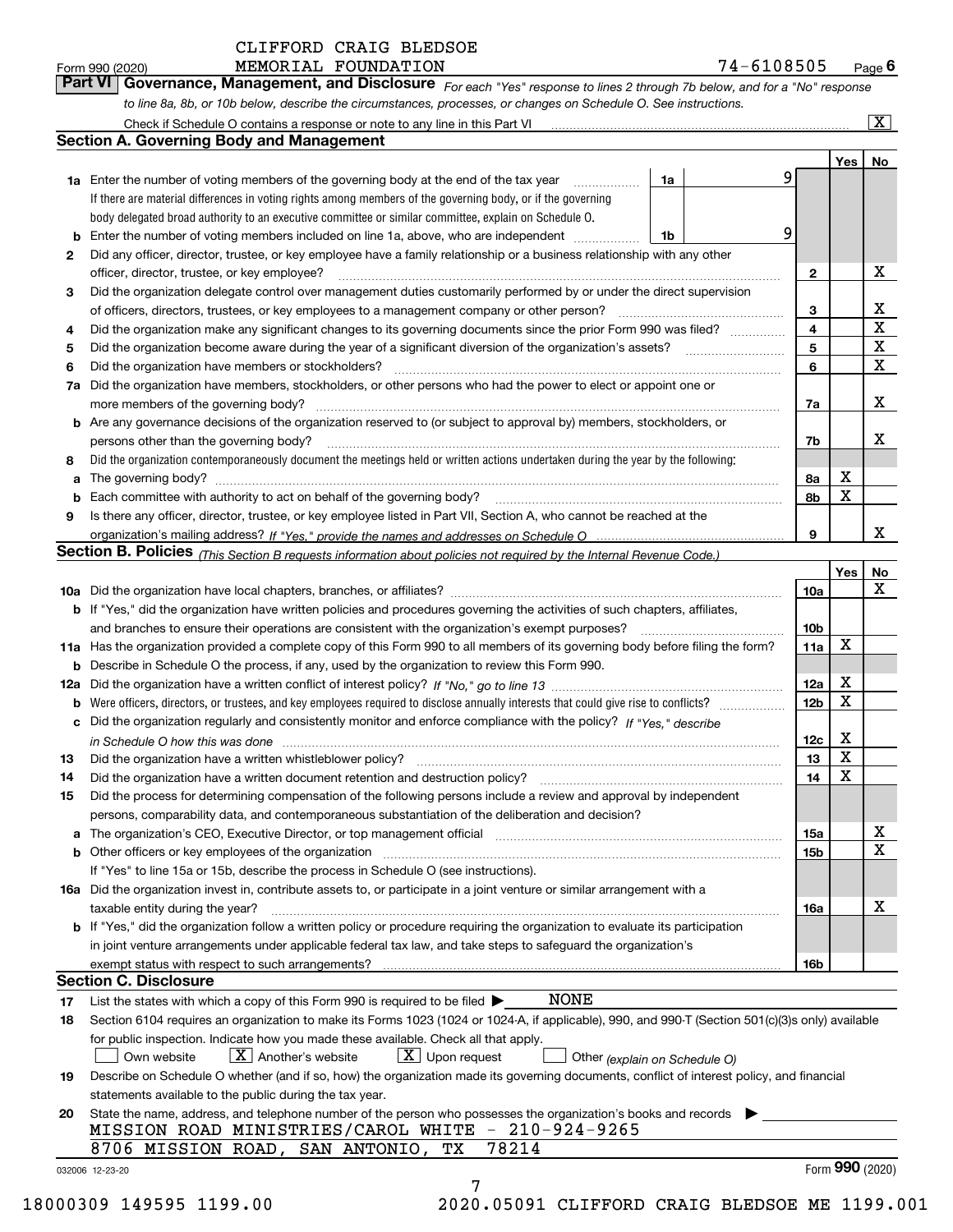| CLIFFORD CRAIG BLEDSOE |  |
|------------------------|--|
|                        |  |

 $\mathcal{L}^{\text{max}}$ 

| Form 990 (2020) | MEMORIAL FOUNDATION                                                                        | 74-6108505 | Page $7$ |
|-----------------|--------------------------------------------------------------------------------------------|------------|----------|
|                 | Part VII Compensation of Officers, Directors, Trustees, Key Employees, Highest Compensated |            |          |
|                 | <b>Employees, and Independent Contractors</b>                                              |            |          |

Check if Schedule O contains a response or note to any line in this Part VII

**Section A. Officers, Directors, Trustees, Key Employees, and Highest Compensated Employees**

**1a**  Complete this table for all persons required to be listed. Report compensation for the calendar year ending with or within the organization's tax year. **•** List all of the organization's current officers, directors, trustees (whether individuals or organizations), regardless of amount of compensation.

Enter -0- in columns (D), (E), and (F) if no compensation was paid.

 $\bullet$  List all of the organization's  $\,$ current key employees, if any. See instructions for definition of "key employee."

**•** List the organization's five current highest compensated employees (other than an officer, director, trustee, or key employee) who received reportable compensation (Box 5 of Form W-2 and/or Box 7 of Form 1099-MISC) of more than \$100,000 from the organization and any related organizations.

**•** List all of the organization's former officers, key employees, and highest compensated employees who received more than \$100,000 of reportable compensation from the organization and any related organizations.

**former directors or trustees**  ¥ List all of the organization's that received, in the capacity as a former director or trustee of the organization, more than \$10,000 of reportable compensation from the organization and any related organizations.

See instructions for the order in which to list the persons above.

 $\boxed{\textbf{X}}$  Check this box if neither the organization nor any related organization compensated any current officer, director, or trustee.

| (A)                   | (B)            |                                |                       |          | (C)          |                                 |        | (D)             | (E)             | (F)           |
|-----------------------|----------------|--------------------------------|-----------------------|----------|--------------|---------------------------------|--------|-----------------|-----------------|---------------|
| Name and title        | Average        |                                |                       | Position |              | (do not check more than one     |        | Reportable      | Reportable      | Estimated     |
|                       | hours per      |                                |                       |          |              | box, unless person is both an   |        | compensation    | compensation    | amount of     |
|                       | week           |                                |                       |          |              | officer and a director/trustee) |        | from            | from related    | other         |
|                       | (list any      |                                |                       |          |              |                                 |        | the             | organizations   | compensation  |
|                       | hours for      |                                |                       |          |              |                                 |        | organization    | (W-2/1099-MISC) | from the      |
|                       | related        |                                |                       |          |              |                                 |        | (W-2/1099-MISC) |                 | organization  |
|                       | organizations  |                                |                       |          |              |                                 |        |                 |                 | and related   |
|                       | below<br>line) | Individual trustee or director | Institutional trustee | Officer  | Key employee | Highest compensated<br>employee | Former |                 |                 | organizations |
| (1) PAUL BEYER        | 0.50           |                                |                       |          |              |                                 |        |                 |                 |               |
| TRUSTEE               |                | $\mathbf x$                    |                       |          |              |                                 |        | 0.              | 0.              | 0.            |
|                       | 0.50           |                                |                       |          |              |                                 |        |                 |                 |               |
| (2) JACK C HEBDON JR  |                |                                |                       |          |              |                                 |        |                 |                 |               |
| TRUSTEE               |                | $\mathbf x$                    |                       |          |              |                                 |        | $\mathbf 0$ .   | 0.              | $\mathbf 0$ . |
| (3) GERALD C LETCH JR | 0.50           |                                |                       |          |              |                                 |        |                 |                 |               |
| <b>TRUSTEE</b>        |                | $\mathbf x$                    |                       |          |              |                                 |        | 0.              | $\mathbf 0$ .   | $\mathbf 0$ . |
| (4) KEN OLESON        | 0.50           |                                |                       |          |              |                                 |        |                 |                 |               |
| TRUSTEE               |                | $\mathbf X$                    |                       |          |              |                                 |        | $0$ .           | 0.              | $\mathbf 0$ . |
| (5) STEPHEN WILDE     | 0.50           |                                |                       |          |              |                                 |        |                 |                 |               |
| <b>TRUSTEE</b>        |                | $\mathbf X$                    |                       |          |              |                                 |        | $\mathfrak o$ . | 0.              | $0_{.}$       |
| (6) CHRIS KARCHER     | 0.50           |                                |                       |          |              |                                 |        |                 |                 |               |
| <b>TRUSTEE</b>        |                | $\mathbf X$                    |                       |          |              |                                 |        | $\mathbf 0$ .   | 0.              | $\mathbf 0$ . |
| (7) JOSEPH VAN HORN   | 0.50           |                                |                       |          |              |                                 |        |                 |                 |               |
| <b>TRUSTEE</b>        |                | $\mathbf X$                    |                       |          |              |                                 |        | 0.              | 0.              | $\mathbf 0$ . |
| (8) JAMES R W DANIELL | 0.50           |                                |                       |          |              |                                 |        |                 |                 |               |
| TRUSTEE               |                | $\overline{\mathbf{X}}$        |                       |          |              |                                 |        | 0.              | 0.              | 0.            |
| (9) TOM GUY           | 0.50           |                                |                       |          |              |                                 |        |                 |                 |               |
| TRUSTEE               |                | $\mathbf X$                    |                       |          |              |                                 |        | $0$ .           | 0.              | 0.            |
|                       |                |                                |                       |          |              |                                 |        |                 |                 |               |
|                       |                |                                |                       |          |              |                                 |        |                 |                 |               |
|                       |                |                                |                       |          |              |                                 |        |                 |                 |               |
|                       |                |                                |                       |          |              |                                 |        |                 |                 |               |
|                       |                |                                |                       |          |              |                                 |        |                 |                 |               |
|                       |                |                                |                       |          |              |                                 |        |                 |                 |               |
|                       |                |                                |                       |          |              |                                 |        |                 |                 |               |
|                       |                |                                |                       |          |              |                                 |        |                 |                 |               |
|                       |                |                                |                       |          |              |                                 |        |                 |                 |               |
|                       |                |                                |                       |          |              |                                 |        |                 |                 |               |
|                       |                |                                |                       |          |              |                                 |        |                 |                 |               |
|                       |                |                                |                       |          |              |                                 |        |                 |                 |               |
|                       |                |                                |                       |          |              |                                 |        |                 |                 |               |
|                       |                |                                |                       |          |              |                                 |        |                 |                 |               |
|                       |                |                                |                       |          |              |                                 |        |                 |                 |               |
|                       |                |                                |                       |          |              |                                 |        |                 |                 |               |

032007 12-23-20

Form (2020) **990**

18000309 149595 1199.00 2020.05091 CLIFFORD CRAIG BLEDSOE ME 1199.001

8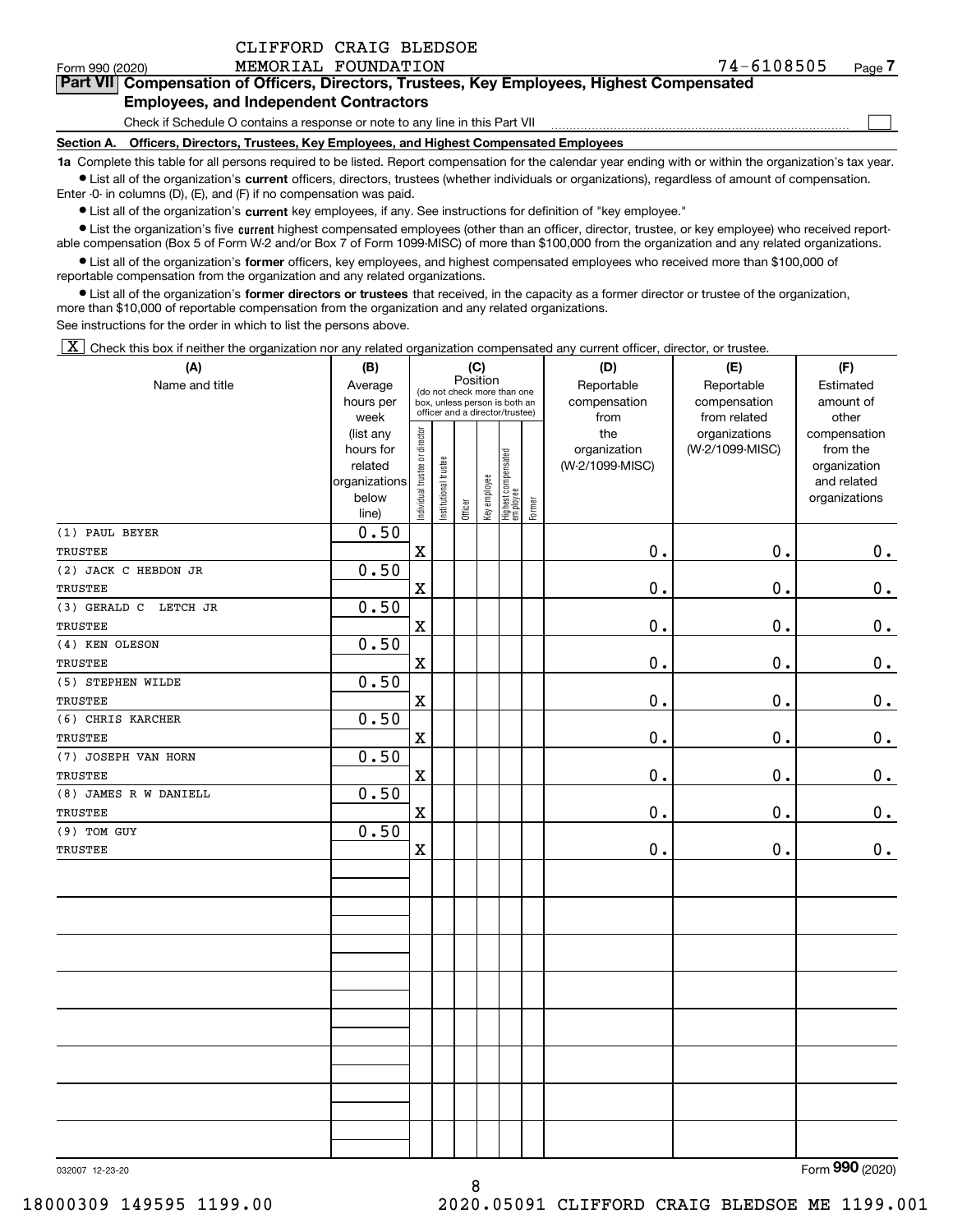| MEMORIAL FOUNDATION<br>Form 990 (2020)                                                                                                                                                                                                                      |                                                                      |                                |                       |                 |              |                                                                                                 |        |                                           | 74-6108505                                        |                     |                     |                                                                          | Page 8         |
|-------------------------------------------------------------------------------------------------------------------------------------------------------------------------------------------------------------------------------------------------------------|----------------------------------------------------------------------|--------------------------------|-----------------------|-----------------|--------------|-------------------------------------------------------------------------------------------------|--------|-------------------------------------------|---------------------------------------------------|---------------------|---------------------|--------------------------------------------------------------------------|----------------|
| <b>Part VII</b><br>Section A. Officers, Directors, Trustees, Key Employees, and Highest Compensated Employees (continued)                                                                                                                                   |                                                                      |                                |                       |                 |              |                                                                                                 |        |                                           |                                                   |                     |                     |                                                                          |                |
| (A)<br>Name and title                                                                                                                                                                                                                                       | (B)<br>Average<br>hours per<br>week                                  |                                |                       | (C)<br>Position |              | (do not check more than one<br>box, unless person is both an<br>officer and a director/trustee) |        | (D)<br>Reportable<br>compensation<br>from | (E)<br>Reportable<br>compensation<br>from related |                     |                     | (F)<br>Estimated<br>amount of<br>other                                   |                |
|                                                                                                                                                                                                                                                             | (list any<br>hours for<br>related<br>organizations<br>below<br>line) | Individual trustee or director | Institutional trustee | Officer         | key employee | Highest compensated<br>employee                                                                 | Former | the<br>organization<br>(W-2/1099-MISC)    | organizations<br>(W-2/1099-MISC)                  |                     |                     | compensation<br>from the<br>organization<br>and related<br>organizations |                |
|                                                                                                                                                                                                                                                             |                                                                      |                                |                       |                 |              |                                                                                                 |        |                                           |                                                   |                     |                     |                                                                          |                |
|                                                                                                                                                                                                                                                             |                                                                      |                                |                       |                 |              |                                                                                                 |        |                                           |                                                   |                     |                     |                                                                          |                |
|                                                                                                                                                                                                                                                             |                                                                      |                                |                       |                 |              |                                                                                                 |        |                                           |                                                   |                     |                     |                                                                          |                |
|                                                                                                                                                                                                                                                             |                                                                      |                                |                       |                 |              |                                                                                                 |        |                                           |                                                   |                     |                     |                                                                          |                |
|                                                                                                                                                                                                                                                             |                                                                      |                                |                       |                 |              |                                                                                                 |        |                                           |                                                   |                     |                     |                                                                          |                |
|                                                                                                                                                                                                                                                             |                                                                      |                                |                       |                 |              |                                                                                                 |        |                                           |                                                   |                     |                     |                                                                          |                |
|                                                                                                                                                                                                                                                             |                                                                      |                                |                       |                 |              |                                                                                                 |        | 0.                                        |                                                   | 0.                  |                     |                                                                          | $0$ .          |
| 1b Subtotal<br>Total (add lines 1b and 1c)<br>d                                                                                                                                                                                                             |                                                                      |                                |                       |                 |              |                                                                                                 |        | $\mathbf 0$ .<br>$\mathbf 0$ .            |                                                   | 0.<br>$\mathbf 0$ . |                     |                                                                          | $0$ .<br>0.    |
| Total number of individuals (including but not limited to those listed above) who received more than \$100,000 of reportable<br>2<br>compensation from the organization                                                                                     |                                                                      |                                |                       |                 |              |                                                                                                 |        |                                           |                                                   |                     |                     |                                                                          | 0              |
| Did the organization list any former officer, director, trustee, key employee, or highest compensated employee on<br>3<br>line 1a? If "Yes," complete Schedule J for such individual manufactured contained and the complete Schedule J for such individual |                                                                      |                                |                       |                 |              |                                                                                                 |        |                                           |                                                   |                     | з                   | Yes                                                                      | <b>No</b><br>x |
| For any individual listed on line 1a, is the sum of reportable compensation and other compensation from the organization<br>4                                                                                                                               |                                                                      |                                |                       |                 |              |                                                                                                 |        |                                           |                                                   |                     | 4                   |                                                                          | х              |
| Did any person listed on line 1a receive or accrue compensation from any unrelated organization or individual for services<br>5<br><b>Section B. Independent Contractors</b>                                                                                |                                                                      |                                |                       |                 |              |                                                                                                 |        |                                           |                                                   |                     | 5                   |                                                                          | x              |
| Complete this table for your five highest compensated independent contractors that received more than \$100,000 of compensation from<br>1<br>the organization. Report compensation for the calendar year ending with or within the organization's tax year. |                                                                      |                                |                       |                 |              |                                                                                                 |        |                                           |                                                   |                     |                     |                                                                          |                |
| (A)<br>Name and business address                                                                                                                                                                                                                            |                                                                      |                                | <b>NONE</b>           |                 |              |                                                                                                 |        | (B)<br>Description of services            |                                                   |                     | (C)<br>Compensation |                                                                          |                |
|                                                                                                                                                                                                                                                             |                                                                      |                                |                       |                 |              |                                                                                                 |        |                                           |                                                   |                     |                     |                                                                          |                |
|                                                                                                                                                                                                                                                             |                                                                      |                                |                       |                 |              |                                                                                                 |        |                                           |                                                   |                     |                     |                                                                          |                |
|                                                                                                                                                                                                                                                             |                                                                      |                                |                       |                 |              |                                                                                                 |        |                                           |                                                   |                     |                     |                                                                          |                |
|                                                                                                                                                                                                                                                             |                                                                      |                                |                       |                 |              |                                                                                                 |        |                                           |                                                   |                     |                     |                                                                          |                |
| Total number of independent contractors (including but not limited to those listed above) who received more than<br>2<br>\$100,000 of compensation from the organization                                                                                    |                                                                      |                                |                       |                 | U            |                                                                                                 |        |                                           |                                                   |                     |                     |                                                                          |                |

Form (2020) **990**

032008 12-23-20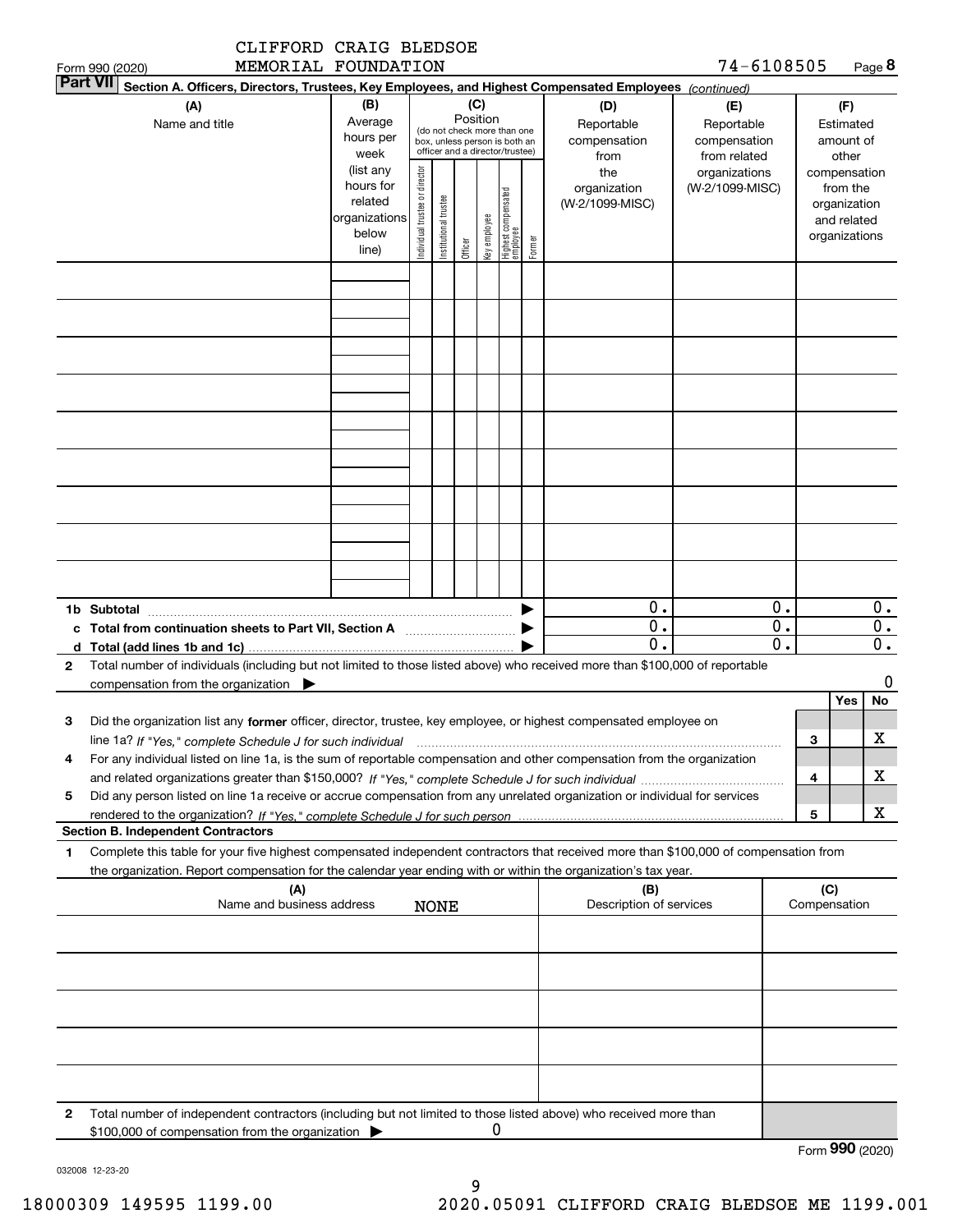|                                                           |     |        |                                                                               |                |                             | CLIFFORD CRAIG BLEDSOE |               |                                       |                                |                                                          |
|-----------------------------------------------------------|-----|--------|-------------------------------------------------------------------------------|----------------|-----------------------------|------------------------|---------------|---------------------------------------|--------------------------------|----------------------------------------------------------|
|                                                           |     |        | Form 990 (2020)                                                               |                |                             | MEMORIAL FOUNDATION    |               |                                       | 74-6108505                     | Page 9                                                   |
| <b>Part VIII</b>                                          |     |        | <b>Statement of Revenue</b>                                                   |                |                             |                        |               |                                       |                                |                                                          |
|                                                           |     |        | Check if Schedule O contains a response or note to any line in this Part VIII |                |                             |                        | (A)           | (B)                                   | $\overline{C}$                 | (D)                                                      |
|                                                           |     |        |                                                                               |                |                             |                        | Total revenue | Related or exempt<br>function revenue | Unrelated<br>lbusiness revenue | Revenue excluded<br>from tax under<br>sections 512 - 514 |
|                                                           |     |        | 1 a Federated campaigns                                                       |                | 1a                          |                        |               |                                       |                                |                                                          |
| Contributions, Gifts, Grants<br>and Other Similar Amounts |     |        | <b>b</b> Membership dues                                                      |                | 1 <sub>b</sub>              |                        |               |                                       |                                |                                                          |
|                                                           |     |        | c Fundraising events                                                          |                | 1 <sub>c</sub>              |                        |               |                                       |                                |                                                          |
|                                                           |     |        | d Related organizations                                                       |                | 1 <sub>d</sub>              |                        |               |                                       |                                |                                                          |
|                                                           |     |        | e Government grants (contributions)                                           |                | 1e                          |                        |               |                                       |                                |                                                          |
|                                                           |     |        | f All other contributions, gifts, grants, and                                 |                |                             |                        |               |                                       |                                |                                                          |
|                                                           |     |        | similar amounts not included above                                            |                | 1f                          | 80,584.                |               |                                       |                                |                                                          |
|                                                           |     |        | g Noncash contributions included in lines 1a-1f                               |                | $1g$ $\frac{1}{3}$          |                        |               |                                       |                                |                                                          |
|                                                           |     |        |                                                                               |                |                             |                        | 80,584.       |                                       |                                |                                                          |
|                                                           |     |        |                                                                               |                |                             | <b>Business Code</b>   |               |                                       |                                |                                                          |
|                                                           |     | 2a     | <u> 1989 - Johann Barn, mars eta bainar eta idazlea (</u>                     |                |                             |                        |               |                                       |                                |                                                          |
|                                                           |     | b      |                                                                               |                |                             |                        |               |                                       |                                |                                                          |
|                                                           |     | с<br>d |                                                                               |                |                             |                        |               |                                       |                                |                                                          |
| Program Service<br>Revenue                                |     | е      | <u> 1999 - Johann Barbara, martin amerikan personal (</u>                     |                |                             |                        |               |                                       |                                |                                                          |
|                                                           |     |        |                                                                               |                |                             |                        |               |                                       |                                |                                                          |
|                                                           |     |        |                                                                               |                |                             |                        |               |                                       |                                |                                                          |
|                                                           | 3   |        | Investment income (including dividends, interest, and                         |                |                             |                        |               |                                       |                                |                                                          |
|                                                           |     |        |                                                                               |                |                             | ▶                      | 9,229.        |                                       |                                | 9,229.                                                   |
|                                                           | 4   |        | Income from investment of tax-exempt bond proceeds                            |                |                             |                        |               |                                       |                                |                                                          |
|                                                           | 5   |        |                                                                               |                |                             |                        |               |                                       |                                |                                                          |
|                                                           |     |        |                                                                               |                | (i) Real                    | (ii) Personal          |               |                                       |                                |                                                          |
|                                                           |     |        |                                                                               |                |                             |                        |               |                                       |                                |                                                          |
|                                                           |     |        | <b>b</b> Less: rental expenses                                                | 6b             |                             |                        |               |                                       |                                |                                                          |
|                                                           |     |        | Rental income or (loss)                                                       | 6 <sub>c</sub> |                             |                        |               |                                       |                                |                                                          |
|                                                           |     |        | d Net rental income or (loss)                                                 |                | (i) Securities              | (ii) Other             |               |                                       |                                |                                                          |
|                                                           |     |        | 7 a Gross amount from sales of<br>assets other than inventory                 |                | 44,582.                     |                        |               |                                       |                                |                                                          |
|                                                           |     |        | <b>b</b> Less: cost or other basis                                            | 7a             |                             |                        |               |                                       |                                |                                                          |
|                                                           |     |        | and sales expenses                                                            | 7 <sub>b</sub> | 0.                          |                        |               |                                       |                                |                                                          |
|                                                           |     |        |                                                                               |                |                             |                        |               |                                       |                                |                                                          |
|                                                           |     |        |                                                                               |                |                             |                        | 44,582.       |                                       |                                | 44,582.                                                  |
| <b>Other Revenue</b>                                      |     |        | 8 a Gross income from fundraising events (not                                 |                |                             |                        |               |                                       |                                |                                                          |
|                                                           |     |        | including \$<br>$\overline{\phantom{a}}$ of                                   |                |                             |                        |               |                                       |                                |                                                          |
|                                                           |     |        | contributions reported on line 1c). See                                       |                |                             |                        |               |                                       |                                |                                                          |
|                                                           |     |        |                                                                               |                | 8a                          |                        |               |                                       |                                |                                                          |
|                                                           |     |        | <b>b</b> Less: direct expenses <b>contained b</b> Less: direct expenses       |                | 8b                          |                        |               |                                       |                                |                                                          |
|                                                           |     |        | c Net income or (loss) from fundraising events                                |                |                             |                        |               |                                       |                                |                                                          |
|                                                           |     |        | 9 a Gross income from gaming activities. See                                  |                |                             |                        |               |                                       |                                |                                                          |
|                                                           |     |        |                                                                               |                | <b>9a</b><br>9 <sub>b</sub> |                        |               |                                       |                                |                                                          |
|                                                           |     |        | c Net income or (loss) from gaming activities ______________                  |                |                             |                        |               |                                       |                                |                                                          |
|                                                           |     |        | 10 a Gross sales of inventory, less returns                                   |                |                             |                        |               |                                       |                                |                                                          |
|                                                           |     |        |                                                                               |                | 10a                         |                        |               |                                       |                                |                                                          |
|                                                           |     |        | <b>b</b> Less: cost of goods sold                                             |                | 10 <sub>b</sub>             |                        |               |                                       |                                |                                                          |
|                                                           |     |        | c Net income or (loss) from sales of inventory                                |                |                             |                        |               |                                       |                                |                                                          |
|                                                           |     |        |                                                                               |                |                             | <b>Business Code</b>   |               |                                       |                                |                                                          |
|                                                           | 11a |        |                                                                               |                |                             |                        |               |                                       |                                |                                                          |
| Miscellaneous<br>Revenue                                  |     | b      |                                                                               |                |                             |                        |               |                                       |                                |                                                          |
|                                                           |     | с      |                                                                               |                |                             |                        |               |                                       |                                |                                                          |
|                                                           |     |        |                                                                               |                |                             |                        |               |                                       |                                |                                                          |

032009 12-23-20

**Total revenue. 12** See instructions

**e Total.**  Add lines 11a-11d |

10

 $\blacktriangleright$ 

134,395. **0.** 0. 53,811.

Form (2020) **990**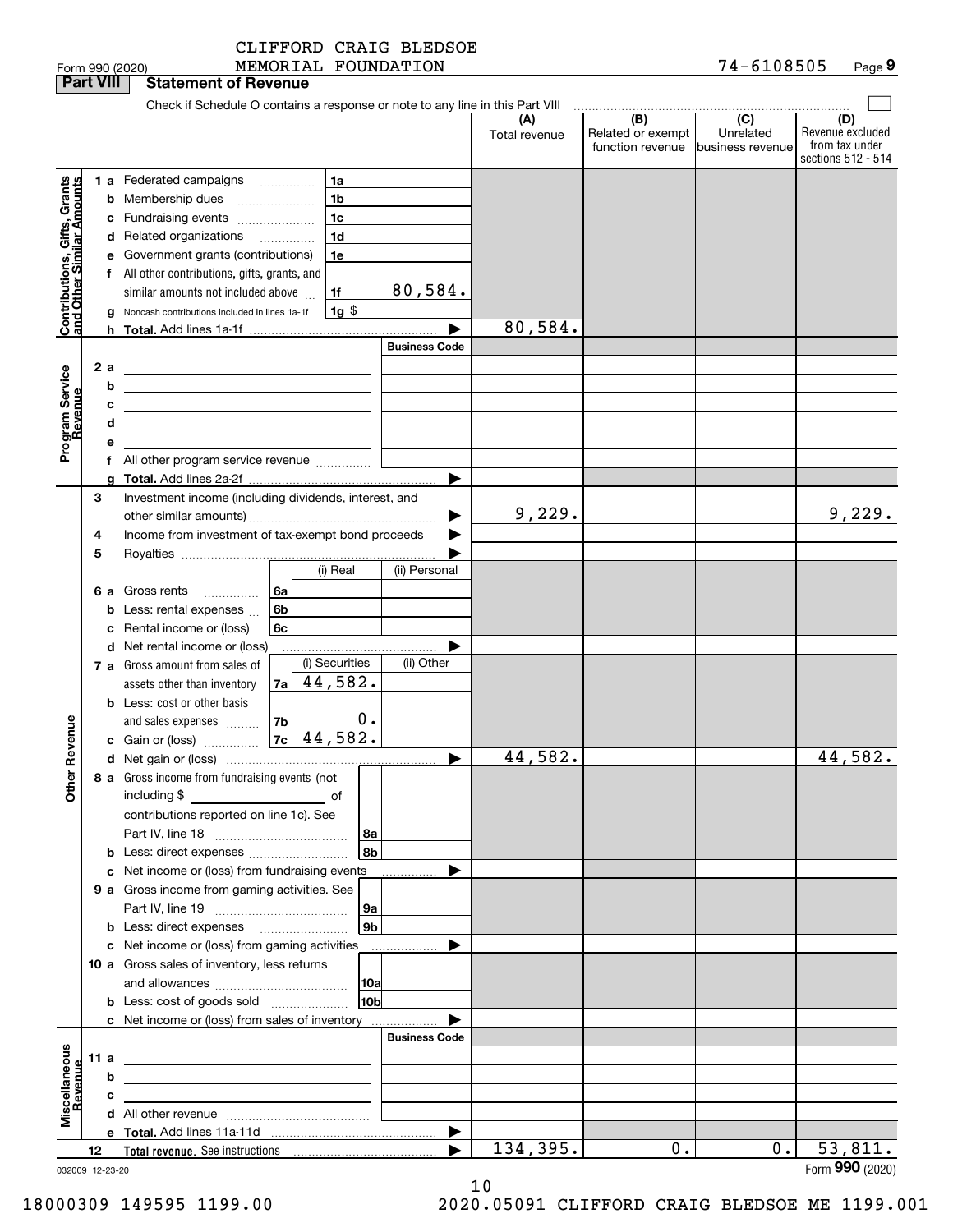#### $_{\rm Form}$  990 (2020) <code>MEMORIAL FOUNDATION</code> 7 4 – 6<code>108505</code> Page **Part IX Statement of Functional Expenses** CLIFFORD CRAIG BLEDSOE

| Check if Schedule O contains a response or note to any line in this Part IX<br>(A)<br>Total expenses<br>(C)<br>(B)<br>Program service<br>(D)<br>Do not include amounts reported on lines 6b,<br>Fundraising<br>Management and<br>7b, 8b, 9b, and 10b of Part VIII.<br>expenses<br>general expenses<br>expenses<br>Grants and other assistance to domestic organizations<br>1.<br>and domestic governments. See Part IV, line 21<br>$\mathbf{r}$<br>Grants and other assistance to domestic<br>2<br>individuals. See Part IV, line 22<br>Grants and other assistance to foreign<br>3<br>organizations, foreign governments, and foreign<br>individuals. See Part IV, lines 15 and 16<br>Benefits paid to or for members<br>4<br>Compensation of current officers, directors,<br>5<br>trustees, and key employees<br>Compensation not included above to disqualified<br>6<br>persons (as defined under section 4958(f)(1)) and<br>persons described in section 4958(c)(3)(B)<br>7<br>Pension plan accruals and contributions (include<br>8<br>section 401(k) and 403(b) employer contributions)<br>9<br>10<br>Fees for services (nonemployees):<br>11<br>a<br>b<br>3,500.<br>3,500.<br>c<br>d<br>Professional fundraising services. See Part IV, line 17<br>e<br>1,497.<br>1,497.<br>Investment management fees<br>f<br>Other. (If line 11g amount exceeds 10% of line 25,<br>g<br>column (A) amount, list line 11g expenses on Sch 0.)<br>12<br>13<br>14<br>15<br>16<br>17<br>Payments of travel or entertainment expenses<br>18<br>for any federal, state, or local public officials<br>Conferences, conventions, and meetings<br>19<br>Interest<br>Depreciation, depletion, and amortization<br>Insurance<br>Other expenses. Itemize expenses not covered<br>above (List miscellaneous expenses on line 24e. If<br>line 24e amount exceeds 10% of line 25, column (A)<br>amount, list line 24e expenses on Schedule O.)<br>а<br>b<br><u> 1989 - Johann Barbara, martin amerikan basar dan berasal dalam basar dalam basar dalam basar dalam basar dala</u><br>c<br><u> 1989 - Johann John Stone, markin film yn y brening yn y brening yn y brening yn y brening y brening yn y bre</u><br>d<br>the contract of the contract of the contract of<br>e All other expenses<br>4,997.<br>4,997.<br>0.1<br>Total functional expenses. Add lines 1 through 24e<br>25<br>Joint costs. Complete this line only if the organization<br>26<br>reported in column (B) joint costs from a combined<br>educational campaign and fundraising solicitation. |    | Section 501(c)(3) and 501(c)(4) organizations must complete all columns. All other organizations must complete column (A). |  | $\vert X \vert$ |
|-----------------------------------------------------------------------------------------------------------------------------------------------------------------------------------------------------------------------------------------------------------------------------------------------------------------------------------------------------------------------------------------------------------------------------------------------------------------------------------------------------------------------------------------------------------------------------------------------------------------------------------------------------------------------------------------------------------------------------------------------------------------------------------------------------------------------------------------------------------------------------------------------------------------------------------------------------------------------------------------------------------------------------------------------------------------------------------------------------------------------------------------------------------------------------------------------------------------------------------------------------------------------------------------------------------------------------------------------------------------------------------------------------------------------------------------------------------------------------------------------------------------------------------------------------------------------------------------------------------------------------------------------------------------------------------------------------------------------------------------------------------------------------------------------------------------------------------------------------------------------------------------------------------------------------------------------------------------------------------------------------------------------------------------------------------------------------------------------------------------------------------------------------------------------------------------------------------------------------------------------------------------------------------------------------------------------------------------------------------------------------------------------------------------------------------------------------------------------------------------------------------------------------------------------|----|----------------------------------------------------------------------------------------------------------------------------|--|-----------------|
|                                                                                                                                                                                                                                                                                                                                                                                                                                                                                                                                                                                                                                                                                                                                                                                                                                                                                                                                                                                                                                                                                                                                                                                                                                                                                                                                                                                                                                                                                                                                                                                                                                                                                                                                                                                                                                                                                                                                                                                                                                                                                                                                                                                                                                                                                                                                                                                                                                                                                                                                               |    |                                                                                                                            |  |                 |
|                                                                                                                                                                                                                                                                                                                                                                                                                                                                                                                                                                                                                                                                                                                                                                                                                                                                                                                                                                                                                                                                                                                                                                                                                                                                                                                                                                                                                                                                                                                                                                                                                                                                                                                                                                                                                                                                                                                                                                                                                                                                                                                                                                                                                                                                                                                                                                                                                                                                                                                                               |    |                                                                                                                            |  |                 |
|                                                                                                                                                                                                                                                                                                                                                                                                                                                                                                                                                                                                                                                                                                                                                                                                                                                                                                                                                                                                                                                                                                                                                                                                                                                                                                                                                                                                                                                                                                                                                                                                                                                                                                                                                                                                                                                                                                                                                                                                                                                                                                                                                                                                                                                                                                                                                                                                                                                                                                                                               |    |                                                                                                                            |  |                 |
|                                                                                                                                                                                                                                                                                                                                                                                                                                                                                                                                                                                                                                                                                                                                                                                                                                                                                                                                                                                                                                                                                                                                                                                                                                                                                                                                                                                                                                                                                                                                                                                                                                                                                                                                                                                                                                                                                                                                                                                                                                                                                                                                                                                                                                                                                                                                                                                                                                                                                                                                               |    |                                                                                                                            |  |                 |
|                                                                                                                                                                                                                                                                                                                                                                                                                                                                                                                                                                                                                                                                                                                                                                                                                                                                                                                                                                                                                                                                                                                                                                                                                                                                                                                                                                                                                                                                                                                                                                                                                                                                                                                                                                                                                                                                                                                                                                                                                                                                                                                                                                                                                                                                                                                                                                                                                                                                                                                                               |    |                                                                                                                            |  |                 |
|                                                                                                                                                                                                                                                                                                                                                                                                                                                                                                                                                                                                                                                                                                                                                                                                                                                                                                                                                                                                                                                                                                                                                                                                                                                                                                                                                                                                                                                                                                                                                                                                                                                                                                                                                                                                                                                                                                                                                                                                                                                                                                                                                                                                                                                                                                                                                                                                                                                                                                                                               |    |                                                                                                                            |  |                 |
|                                                                                                                                                                                                                                                                                                                                                                                                                                                                                                                                                                                                                                                                                                                                                                                                                                                                                                                                                                                                                                                                                                                                                                                                                                                                                                                                                                                                                                                                                                                                                                                                                                                                                                                                                                                                                                                                                                                                                                                                                                                                                                                                                                                                                                                                                                                                                                                                                                                                                                                                               |    |                                                                                                                            |  |                 |
|                                                                                                                                                                                                                                                                                                                                                                                                                                                                                                                                                                                                                                                                                                                                                                                                                                                                                                                                                                                                                                                                                                                                                                                                                                                                                                                                                                                                                                                                                                                                                                                                                                                                                                                                                                                                                                                                                                                                                                                                                                                                                                                                                                                                                                                                                                                                                                                                                                                                                                                                               |    |                                                                                                                            |  |                 |
|                                                                                                                                                                                                                                                                                                                                                                                                                                                                                                                                                                                                                                                                                                                                                                                                                                                                                                                                                                                                                                                                                                                                                                                                                                                                                                                                                                                                                                                                                                                                                                                                                                                                                                                                                                                                                                                                                                                                                                                                                                                                                                                                                                                                                                                                                                                                                                                                                                                                                                                                               |    |                                                                                                                            |  |                 |
|                                                                                                                                                                                                                                                                                                                                                                                                                                                                                                                                                                                                                                                                                                                                                                                                                                                                                                                                                                                                                                                                                                                                                                                                                                                                                                                                                                                                                                                                                                                                                                                                                                                                                                                                                                                                                                                                                                                                                                                                                                                                                                                                                                                                                                                                                                                                                                                                                                                                                                                                               |    |                                                                                                                            |  |                 |
|                                                                                                                                                                                                                                                                                                                                                                                                                                                                                                                                                                                                                                                                                                                                                                                                                                                                                                                                                                                                                                                                                                                                                                                                                                                                                                                                                                                                                                                                                                                                                                                                                                                                                                                                                                                                                                                                                                                                                                                                                                                                                                                                                                                                                                                                                                                                                                                                                                                                                                                                               |    |                                                                                                                            |  |                 |
|                                                                                                                                                                                                                                                                                                                                                                                                                                                                                                                                                                                                                                                                                                                                                                                                                                                                                                                                                                                                                                                                                                                                                                                                                                                                                                                                                                                                                                                                                                                                                                                                                                                                                                                                                                                                                                                                                                                                                                                                                                                                                                                                                                                                                                                                                                                                                                                                                                                                                                                                               |    |                                                                                                                            |  |                 |
|                                                                                                                                                                                                                                                                                                                                                                                                                                                                                                                                                                                                                                                                                                                                                                                                                                                                                                                                                                                                                                                                                                                                                                                                                                                                                                                                                                                                                                                                                                                                                                                                                                                                                                                                                                                                                                                                                                                                                                                                                                                                                                                                                                                                                                                                                                                                                                                                                                                                                                                                               |    |                                                                                                                            |  |                 |
|                                                                                                                                                                                                                                                                                                                                                                                                                                                                                                                                                                                                                                                                                                                                                                                                                                                                                                                                                                                                                                                                                                                                                                                                                                                                                                                                                                                                                                                                                                                                                                                                                                                                                                                                                                                                                                                                                                                                                                                                                                                                                                                                                                                                                                                                                                                                                                                                                                                                                                                                               |    |                                                                                                                            |  |                 |
|                                                                                                                                                                                                                                                                                                                                                                                                                                                                                                                                                                                                                                                                                                                                                                                                                                                                                                                                                                                                                                                                                                                                                                                                                                                                                                                                                                                                                                                                                                                                                                                                                                                                                                                                                                                                                                                                                                                                                                                                                                                                                                                                                                                                                                                                                                                                                                                                                                                                                                                                               |    |                                                                                                                            |  |                 |
|                                                                                                                                                                                                                                                                                                                                                                                                                                                                                                                                                                                                                                                                                                                                                                                                                                                                                                                                                                                                                                                                                                                                                                                                                                                                                                                                                                                                                                                                                                                                                                                                                                                                                                                                                                                                                                                                                                                                                                                                                                                                                                                                                                                                                                                                                                                                                                                                                                                                                                                                               |    |                                                                                                                            |  |                 |
|                                                                                                                                                                                                                                                                                                                                                                                                                                                                                                                                                                                                                                                                                                                                                                                                                                                                                                                                                                                                                                                                                                                                                                                                                                                                                                                                                                                                                                                                                                                                                                                                                                                                                                                                                                                                                                                                                                                                                                                                                                                                                                                                                                                                                                                                                                                                                                                                                                                                                                                                               |    |                                                                                                                            |  |                 |
|                                                                                                                                                                                                                                                                                                                                                                                                                                                                                                                                                                                                                                                                                                                                                                                                                                                                                                                                                                                                                                                                                                                                                                                                                                                                                                                                                                                                                                                                                                                                                                                                                                                                                                                                                                                                                                                                                                                                                                                                                                                                                                                                                                                                                                                                                                                                                                                                                                                                                                                                               |    |                                                                                                                            |  |                 |
| $\overline{0}$ .                                                                                                                                                                                                                                                                                                                                                                                                                                                                                                                                                                                                                                                                                                                                                                                                                                                                                                                                                                                                                                                                                                                                                                                                                                                                                                                                                                                                                                                                                                                                                                                                                                                                                                                                                                                                                                                                                                                                                                                                                                                                                                                                                                                                                                                                                                                                                                                                                                                                                                                              |    |                                                                                                                            |  |                 |
|                                                                                                                                                                                                                                                                                                                                                                                                                                                                                                                                                                                                                                                                                                                                                                                                                                                                                                                                                                                                                                                                                                                                                                                                                                                                                                                                                                                                                                                                                                                                                                                                                                                                                                                                                                                                                                                                                                                                                                                                                                                                                                                                                                                                                                                                                                                                                                                                                                                                                                                                               |    |                                                                                                                            |  |                 |
|                                                                                                                                                                                                                                                                                                                                                                                                                                                                                                                                                                                                                                                                                                                                                                                                                                                                                                                                                                                                                                                                                                                                                                                                                                                                                                                                                                                                                                                                                                                                                                                                                                                                                                                                                                                                                                                                                                                                                                                                                                                                                                                                                                                                                                                                                                                                                                                                                                                                                                                                               |    |                                                                                                                            |  |                 |
|                                                                                                                                                                                                                                                                                                                                                                                                                                                                                                                                                                                                                                                                                                                                                                                                                                                                                                                                                                                                                                                                                                                                                                                                                                                                                                                                                                                                                                                                                                                                                                                                                                                                                                                                                                                                                                                                                                                                                                                                                                                                                                                                                                                                                                                                                                                                                                                                                                                                                                                                               |    |                                                                                                                            |  |                 |
|                                                                                                                                                                                                                                                                                                                                                                                                                                                                                                                                                                                                                                                                                                                                                                                                                                                                                                                                                                                                                                                                                                                                                                                                                                                                                                                                                                                                                                                                                                                                                                                                                                                                                                                                                                                                                                                                                                                                                                                                                                                                                                                                                                                                                                                                                                                                                                                                                                                                                                                                               |    |                                                                                                                            |  |                 |
|                                                                                                                                                                                                                                                                                                                                                                                                                                                                                                                                                                                                                                                                                                                                                                                                                                                                                                                                                                                                                                                                                                                                                                                                                                                                                                                                                                                                                                                                                                                                                                                                                                                                                                                                                                                                                                                                                                                                                                                                                                                                                                                                                                                                                                                                                                                                                                                                                                                                                                                                               |    |                                                                                                                            |  |                 |
|                                                                                                                                                                                                                                                                                                                                                                                                                                                                                                                                                                                                                                                                                                                                                                                                                                                                                                                                                                                                                                                                                                                                                                                                                                                                                                                                                                                                                                                                                                                                                                                                                                                                                                                                                                                                                                                                                                                                                                                                                                                                                                                                                                                                                                                                                                                                                                                                                                                                                                                                               |    |                                                                                                                            |  |                 |
|                                                                                                                                                                                                                                                                                                                                                                                                                                                                                                                                                                                                                                                                                                                                                                                                                                                                                                                                                                                                                                                                                                                                                                                                                                                                                                                                                                                                                                                                                                                                                                                                                                                                                                                                                                                                                                                                                                                                                                                                                                                                                                                                                                                                                                                                                                                                                                                                                                                                                                                                               |    |                                                                                                                            |  |                 |
|                                                                                                                                                                                                                                                                                                                                                                                                                                                                                                                                                                                                                                                                                                                                                                                                                                                                                                                                                                                                                                                                                                                                                                                                                                                                                                                                                                                                                                                                                                                                                                                                                                                                                                                                                                                                                                                                                                                                                                                                                                                                                                                                                                                                                                                                                                                                                                                                                                                                                                                                               |    |                                                                                                                            |  |                 |
|                                                                                                                                                                                                                                                                                                                                                                                                                                                                                                                                                                                                                                                                                                                                                                                                                                                                                                                                                                                                                                                                                                                                                                                                                                                                                                                                                                                                                                                                                                                                                                                                                                                                                                                                                                                                                                                                                                                                                                                                                                                                                                                                                                                                                                                                                                                                                                                                                                                                                                                                               |    |                                                                                                                            |  |                 |
|                                                                                                                                                                                                                                                                                                                                                                                                                                                                                                                                                                                                                                                                                                                                                                                                                                                                                                                                                                                                                                                                                                                                                                                                                                                                                                                                                                                                                                                                                                                                                                                                                                                                                                                                                                                                                                                                                                                                                                                                                                                                                                                                                                                                                                                                                                                                                                                                                                                                                                                                               |    |                                                                                                                            |  |                 |
|                                                                                                                                                                                                                                                                                                                                                                                                                                                                                                                                                                                                                                                                                                                                                                                                                                                                                                                                                                                                                                                                                                                                                                                                                                                                                                                                                                                                                                                                                                                                                                                                                                                                                                                                                                                                                                                                                                                                                                                                                                                                                                                                                                                                                                                                                                                                                                                                                                                                                                                                               |    |                                                                                                                            |  |                 |
|                                                                                                                                                                                                                                                                                                                                                                                                                                                                                                                                                                                                                                                                                                                                                                                                                                                                                                                                                                                                                                                                                                                                                                                                                                                                                                                                                                                                                                                                                                                                                                                                                                                                                                                                                                                                                                                                                                                                                                                                                                                                                                                                                                                                                                                                                                                                                                                                                                                                                                                                               |    |                                                                                                                            |  |                 |
|                                                                                                                                                                                                                                                                                                                                                                                                                                                                                                                                                                                                                                                                                                                                                                                                                                                                                                                                                                                                                                                                                                                                                                                                                                                                                                                                                                                                                                                                                                                                                                                                                                                                                                                                                                                                                                                                                                                                                                                                                                                                                                                                                                                                                                                                                                                                                                                                                                                                                                                                               |    |                                                                                                                            |  |                 |
|                                                                                                                                                                                                                                                                                                                                                                                                                                                                                                                                                                                                                                                                                                                                                                                                                                                                                                                                                                                                                                                                                                                                                                                                                                                                                                                                                                                                                                                                                                                                                                                                                                                                                                                                                                                                                                                                                                                                                                                                                                                                                                                                                                                                                                                                                                                                                                                                                                                                                                                                               |    |                                                                                                                            |  |                 |
|                                                                                                                                                                                                                                                                                                                                                                                                                                                                                                                                                                                                                                                                                                                                                                                                                                                                                                                                                                                                                                                                                                                                                                                                                                                                                                                                                                                                                                                                                                                                                                                                                                                                                                                                                                                                                                                                                                                                                                                                                                                                                                                                                                                                                                                                                                                                                                                                                                                                                                                                               |    |                                                                                                                            |  |                 |
|                                                                                                                                                                                                                                                                                                                                                                                                                                                                                                                                                                                                                                                                                                                                                                                                                                                                                                                                                                                                                                                                                                                                                                                                                                                                                                                                                                                                                                                                                                                                                                                                                                                                                                                                                                                                                                                                                                                                                                                                                                                                                                                                                                                                                                                                                                                                                                                                                                                                                                                                               |    |                                                                                                                            |  |                 |
|                                                                                                                                                                                                                                                                                                                                                                                                                                                                                                                                                                                                                                                                                                                                                                                                                                                                                                                                                                                                                                                                                                                                                                                                                                                                                                                                                                                                                                                                                                                                                                                                                                                                                                                                                                                                                                                                                                                                                                                                                                                                                                                                                                                                                                                                                                                                                                                                                                                                                                                                               |    |                                                                                                                            |  |                 |
|                                                                                                                                                                                                                                                                                                                                                                                                                                                                                                                                                                                                                                                                                                                                                                                                                                                                                                                                                                                                                                                                                                                                                                                                                                                                                                                                                                                                                                                                                                                                                                                                                                                                                                                                                                                                                                                                                                                                                                                                                                                                                                                                                                                                                                                                                                                                                                                                                                                                                                                                               |    |                                                                                                                            |  |                 |
|                                                                                                                                                                                                                                                                                                                                                                                                                                                                                                                                                                                                                                                                                                                                                                                                                                                                                                                                                                                                                                                                                                                                                                                                                                                                                                                                                                                                                                                                                                                                                                                                                                                                                                                                                                                                                                                                                                                                                                                                                                                                                                                                                                                                                                                                                                                                                                                                                                                                                                                                               |    |                                                                                                                            |  |                 |
|                                                                                                                                                                                                                                                                                                                                                                                                                                                                                                                                                                                                                                                                                                                                                                                                                                                                                                                                                                                                                                                                                                                                                                                                                                                                                                                                                                                                                                                                                                                                                                                                                                                                                                                                                                                                                                                                                                                                                                                                                                                                                                                                                                                                                                                                                                                                                                                                                                                                                                                                               | 20 |                                                                                                                            |  |                 |
|                                                                                                                                                                                                                                                                                                                                                                                                                                                                                                                                                                                                                                                                                                                                                                                                                                                                                                                                                                                                                                                                                                                                                                                                                                                                                                                                                                                                                                                                                                                                                                                                                                                                                                                                                                                                                                                                                                                                                                                                                                                                                                                                                                                                                                                                                                                                                                                                                                                                                                                                               | 21 |                                                                                                                            |  |                 |
|                                                                                                                                                                                                                                                                                                                                                                                                                                                                                                                                                                                                                                                                                                                                                                                                                                                                                                                                                                                                                                                                                                                                                                                                                                                                                                                                                                                                                                                                                                                                                                                                                                                                                                                                                                                                                                                                                                                                                                                                                                                                                                                                                                                                                                                                                                                                                                                                                                                                                                                                               | 22 |                                                                                                                            |  |                 |
|                                                                                                                                                                                                                                                                                                                                                                                                                                                                                                                                                                                                                                                                                                                                                                                                                                                                                                                                                                                                                                                                                                                                                                                                                                                                                                                                                                                                                                                                                                                                                                                                                                                                                                                                                                                                                                                                                                                                                                                                                                                                                                                                                                                                                                                                                                                                                                                                                                                                                                                                               | 23 |                                                                                                                            |  |                 |
|                                                                                                                                                                                                                                                                                                                                                                                                                                                                                                                                                                                                                                                                                                                                                                                                                                                                                                                                                                                                                                                                                                                                                                                                                                                                                                                                                                                                                                                                                                                                                                                                                                                                                                                                                                                                                                                                                                                                                                                                                                                                                                                                                                                                                                                                                                                                                                                                                                                                                                                                               | 24 |                                                                                                                            |  |                 |
|                                                                                                                                                                                                                                                                                                                                                                                                                                                                                                                                                                                                                                                                                                                                                                                                                                                                                                                                                                                                                                                                                                                                                                                                                                                                                                                                                                                                                                                                                                                                                                                                                                                                                                                                                                                                                                                                                                                                                                                                                                                                                                                                                                                                                                                                                                                                                                                                                                                                                                                                               |    |                                                                                                                            |  |                 |
|                                                                                                                                                                                                                                                                                                                                                                                                                                                                                                                                                                                                                                                                                                                                                                                                                                                                                                                                                                                                                                                                                                                                                                                                                                                                                                                                                                                                                                                                                                                                                                                                                                                                                                                                                                                                                                                                                                                                                                                                                                                                                                                                                                                                                                                                                                                                                                                                                                                                                                                                               |    |                                                                                                                            |  |                 |
|                                                                                                                                                                                                                                                                                                                                                                                                                                                                                                                                                                                                                                                                                                                                                                                                                                                                                                                                                                                                                                                                                                                                                                                                                                                                                                                                                                                                                                                                                                                                                                                                                                                                                                                                                                                                                                                                                                                                                                                                                                                                                                                                                                                                                                                                                                                                                                                                                                                                                                                                               |    |                                                                                                                            |  |                 |
|                                                                                                                                                                                                                                                                                                                                                                                                                                                                                                                                                                                                                                                                                                                                                                                                                                                                                                                                                                                                                                                                                                                                                                                                                                                                                                                                                                                                                                                                                                                                                                                                                                                                                                                                                                                                                                                                                                                                                                                                                                                                                                                                                                                                                                                                                                                                                                                                                                                                                                                                               |    |                                                                                                                            |  |                 |
|                                                                                                                                                                                                                                                                                                                                                                                                                                                                                                                                                                                                                                                                                                                                                                                                                                                                                                                                                                                                                                                                                                                                                                                                                                                                                                                                                                                                                                                                                                                                                                                                                                                                                                                                                                                                                                                                                                                                                                                                                                                                                                                                                                                                                                                                                                                                                                                                                                                                                                                                               |    |                                                                                                                            |  |                 |
|                                                                                                                                                                                                                                                                                                                                                                                                                                                                                                                                                                                                                                                                                                                                                                                                                                                                                                                                                                                                                                                                                                                                                                                                                                                                                                                                                                                                                                                                                                                                                                                                                                                                                                                                                                                                                                                                                                                                                                                                                                                                                                                                                                                                                                                                                                                                                                                                                                                                                                                                               |    |                                                                                                                            |  |                 |
|                                                                                                                                                                                                                                                                                                                                                                                                                                                                                                                                                                                                                                                                                                                                                                                                                                                                                                                                                                                                                                                                                                                                                                                                                                                                                                                                                                                                                                                                                                                                                                                                                                                                                                                                                                                                                                                                                                                                                                                                                                                                                                                                                                                                                                                                                                                                                                                                                                                                                                                                               |    |                                                                                                                            |  |                 |
|                                                                                                                                                                                                                                                                                                                                                                                                                                                                                                                                                                                                                                                                                                                                                                                                                                                                                                                                                                                                                                                                                                                                                                                                                                                                                                                                                                                                                                                                                                                                                                                                                                                                                                                                                                                                                                                                                                                                                                                                                                                                                                                                                                                                                                                                                                                                                                                                                                                                                                                                               |    |                                                                                                                            |  |                 |
| Check here $\blacktriangleright$<br>if following SOP 98-2 (ASC 958-720)                                                                                                                                                                                                                                                                                                                                                                                                                                                                                                                                                                                                                                                                                                                                                                                                                                                                                                                                                                                                                                                                                                                                                                                                                                                                                                                                                                                                                                                                                                                                                                                                                                                                                                                                                                                                                                                                                                                                                                                                                                                                                                                                                                                                                                                                                                                                                                                                                                                                       |    |                                                                                                                            |  |                 |

11

032010 12-23-20

Form (2020) **990**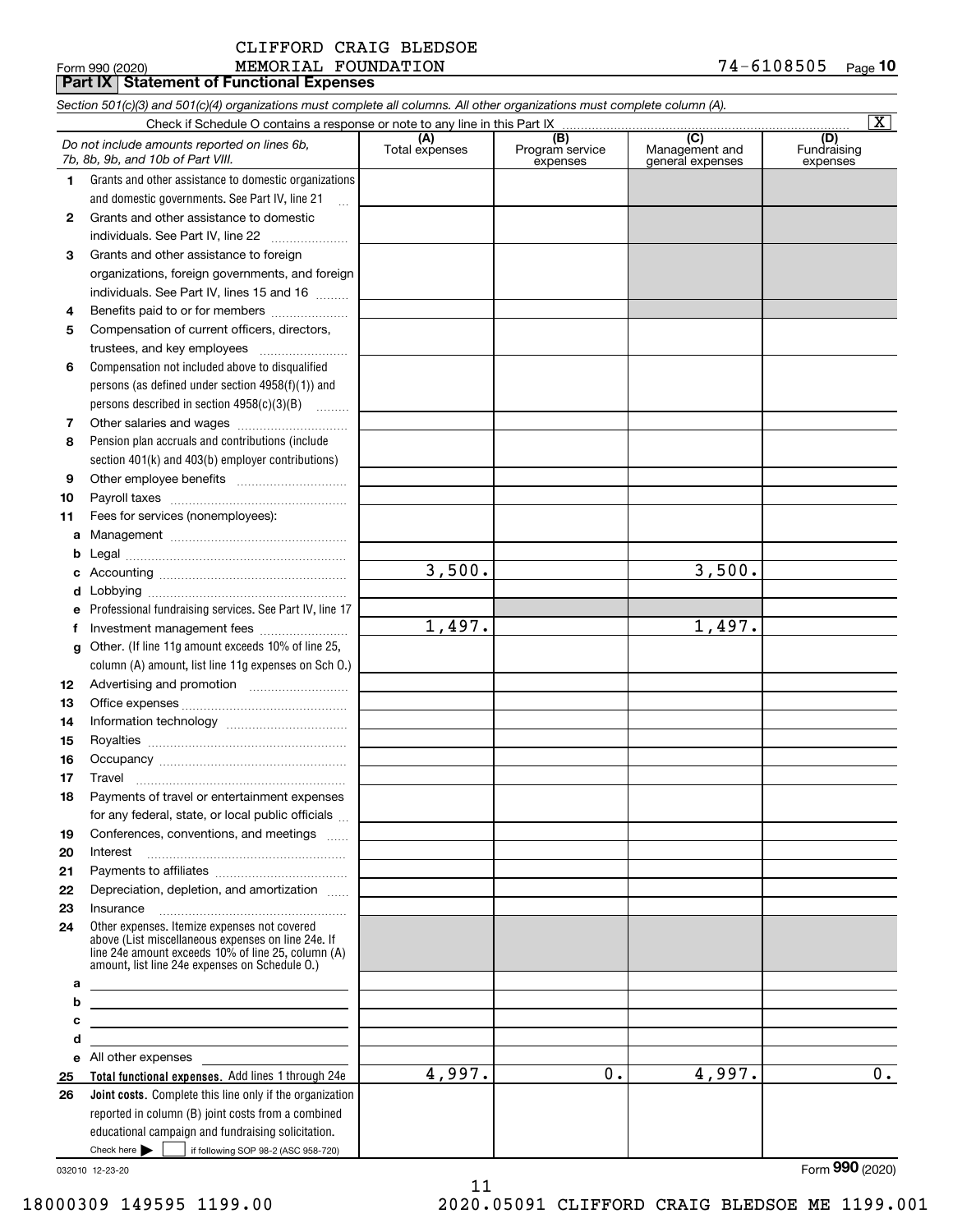Form (2020) **990**

CLIFFORD CRAIG BLEDSOE

 $_{\rm Form}$  990 (2020) <code>MEMORIAL FOUNDATION</code> 7 4 – 6<code>108505</code> Page **11**

|                             |          |                                                                                                                                                                                                                                |                     | (A)<br>Beginning of year |                | (B)<br>End of year |
|-----------------------------|----------|--------------------------------------------------------------------------------------------------------------------------------------------------------------------------------------------------------------------------------|---------------------|--------------------------|----------------|--------------------|
|                             | 1        | Cash - non-interest-bearing                                                                                                                                                                                                    |                     |                          | 1              |                    |
|                             | 2        |                                                                                                                                                                                                                                |                     |                          | $\mathbf{2}$   |                    |
|                             | з        |                                                                                                                                                                                                                                |                     |                          | 3              |                    |
|                             | 4        |                                                                                                                                                                                                                                |                     |                          | 4              |                    |
|                             | 5        | Loans and other receivables from any current or former officer, director,                                                                                                                                                      |                     |                          |                |                    |
|                             |          | trustee, key employee, creator or founder, substantial contributor, or 35%                                                                                                                                                     |                     |                          |                |                    |
|                             |          | controlled entity or family member of any of these persons                                                                                                                                                                     |                     |                          | 5              |                    |
|                             | 6        | Loans and other receivables from other disqualified persons (as defined                                                                                                                                                        |                     |                          |                |                    |
|                             |          | under section $4958(f)(1)$ , and persons described in section $4958(c)(3)(B)$                                                                                                                                                  | $\sim$              |                          | 6              |                    |
|                             | 7        |                                                                                                                                                                                                                                |                     |                          | $\overline{7}$ |                    |
| Assets                      | 8        |                                                                                                                                                                                                                                |                     |                          | 8              |                    |
|                             | 9        | Prepaid expenses and deferred charges                                                                                                                                                                                          |                     |                          | 9              |                    |
|                             |          | 10a Land, buildings, and equipment: cost or other                                                                                                                                                                              |                     |                          |                |                    |
|                             |          | basis. Complete Part VI of Schedule D  10a                                                                                                                                                                                     |                     |                          |                |                    |
|                             |          | <b>b</b> Less: accumulated depreciation                                                                                                                                                                                        | 10 <sub>b</sub>     |                          | 10c            |                    |
|                             | 11       |                                                                                                                                                                                                                                |                     | 275, 263.                | 11             | 379,006.           |
|                             | 12       |                                                                                                                                                                                                                                |                     |                          | 12             |                    |
|                             | 13       |                                                                                                                                                                                                                                |                     |                          | 13             |                    |
|                             | 14       |                                                                                                                                                                                                                                |                     |                          | 14             |                    |
|                             | 15       |                                                                                                                                                                                                                                |                     |                          | 15             |                    |
|                             | 16       |                                                                                                                                                                                                                                |                     | 275, 263.                | 16             | 379,006.           |
|                             | 17       |                                                                                                                                                                                                                                |                     |                          | 17             |                    |
|                             | 18       |                                                                                                                                                                                                                                |                     | 50,000.                  | 18             |                    |
|                             | 19       |                                                                                                                                                                                                                                |                     |                          | 19             |                    |
|                             |          | Deferred revenue manual contracts and contracts are all the contracts and contracts are contracted and contracts are contracted and contract are contracted and contract are contracted and contract are contracted and contra |                     |                          | 20             |                    |
|                             | 20<br>21 | Tax-exempt bond liabilities                                                                                                                                                                                                    |                     |                          | 21             |                    |
|                             |          | Escrow or custodial account liability. Complete Part IV of Schedule D                                                                                                                                                          | 1.1.1.1.1.1.1.1.1.1 |                          |                |                    |
|                             | 22       | Loans and other payables to any current or former officer, director,                                                                                                                                                           |                     |                          |                |                    |
| Liabilities                 |          | trustee, key employee, creator or founder, substantial contributor, or 35%                                                                                                                                                     |                     |                          |                |                    |
|                             |          | controlled entity or family member of any of these persons                                                                                                                                                                     |                     |                          | 22             |                    |
|                             | 23       | Secured mortgages and notes payable to unrelated third parties                                                                                                                                                                 |                     |                          | 23             |                    |
|                             | 24       |                                                                                                                                                                                                                                |                     |                          | 24             |                    |
|                             | 25       | Other liabilities (including federal income tax, payables to related third                                                                                                                                                     |                     |                          |                |                    |
|                             |          | parties, and other liabilities not included on lines 17-24). Complete Part X                                                                                                                                                   |                     |                          |                |                    |
|                             |          | of Schedule D                                                                                                                                                                                                                  |                     | 50,000.                  | 25             | 0.                 |
|                             | 26       | Total liabilities. Add lines 17 through 25                                                                                                                                                                                     |                     |                          | 26             |                    |
|                             |          | Organizations that follow FASB ASC 958, check here $\blacktriangleright \boxed{X}$                                                                                                                                             |                     |                          |                |                    |
|                             |          | and complete lines 27, 28, 32, and 33.                                                                                                                                                                                         |                     |                          |                |                    |
|                             | 27       | Net assets without donor restrictions                                                                                                                                                                                          |                     | 225, 263.                | 27             |                    |
|                             | 28       | Net assets with donor restrictions                                                                                                                                                                                             |                     |                          | 28             | 379,006.           |
|                             |          | Organizations that do not follow FASB ASC 958, check here $\blacktriangleright$                                                                                                                                                |                     |                          |                |                    |
|                             |          | and complete lines 29 through 33.                                                                                                                                                                                              |                     |                          |                |                    |
|                             | 29       | Capital stock or trust principal, or current funds                                                                                                                                                                             |                     |                          | 29             |                    |
| Net Assets or Fund Balances | 30       | Paid-in or capital surplus, or land, building, or equipment fund                                                                                                                                                               |                     |                          | 30             |                    |
|                             | 31       | Retained earnings, endowment, accumulated income, or other funds                                                                                                                                                               |                     |                          | 31             |                    |
|                             | 32       |                                                                                                                                                                                                                                |                     | 225, 263.                | 32             | 379,006.           |
|                             | 33       |                                                                                                                                                                                                                                |                     | 275, 263.                | 33             | 379,006.           |

**Part X Balance Sheet**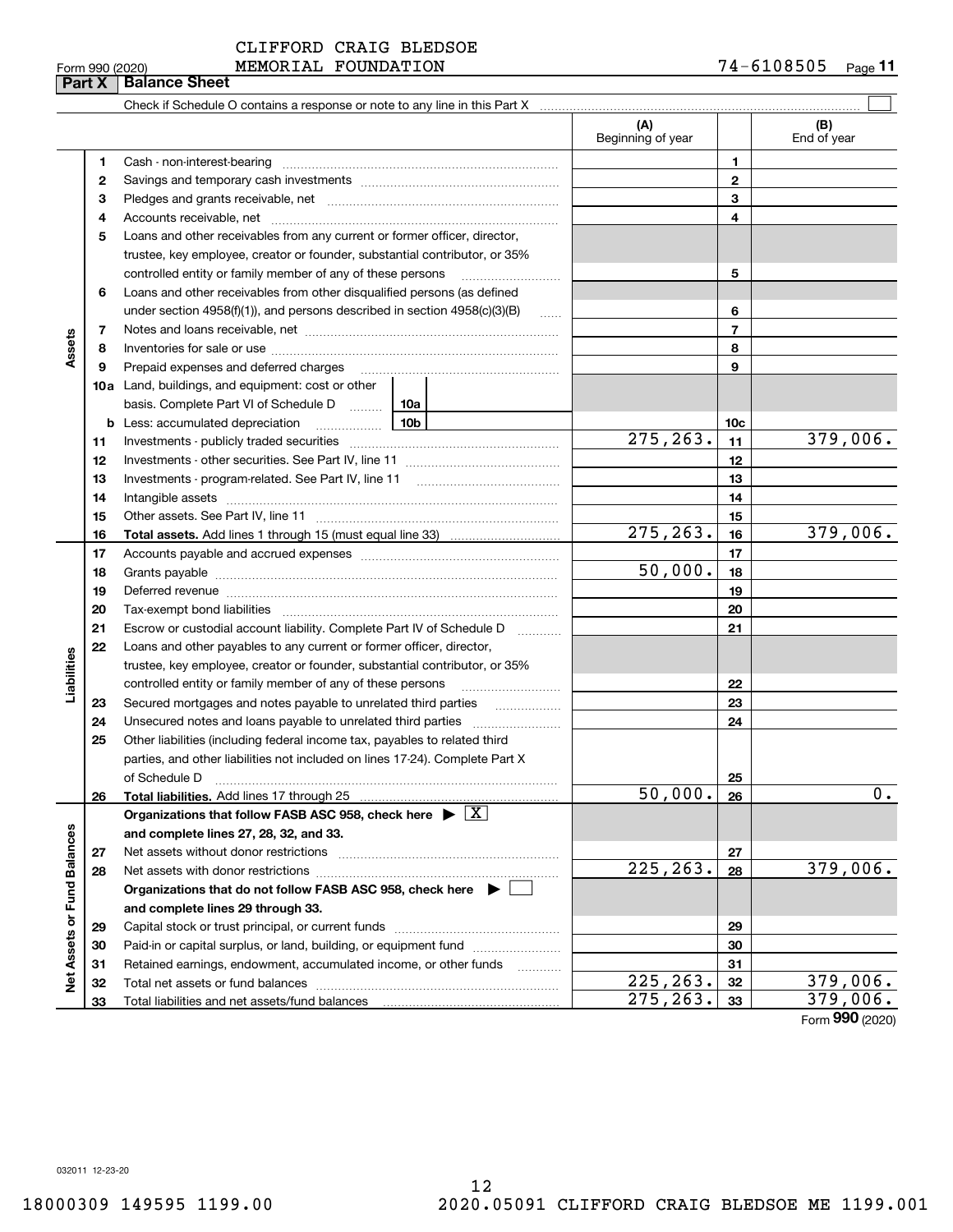| 74-6108505<br>MEMORIAL FOUNDATION<br>Form 990 (2020)                                                                            |     | Page $12$           |
|---------------------------------------------------------------------------------------------------------------------------------|-----|---------------------|
| Part XI<br><b>Reconciliation of Net Assets</b>                                                                                  |     |                     |
|                                                                                                                                 |     |                     |
|                                                                                                                                 |     |                     |
| 1<br>1                                                                                                                          |     | 134,395.            |
| $\mathbf{2}$<br>Total expenses (must equal Part IX, column (A), line 25)<br>2                                                   |     | 4,997.              |
| 3<br>Revenue less expenses. Subtract line 2 from line 1<br>з                                                                    |     | 129,398.            |
| 4<br>4                                                                                                                          |     | 225, 263.           |
| 5<br>5<br>Net unrealized gains (losses) on investments                                                                          |     | 24,345.             |
| 6<br>6                                                                                                                          |     |                     |
| $\overline{7}$<br>7<br>Investment expenses www.communication.com/www.communication.com/www.communication.com/www.com            |     |                     |
| 8<br>8<br>Prior period adjustments                                                                                              |     |                     |
| Other changes in net assets or fund balances (explain on Schedule O)<br>9<br>9                                                  |     | 0.                  |
| Net assets or fund balances at end of year. Combine lines 3 through 9 (must equal Part X, line 32,<br>10                        |     |                     |
| 10                                                                                                                              |     | 379,006.            |
| <b>Part XII</b> Financial Statements and Reporting                                                                              |     |                     |
|                                                                                                                                 |     | X                   |
|                                                                                                                                 | Yes | No                  |
| $\boxed{\text{X}}$ Accrual<br>Accounting method used to prepare the Form 990: <u>I</u> Cash<br>Other<br>1.                      |     |                     |
| If the organization changed its method of accounting from a prior year or checked "Other," explain in Schedule O.               |     |                     |
| 2a Were the organization's financial statements compiled or reviewed by an independent accountant?<br>2a                        |     | x                   |
| If "Yes," check a box below to indicate whether the financial statements for the year were compiled or reviewed on a            |     |                     |
| separate basis, consolidated basis, or both:                                                                                    |     |                     |
| Separate basis<br><b>Consolidated basis</b><br>Both consolidated and separate basis                                             |     |                     |
| <b>b</b> Were the organization's financial statements audited by an independent accountant?<br>2 <sub>b</sub>                   | X   |                     |
| If "Yes," check a box below to indicate whether the financial statements for the year were audited on a separate basis,         |     |                     |
| consolidated basis, or both:                                                                                                    |     |                     |
| $\boxed{\mathbf{X}}$ Consolidated basis<br>Separate basis<br><b>Both consolidated and separate basis</b>                        |     |                     |
| c If "Yes" to line 2a or 2b, does the organization have a committee that assumes responsibility for oversight of the audit,     |     |                     |
| 2c                                                                                                                              | х   |                     |
| If the organization changed either its oversight process or selection process during the tax year, explain on Schedule O.       |     |                     |
| 3a As a result of a federal award, was the organization required to undergo an audit or audits as set forth in the Single Audit |     |                     |
| Act and OMB Circular A-133?<br>3a                                                                                               |     | x                   |
| b If "Yes," did the organization undergo the required audit or audits? If the organization did not undergo the required audit   |     |                     |
| 3b                                                                                                                              |     | $000 \text{ hours}$ |

Form (2020) **990**

032012 12-23-20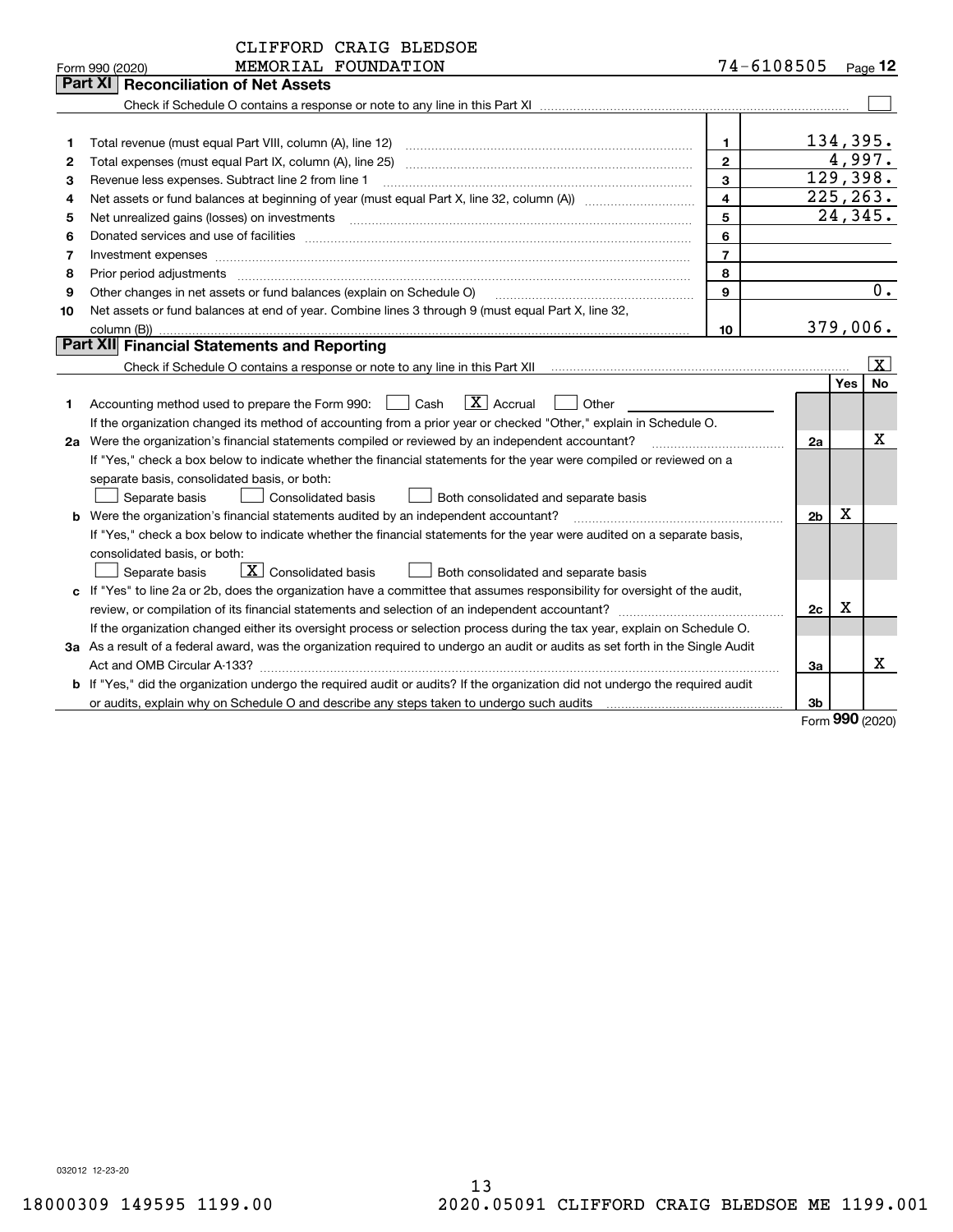| <b>SCHEDULE A</b>                                                                                 |                                                               | <b>Public Charity Status and Public Support</b>                                                                                                                                                                                                    |     |                                                                |                            |         | OMB No. 1545-0047                          |
|---------------------------------------------------------------------------------------------------|---------------------------------------------------------------|----------------------------------------------------------------------------------------------------------------------------------------------------------------------------------------------------------------------------------------------------|-----|----------------------------------------------------------------|----------------------------|---------|--------------------------------------------|
| (Form 990 or 990-EZ)                                                                              |                                                               | Complete if the organization is a section 501(c)(3) organization or a section                                                                                                                                                                      |     |                                                                |                            |         |                                            |
|                                                                                                   |                                                               | 4947(a)(1) nonexempt charitable trust.                                                                                                                                                                                                             |     |                                                                |                            |         |                                            |
| Department of the Treasury<br>Internal Revenue Service                                            |                                                               | Attach to Form 990 or Form 990-EZ.                                                                                                                                                                                                                 |     |                                                                |                            |         | <b>Open to Public</b><br><b>Inspection</b> |
| Name of the organization                                                                          | CLIFFORD CRAIG BLEDSOE                                        | $\blacktriangleright$ Go to www.irs.gov/Form990 for instructions and the latest information.                                                                                                                                                       |     |                                                                |                            |         | <b>Employer identification number</b>      |
|                                                                                                   | MEMORIAL FOUNDATION                                           |                                                                                                                                                                                                                                                    |     |                                                                |                            |         | 74-6108505                                 |
| Part I                                                                                            |                                                               | Reason for Public Charity Status. (All organizations must complete this part.) See instructions.                                                                                                                                                   |     |                                                                |                            |         |                                            |
|                                                                                                   |                                                               | The organization is not a private foundation because it is: (For lines 1 through 12, check only one box.)                                                                                                                                          |     |                                                                |                            |         |                                            |
| 1                                                                                                 |                                                               | A church, convention of churches, or association of churches described in section 170(b)(1)(A)(i).                                                                                                                                                 |     |                                                                |                            |         |                                            |
| 2                                                                                                 |                                                               | A school described in section 170(b)(1)(A)(ii). (Attach Schedule E (Form 990 or 990-EZ).)                                                                                                                                                          |     |                                                                |                            |         |                                            |
| 3                                                                                                 |                                                               | A hospital or a cooperative hospital service organization described in section 170(b)(1)(A)(iii).                                                                                                                                                  |     |                                                                |                            |         |                                            |
| 4                                                                                                 |                                                               | A medical research organization operated in conjunction with a hospital described in section 170(b)(1)(A)(iii). Enter the hospital's name,                                                                                                         |     |                                                                |                            |         |                                            |
| city, and state:                                                                                  |                                                               |                                                                                                                                                                                                                                                    |     |                                                                |                            |         |                                            |
| 5                                                                                                 |                                                               | An organization operated for the benefit of a college or university owned or operated by a governmental unit described in                                                                                                                          |     |                                                                |                            |         |                                            |
|                                                                                                   | section 170(b)(1)(A)(iv). (Complete Part II.)                 |                                                                                                                                                                                                                                                    |     |                                                                |                            |         |                                            |
| 6                                                                                                 |                                                               | A federal, state, or local government or governmental unit described in section 170(b)(1)(A)(v).                                                                                                                                                   |     |                                                                |                            |         |                                            |
| 7                                                                                                 | section 170(b)(1)(A)(vi). (Complete Part II.)                 | An organization that normally receives a substantial part of its support from a governmental unit or from the general public described in                                                                                                          |     |                                                                |                            |         |                                            |
| 8                                                                                                 |                                                               | A community trust described in section 170(b)(1)(A)(vi). (Complete Part II.)                                                                                                                                                                       |     |                                                                |                            |         |                                            |
| 9                                                                                                 |                                                               | An agricultural research organization described in section 170(b)(1)(A)(ix) operated in conjunction with a land-grant college                                                                                                                      |     |                                                                |                            |         |                                            |
|                                                                                                   |                                                               | or university or a non-land-grant college of agriculture (see instructions). Enter the name, city, and state of the college or                                                                                                                     |     |                                                                |                            |         |                                            |
| university:                                                                                       |                                                               |                                                                                                                                                                                                                                                    |     |                                                                |                            |         |                                            |
| 10                                                                                                |                                                               | An organization that normally receives (1) more than 33 1/3% of its support from contributions, membership fees, and gross receipts from                                                                                                           |     |                                                                |                            |         |                                            |
|                                                                                                   |                                                               | activities related to its exempt functions, subject to certain exceptions; and (2) no more than 33 1/3% of its support from gross investment                                                                                                       |     |                                                                |                            |         |                                            |
|                                                                                                   |                                                               | income and unrelated business taxable income (less section 511 tax) from businesses acquired by the organization after June 30, 1975.                                                                                                              |     |                                                                |                            |         |                                            |
|                                                                                                   | See section 509(a)(2). (Complete Part III.)                   |                                                                                                                                                                                                                                                    |     |                                                                |                            |         |                                            |
| 11<br>12 $[X]$                                                                                    |                                                               | An organization organized and operated exclusively to test for public safety. See section 509(a)(4).<br>An organization organized and operated exclusively for the benefit of, to perform the functions of, or to carry out the purposes of one or |     |                                                                |                            |         |                                            |
|                                                                                                   |                                                               | more publicly supported organizations described in section 509(a)(1) or section 509(a)(2). See section 509(a)(3). Check the box in                                                                                                                 |     |                                                                |                            |         |                                            |
|                                                                                                   |                                                               | lines 12a through 12d that describes the type of supporting organization and complete lines 12e, 12f, and 12g.                                                                                                                                     |     |                                                                |                            |         |                                            |
| a                                                                                                 |                                                               | Type I. A supporting organization operated, supervised, or controlled by its supported organization(s), typically by giving                                                                                                                        |     |                                                                |                            |         |                                            |
|                                                                                                   |                                                               | the supported organization(s) the power to regularly appoint or elect a majority of the directors or trustees of the supporting                                                                                                                    |     |                                                                |                            |         |                                            |
|                                                                                                   | organization. You must complete Part IV, Sections A and B.    |                                                                                                                                                                                                                                                    |     |                                                                |                            |         |                                            |
| b                                                                                                 |                                                               | Type II. A supporting organization supervised or controlled in connection with its supported organization(s), by having                                                                                                                            |     |                                                                |                            |         |                                            |
|                                                                                                   |                                                               | control or management of the supporting organization vested in the same persons that control or manage the supported                                                                                                                               |     |                                                                |                            |         |                                            |
|                                                                                                   | organization(s). You must complete Part IV, Sections A and C. |                                                                                                                                                                                                                                                    |     |                                                                |                            |         |                                            |
| с                                                                                                 |                                                               | Type III functionally integrated. A supporting organization operated in connection with, and functionally integrated with,<br>its supported organization(s) (see instructions). You must complete Part IV, Sections A, D, and E.                   |     |                                                                |                            |         |                                            |
| X <br>d                                                                                           |                                                               | Type III non-functionally integrated. A supporting organization operated in connection with its supported organization(s)                                                                                                                          |     |                                                                |                            |         |                                            |
|                                                                                                   |                                                               | that is not functionally integrated. The organization generally must satisfy a distribution requirement and an attentiveness                                                                                                                       |     |                                                                |                            |         |                                            |
|                                                                                                   |                                                               | requirement (see instructions). You must complete Part IV, Sections A and D, and Part V.                                                                                                                                                           |     |                                                                |                            |         |                                            |
| е                                                                                                 |                                                               | Check this box if the organization received a written determination from the IRS that it is a Type I, Type II, Type III                                                                                                                            |     |                                                                |                            |         |                                            |
|                                                                                                   |                                                               | functionally integrated, or Type III non-functionally integrated supporting organization.                                                                                                                                                          |     |                                                                |                            |         |                                            |
| f Enter the number of supported organizations                                                     |                                                               |                                                                                                                                                                                                                                                    |     |                                                                |                            |         | 1                                          |
| g Provide the following information about the supported organization(s).<br>(i) Name of supported | (ii) EIN                                                      | (iii) Type of organization                                                                                                                                                                                                                         |     | (iv) Is the organization listed<br>in your governing document? | (v) Amount of monetary     |         | (vi) Amount of other                       |
| organization                                                                                      |                                                               | (described on lines 1-10                                                                                                                                                                                                                           | Yes | No                                                             | support (see instructions) |         | support (see instructions)                 |
| <b>MISSION ROAD</b>                                                                               |                                                               | above (see instructions))                                                                                                                                                                                                                          |     |                                                                |                            |         |                                            |
| DEVELOPMENTAL CENTE 74-6024405                                                                    |                                                               | 10                                                                                                                                                                                                                                                 | х   |                                                                |                            | 50,000. |                                            |
|                                                                                                   |                                                               |                                                                                                                                                                                                                                                    |     |                                                                |                            |         |                                            |
|                                                                                                   |                                                               |                                                                                                                                                                                                                                                    |     |                                                                |                            |         |                                            |
|                                                                                                   |                                                               |                                                                                                                                                                                                                                                    |     |                                                                |                            |         |                                            |
|                                                                                                   |                                                               |                                                                                                                                                                                                                                                    |     |                                                                |                            |         |                                            |
|                                                                                                   |                                                               |                                                                                                                                                                                                                                                    |     |                                                                |                            |         |                                            |
|                                                                                                   |                                                               |                                                                                                                                                                                                                                                    |     |                                                                |                            |         |                                            |
|                                                                                                   |                                                               |                                                                                                                                                                                                                                                    |     |                                                                |                            |         |                                            |
| Total                                                                                             |                                                               |                                                                                                                                                                                                                                                    |     |                                                                |                            | 50,000. | $0$ .                                      |
|                                                                                                   |                                                               | LHA For Paperwork Reduction Act Notice, see the Instructions for Form 990 or 990-EZ. 032021 01-25-21                                                                                                                                               |     |                                                                |                            |         | Schedule A (Form 990 or 990-EZ) 2020       |

14

 <sup>18000309 149595 1199.00 2020.05091</sup> CLIFFORD CRAIG BLEDSOE ME 1199.001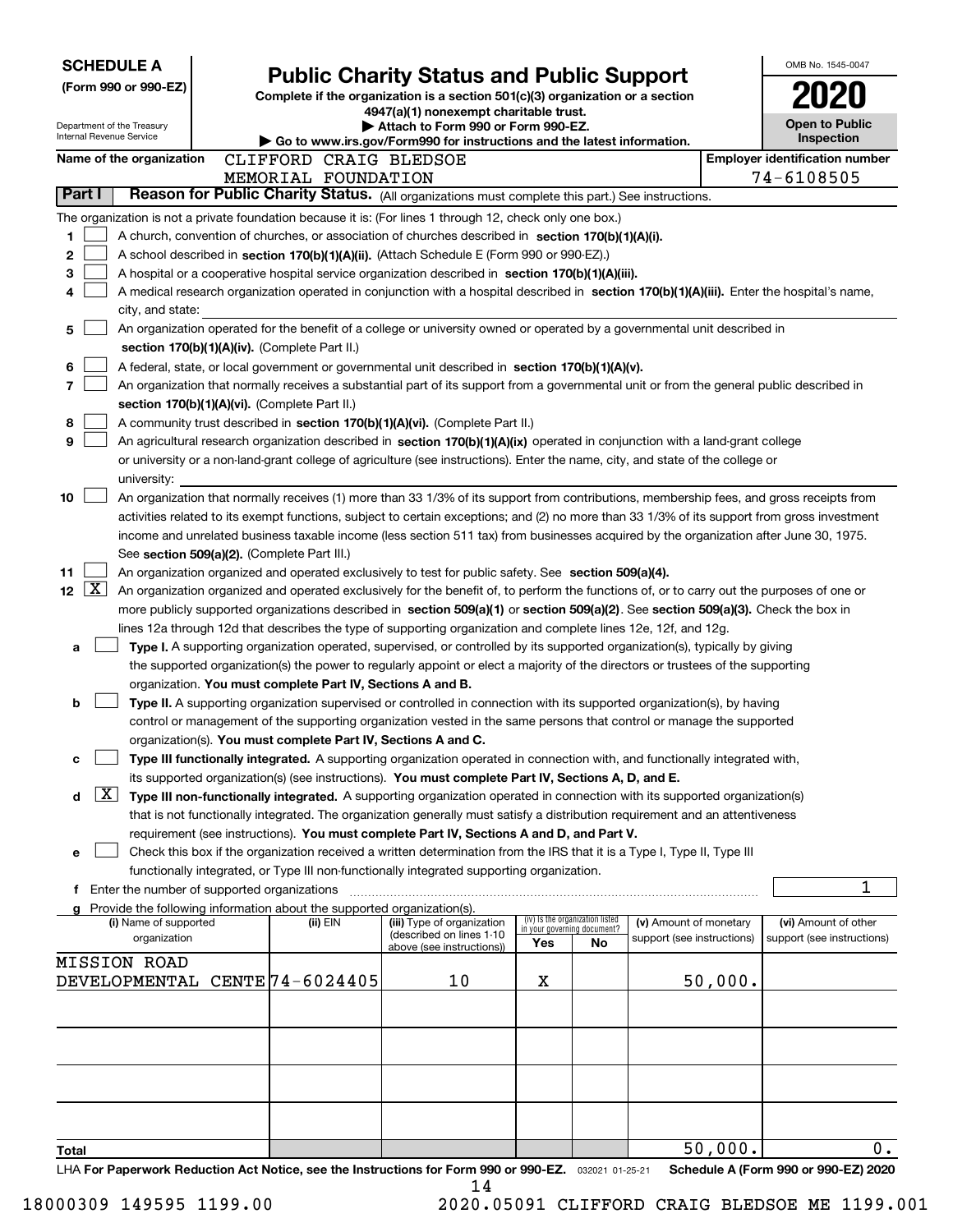#### Schedule A (Form 990 or 990-EZ) 2020 Page MEMORIAL FOUNDATION 74-6108505

74-6108505 Page 2

(Complete only if you checked the box on line 5, 7, or 8 of Part I or if the organization failed to qualify under Part III. If the organization fails to qualify under the tests listed below, please complete Part III.) **Part II Support Schedule for Organizations Described in Sections 170(b)(1)(A)(iv) and 170(b)(1)(A)(vi)**

|    | <b>Section A. Public Support</b>                                                                                                               |          |                 |            |            |                                      |           |
|----|------------------------------------------------------------------------------------------------------------------------------------------------|----------|-----------------|------------|------------|--------------------------------------|-----------|
|    | Calendar year (or fiscal year beginning in) $\blacktriangleright$                                                                              | (a) 2016 | <b>(b)</b> 2017 | $(c)$ 2018 | $(d)$ 2019 | (e) 2020                             | (f) Total |
|    | <b>1</b> Gifts, grants, contributions, and                                                                                                     |          |                 |            |            |                                      |           |
|    | membership fees received. (Do not                                                                                                              |          |                 |            |            |                                      |           |
|    | include any "unusual grants.")                                                                                                                 |          |                 |            |            |                                      |           |
|    | 2 Tax revenues levied for the organ-                                                                                                           |          |                 |            |            |                                      |           |
|    | ization's benefit and either paid to                                                                                                           |          |                 |            |            |                                      |           |
|    | or expended on its behalf                                                                                                                      |          |                 |            |            |                                      |           |
|    | 3 The value of services or facilities                                                                                                          |          |                 |            |            |                                      |           |
|    | furnished by a governmental unit to                                                                                                            |          |                 |            |            |                                      |           |
|    | the organization without charge                                                                                                                |          |                 |            |            |                                      |           |
|    | 4 Total. Add lines 1 through 3                                                                                                                 |          |                 |            |            |                                      |           |
| 5  | The portion of total contributions                                                                                                             |          |                 |            |            |                                      |           |
|    | by each person (other than a                                                                                                                   |          |                 |            |            |                                      |           |
|    | governmental unit or publicly                                                                                                                  |          |                 |            |            |                                      |           |
|    | supported organization) included                                                                                                               |          |                 |            |            |                                      |           |
|    | on line 1 that exceeds 2% of the                                                                                                               |          |                 |            |            |                                      |           |
|    | amount shown on line 11,                                                                                                                       |          |                 |            |            |                                      |           |
|    | column (f)                                                                                                                                     |          |                 |            |            |                                      |           |
|    | 6 Public support. Subtract line 5 from line 4.                                                                                                 |          |                 |            |            |                                      |           |
|    | <b>Section B. Total Support</b>                                                                                                                |          |                 |            |            |                                      |           |
|    | Calendar year (or fiscal year beginning in) $\blacktriangleright$                                                                              | (a) 2016 | (b) 2017        | $(c)$ 2018 | $(d)$ 2019 | (e) 2020                             | (f) Total |
|    | 7 Amounts from line 4                                                                                                                          |          |                 |            |            |                                      |           |
|    | 8 Gross income from interest,                                                                                                                  |          |                 |            |            |                                      |           |
|    | dividends, payments received on                                                                                                                |          |                 |            |            |                                      |           |
|    | securities loans, rents, royalties,                                                                                                            |          |                 |            |            |                                      |           |
|    | and income from similar sources                                                                                                                |          |                 |            |            |                                      |           |
| 9. | Net income from unrelated business                                                                                                             |          |                 |            |            |                                      |           |
|    | activities, whether or not the                                                                                                                 |          |                 |            |            |                                      |           |
|    | business is regularly carried on                                                                                                               |          |                 |            |            |                                      |           |
|    | <b>10</b> Other income. Do not include gain                                                                                                    |          |                 |            |            |                                      |           |
|    | or loss from the sale of capital                                                                                                               |          |                 |            |            |                                      |           |
|    | assets (Explain in Part VI.)                                                                                                                   |          |                 |            |            |                                      |           |
|    | <b>11 Total support.</b> Add lines 7 through 10                                                                                                |          |                 |            |            |                                      |           |
|    | <b>12</b> Gross receipts from related activities, etc. (see instructions)                                                                      |          |                 |            |            | 12                                   |           |
|    | 13 First 5 years. If the Form 990 is for the organization's first, second, third, fourth, or fifth tax year as a section 501(c)(3)             |          |                 |            |            |                                      |           |
|    |                                                                                                                                                |          |                 |            |            |                                      |           |
|    | <b>Section C. Computation of Public Support Percentage</b>                                                                                     |          |                 |            |            |                                      |           |
|    | 14 Public support percentage for 2020 (line 6, column (f), divided by line 11, column (f) <i>marroummaname</i>                                 |          |                 |            |            | 14                                   | %         |
|    |                                                                                                                                                |          |                 |            |            | 15                                   | %         |
|    | 16a 33 1/3% support test - 2020. If the organization did not check the box on line 13, and line 14 is 33 1/3% or more, check this box and      |          |                 |            |            |                                      |           |
|    | stop here. The organization qualifies as a publicly supported organization                                                                     |          |                 |            |            |                                      |           |
|    | b 33 1/3% support test - 2019. If the organization did not check a box on line 13 or 16a, and line 15 is 33 1/3% or more, check this box       |          |                 |            |            |                                      |           |
|    | and stop here. The organization qualifies as a publicly supported organization                                                                 |          |                 |            |            |                                      |           |
|    | 17a 10% -facts-and-circumstances test - 2020. If the organization did not check a box on line 13, 16a, or 16b, and line 14 is 10% or more,     |          |                 |            |            |                                      |           |
|    | and if the organization meets the facts-and-circumstances test, check this box and stop here. Explain in Part VI how the organization          |          |                 |            |            |                                      |           |
|    | meets the facts-and-circumstances test. The organization qualifies as a publicly supported organization                                        |          |                 |            |            |                                      |           |
|    | <b>b 10% -facts-and-circumstances test - 2019.</b> If the organization did not check a box on line 13, 16a, 16b, or 17a, and line 15 is 10% or |          |                 |            |            |                                      |           |
|    | more, and if the organization meets the facts-and-circumstances test, check this box and stop here. Explain in Part VI how the                 |          |                 |            |            |                                      |           |
|    | organization meets the facts-and-circumstances test. The organization qualifies as a publicly supported organization                           |          |                 |            |            |                                      |           |
| 18 | Private foundation. If the organization did not check a box on line 13, 16a, 16b, 17a, or 17b, check this box and see instructions             |          |                 |            |            | Schedule A (Form 990 or 990-F7) 2020 |           |

**Schedule A (Form 990 or 990-EZ) 2020**

032022 01-25-21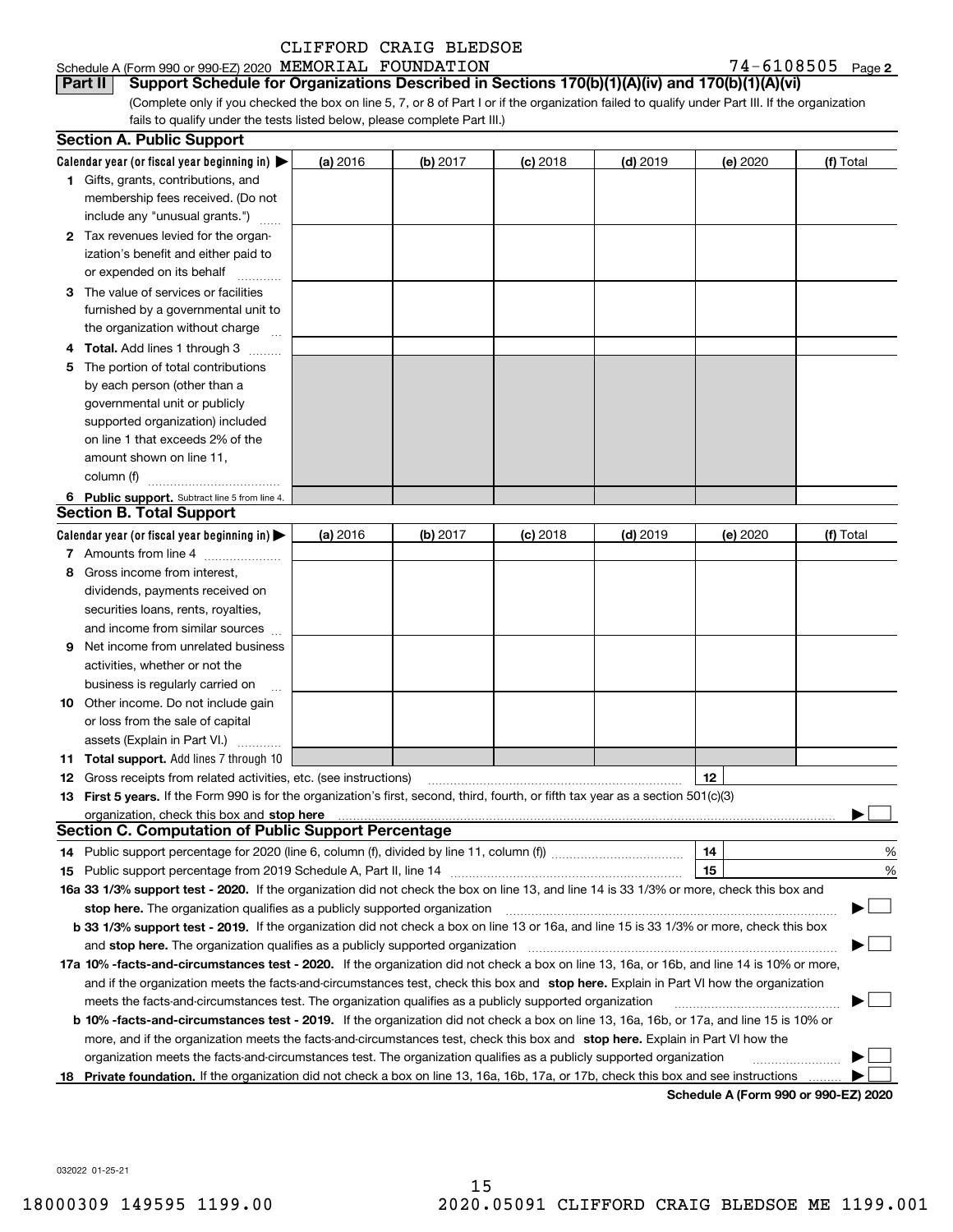|  | CLIFFORD CRAIG BLEDSOE |
|--|------------------------|
|--|------------------------|

#### Schedule A (Form 990 or 990-EZ) 2020 Page MEMORIAL FOUNDATION 74-6108505 **Part III Support Schedule for Organizations Described in Section 509(a)(2)**

(Complete only if you checked the box on line 10 of Part I or if the organization failed to qualify under Part II. If the organization fails to qualify under the tests listed below, please complete Part II.)

| <b>Section A. Public Support</b>                                                                                                                                                                                        |          |            |            |            |          |                                      |
|-------------------------------------------------------------------------------------------------------------------------------------------------------------------------------------------------------------------------|----------|------------|------------|------------|----------|--------------------------------------|
| Calendar year (or fiscal year beginning in) $\blacktriangleright$                                                                                                                                                       | (a) 2016 | $(b)$ 2017 | $(c)$ 2018 | $(d)$ 2019 | (e) 2020 | (f) Total                            |
| 1 Gifts, grants, contributions, and                                                                                                                                                                                     |          |            |            |            |          |                                      |
| membership fees received. (Do not                                                                                                                                                                                       |          |            |            |            |          |                                      |
| include any "unusual grants.")                                                                                                                                                                                          |          |            |            |            |          |                                      |
| <b>2</b> Gross receipts from admissions,<br>merchandise sold or services per-<br>formed, or facilities furnished in<br>any activity that is related to the<br>organization's tax-exempt purpose                         |          |            |            |            |          |                                      |
| 3 Gross receipts from activities that<br>are not an unrelated trade or bus-                                                                                                                                             |          |            |            |            |          |                                      |
| iness under section 513                                                                                                                                                                                                 |          |            |            |            |          |                                      |
| 4 Tax revenues levied for the organ-<br>ization's benefit and either paid to<br>or expended on its behalf<br>.                                                                                                          |          |            |            |            |          |                                      |
| 5 The value of services or facilities<br>furnished by a governmental unit to                                                                                                                                            |          |            |            |            |          |                                      |
| the organization without charge                                                                                                                                                                                         |          |            |            |            |          |                                      |
| <b>6 Total.</b> Add lines 1 through 5                                                                                                                                                                                   |          |            |            |            |          |                                      |
| 7a Amounts included on lines 1, 2, and<br>3 received from disqualified persons                                                                                                                                          |          |            |            |            |          |                                      |
| <b>b</b> Amounts included on lines 2 and 3 received<br>from other than disqualified persons that<br>exceed the greater of \$5,000 or 1% of the<br>amount on line 13 for the year                                        |          |            |            |            |          |                                      |
| c Add lines 7a and 7b                                                                                                                                                                                                   |          |            |            |            |          |                                      |
| 8 Public support. (Subtract line 7c from line 6.)                                                                                                                                                                       |          |            |            |            |          |                                      |
| <b>Section B. Total Support</b>                                                                                                                                                                                         |          |            |            |            |          |                                      |
| Calendar year (or fiscal year beginning in)                                                                                                                                                                             | (a) 2016 | (b) 2017   | $(c)$ 2018 | $(d)$ 2019 | (e) 2020 | (f) Total                            |
| 9 Amounts from line 6                                                                                                                                                                                                   |          |            |            |            |          |                                      |
| 10a Gross income from interest,<br>dividends, payments received on<br>securities loans, rents, royalties,<br>and income from similar sources                                                                            |          |            |            |            |          |                                      |
| <b>b</b> Unrelated business taxable income                                                                                                                                                                              |          |            |            |            |          |                                      |
| (less section 511 taxes) from businesses<br>acquired after June 30, 1975                                                                                                                                                |          |            |            |            |          |                                      |
| c Add lines 10a and 10b                                                                                                                                                                                                 |          |            |            |            |          |                                      |
| <b>11</b> Net income from unrelated business<br>activities not included in line 10b,<br>whether or not the business is<br>regularly carried on                                                                          |          |            |            |            |          |                                      |
| 12 Other income. Do not include gain<br>or loss from the sale of capital<br>assets (Explain in Part VI.)                                                                                                                |          |            |            |            |          |                                      |
| <b>13 Total support.</b> (Add lines 9, 10c, 11, and 12.)                                                                                                                                                                |          |            |            |            |          |                                      |
| 14 First 5 years. If the Form 990 is for the organization's first, second, third, fourth, or fifth tax year as a section 501(c)(3) organization,                                                                        |          |            |            |            |          |                                      |
| check this box and stop here www.communications.communications.communications.com                                                                                                                                       |          |            |            |            |          |                                      |
| <b>Section C. Computation of Public Support Percentage</b>                                                                                                                                                              |          |            |            |            |          |                                      |
| 15 Public support percentage for 2020 (line 8, column (f), divided by line 13, column (f))                                                                                                                              |          |            |            |            | 15       | %                                    |
| 16 Public support percentage from 2019 Schedule A, Part III, line 15<br><b>Section D. Computation of Investment Income Percentage</b>                                                                                   |          |            |            |            | 16       | %                                    |
|                                                                                                                                                                                                                         |          |            |            |            |          |                                      |
|                                                                                                                                                                                                                         |          |            |            |            | 17<br>18 | %                                    |
| 18 Investment income percentage from 2019 Schedule A, Part III, line 17<br>19a 33 1/3% support tests - 2020. If the organization did not check the box on line 14, and line 15 is more than 33 1/3%, and line 17 is not |          |            |            |            |          | %                                    |
| more than 33 1/3%, check this box and stop here. The organization qualifies as a publicly supported organization                                                                                                        |          |            |            |            |          |                                      |
| b 33 1/3% support tests - 2019. If the organization did not check a box on line 14 or line 19a, and line 16 is more than 33 1/3%, and                                                                                   |          |            |            |            |          |                                      |
| line 18 is not more than 33 1/3%, check this box and stop here. The organization qualifies as a publicly supported organization                                                                                         |          |            |            |            |          |                                      |
| 20 Private foundation. If the organization did not check a box on line 14, 19a, or 19b, check this box and see instructions                                                                                             |          |            |            |            |          |                                      |
| 032023 01-25-21                                                                                                                                                                                                         |          |            |            |            |          | Schedule A (Form 990 or 990-EZ) 2020 |
|                                                                                                                                                                                                                         |          | 16         |            |            |          |                                      |

18000309 149595 1199.00 2020.05091 CLIFFORD CRAIG BLEDSOE ME 1199.001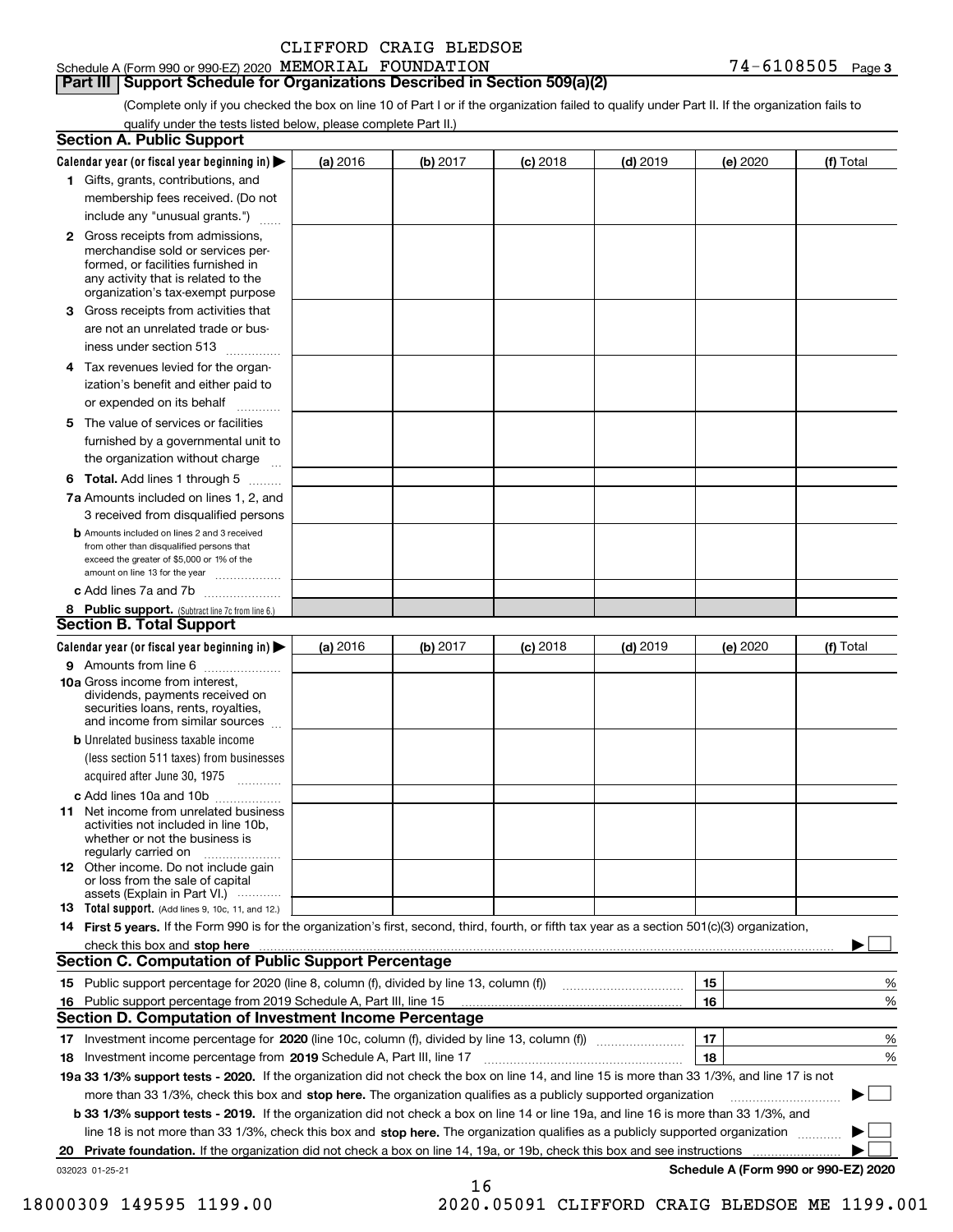Schedule A (Form 990 or 990-EZ) 2020 Page MEMORIAL FOUNDATION 74-6108505

### **Part IV Supporting Organizations**

(Complete only if you checked a box in line 12 on Part I. If you checked box 12a, Part I, complete Sections A and B. If you checked box 12b, Part I, complete Sections A and C. If you checked box 12c, Part I, complete Sections A, D, and E. If you checked box 12d, Part I, complete Sections A and D, and complete Part V.)

#### **Section A. All Supporting Organizations**

- **1** Are all of the organization's supported organizations listed by name in the organization's governing documents? If "No," describe in **Part VI** how the supported organizations are designated. If designated by *class or purpose, describe the designation. If historic and continuing relationship, explain.*
- **2** Did the organization have any supported organization that does not have an IRS determination of status under section 509(a)(1) or (2)? If "Yes," explain in Part VI how the organization determined that the supported *organization was described in section 509(a)(1) or (2).*
- **3a** Did the organization have a supported organization described in section 501(c)(4), (5), or (6)? If "Yes," answer *lines 3b and 3c below.*
- **b** Did the organization confirm that each supported organization qualified under section 501(c)(4), (5), or (6) and satisfied the public support tests under section 509(a)(2)? If "Yes," describe in **Part VI** when and how the *organization made the determination.*
- **c**Did the organization ensure that all support to such organizations was used exclusively for section 170(c)(2)(B) purposes? If "Yes," explain in **Part VI** what controls the organization put in place to ensure such use.
- **4a***If* Was any supported organization not organized in the United States ("foreign supported organization")? *"Yes," and if you checked box 12a or 12b in Part I, answer lines 4b and 4c below.*
- **b** Did the organization have ultimate control and discretion in deciding whether to make grants to the foreign supported organization? If "Yes," describe in **Part VI** how the organization had such control and discretion *despite being controlled or supervised by or in connection with its supported organizations.*
- **c** Did the organization support any foreign supported organization that does not have an IRS determination under sections 501(c)(3) and 509(a)(1) or (2)? If "Yes," explain in **Part VI** what controls the organization used *to ensure that all support to the foreign supported organization was used exclusively for section 170(c)(2)(B) purposes.*
- **5a** Did the organization add, substitute, or remove any supported organizations during the tax year? If "Yes," answer lines 5b and 5c below (if applicable). Also, provide detail in **Part VI,** including (i) the names and EIN *numbers of the supported organizations added, substituted, or removed; (ii) the reasons for each such action; (iii) the authority under the organization's organizing document authorizing such action; and (iv) how the action was accomplished (such as by amendment to the organizing document).*
- **b** Type I or Type II only. Was any added or substituted supported organization part of a class already designated in the organization's organizing document?
- **cSubstitutions only.**  Was the substitution the result of an event beyond the organization's control?
- **6** Did the organization provide support (whether in the form of grants or the provision of services or facilities) to **Part VI.** *If "Yes," provide detail in* support or benefit one or more of the filing organization's supported organizations? anyone other than (i) its supported organizations, (ii) individuals that are part of the charitable class benefited by one or more of its supported organizations, or (iii) other supporting organizations that also
- **7**Did the organization provide a grant, loan, compensation, or other similar payment to a substantial contributor *If "Yes," complete Part I of Schedule L (Form 990 or 990-EZ).* regard to a substantial contributor? (as defined in section 4958(c)(3)(C)), a family member of a substantial contributor, or a 35% controlled entity with
- **8** Did the organization make a loan to a disqualified person (as defined in section 4958) not described in line 7? *If "Yes," complete Part I of Schedule L (Form 990 or 990-EZ).*
- **9a** Was the organization controlled directly or indirectly at any time during the tax year by one or more in section 509(a)(1) or (2))? If "Yes," *provide detail in* <code>Part VI.</code> disqualified persons, as defined in section 4946 (other than foundation managers and organizations described
- **b**the supporting organization had an interest? If "Yes," provide detail in P**art VI**. Did one or more disqualified persons (as defined in line 9a) hold a controlling interest in any entity in which
- **c**Did a disqualified person (as defined in line 9a) have an ownership interest in, or derive any personal benefit from, assets in which the supporting organization also had an interest? If "Yes," provide detail in P**art VI.**
- **10a** Was the organization subject to the excess business holdings rules of section 4943 because of section supporting organizations)? If "Yes," answer line 10b below. 4943(f) (regarding certain Type II supporting organizations, and all Type III non-functionally integrated
- **b** Did the organization have any excess business holdings in the tax year? (Use Schedule C, Form 4720, to *determine whether the organization had excess business holdings.)*

032024 01-25-21

**Yes No 123a3b3c4a4b4c5a 5b5c6789a 9b9c10a10b**X X X X X X X X X X X X

**Schedule A (Form 990 or 990-EZ) 2020**

18000309 149595 1199.00 2020.05091 CLIFFORD CRAIG BLEDSOE ME 1199.001

17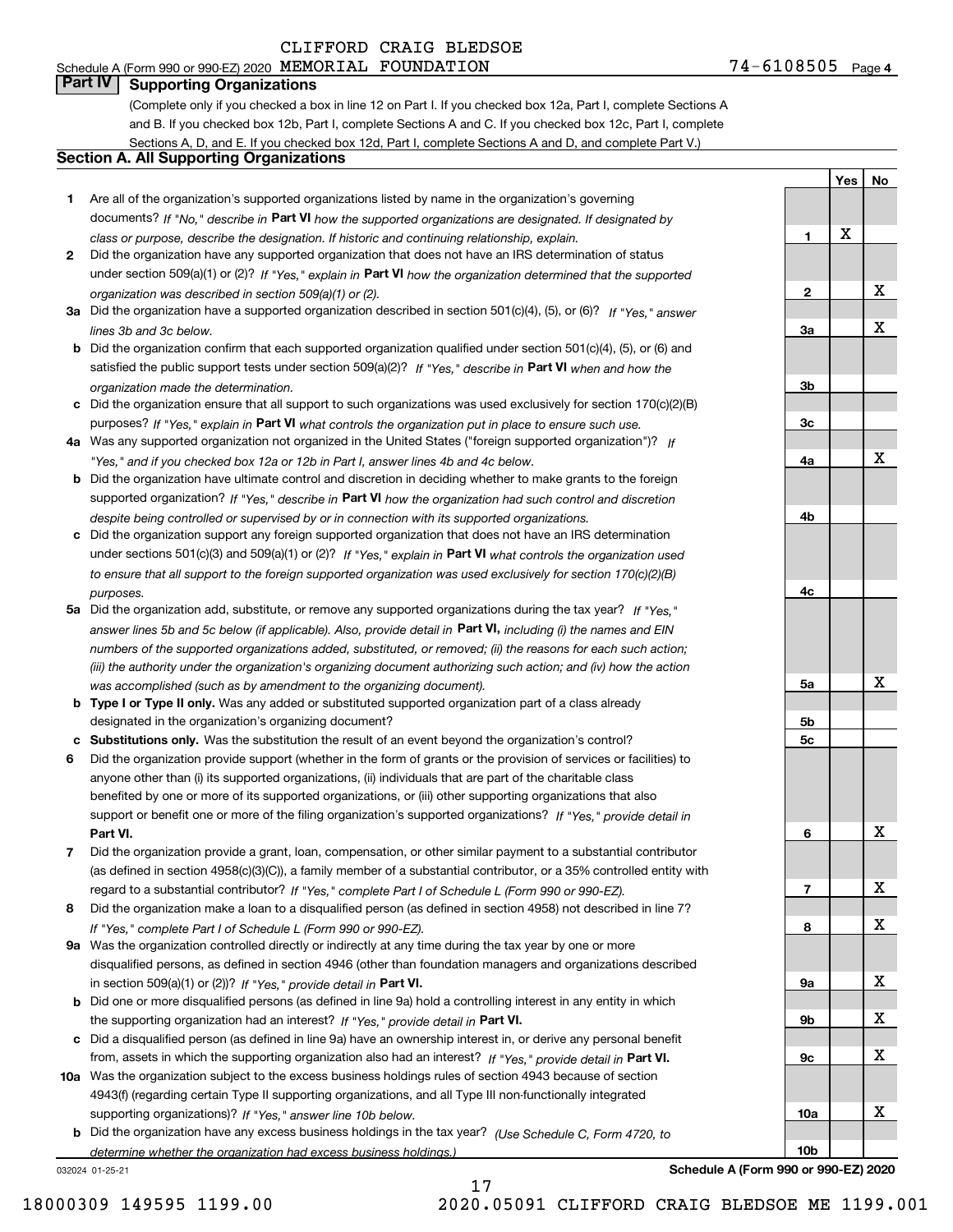**11a**

**YesNo**

 $\underline{x}$ 

|   | detail in Part VI.                                                                                                                                                                                                                                        | 11c |            | X  |
|---|-----------------------------------------------------------------------------------------------------------------------------------------------------------------------------------------------------------------------------------------------------------|-----|------------|----|
|   | <b>Section B. Type I Supporting Organizations</b>                                                                                                                                                                                                         |     |            |    |
|   |                                                                                                                                                                                                                                                           |     | Yes        | No |
| 1 | Did the governing body, members of the governing body, officers acting in their official capacity, or membership of one or                                                                                                                                |     |            |    |
|   | more supported organizations have the power to regularly appoint or elect at least a majority of the organization's officers,                                                                                                                             |     |            |    |
|   | directors, or trustees at all times during the tax year? If "No," describe in Part VI how the supported organization(s)<br>effectively operated, supervised, or controlled the organization's activities. If the organization had more than one supported |     |            |    |
|   | organization, describe how the powers to appoint and/or remove officers, directors, or trustees were allocated among the                                                                                                                                  |     |            |    |
|   | supported organizations and what conditions or restrictions, if any, applied to such powers during the tax year.                                                                                                                                          | 1   |            |    |
| 2 | Did the organization operate for the benefit of any supported organization other than the supported                                                                                                                                                       |     |            |    |
|   | organization(s) that operated, supervised, or controlled the supporting organization? If "Yes," explain in                                                                                                                                                |     |            |    |
|   | Part VI how providing such benefit carried out the purposes of the supported organization(s) that operated,                                                                                                                                               |     |            |    |
|   | supervised, or controlled the supporting organization.                                                                                                                                                                                                    | 2   |            |    |
|   | <b>Section C. Type II Supporting Organizations</b>                                                                                                                                                                                                        |     |            |    |
|   |                                                                                                                                                                                                                                                           |     | <b>Yes</b> | No |
| 1 | Were a majority of the organization's directors or trustees during the tax year also a majority of the directors                                                                                                                                          |     |            |    |
|   | or trustees of each of the organization's supported organization(s)? If "No," describe in Part VI how control                                                                                                                                             |     |            |    |
|   | or management of the supporting organization was vested in the same persons that controlled or managed                                                                                                                                                    |     |            |    |
|   | the supported organization(s).<br><b>Section D. All Type III Supporting Organizations</b>                                                                                                                                                                 | 1   |            |    |
|   |                                                                                                                                                                                                                                                           |     | Yes        | No |
| 1 | Did the organization provide to each of its supported organizations, by the last day of the fifth month of the                                                                                                                                            |     |            |    |
|   | organization's tax year, (i) a written notice describing the type and amount of support provided during the prior tax                                                                                                                                     |     |            |    |
|   | year, (ii) a copy of the Form 990 that was most recently filed as of the date of notification, and (iii) copies of the                                                                                                                                    |     |            |    |
|   | organization's governing documents in effect on the date of notification, to the extent not previously provided?                                                                                                                                          | 1   | х          |    |
| 2 | Were any of the organization's officers, directors, or trustees either (i) appointed or elected by the supported                                                                                                                                          |     |            |    |
|   | organization(s) or (ii) serving on the governing body of a supported organization? If "No," explain in Part VI how                                                                                                                                        |     |            |    |
|   |                                                                                                                                                                                                                                                           | 2   | х          |    |
| з | the organization maintained a close and continuous working relationship with the supported organization(s).<br>By reason of the relationship described in line 2, above, did the organization's supported organizations have a                            |     |            |    |
|   | significant voice in the organization's investment policies and in directing the use of the organization's                                                                                                                                                |     |            |    |
|   | income or assets at all times during the tax year? If "Yes," describe in Part VI the role the organization's                                                                                                                                              |     |            |    |
|   | supported organizations played in this regard.                                                                                                                                                                                                            | 3   | X          |    |
|   | Section E. Type III Functionally Integrated Supporting Organizations                                                                                                                                                                                      |     |            |    |
| 1 | Check the box next to the method that the organization used to satisfy the Integral Part Test during the year (see instructions).                                                                                                                         |     |            |    |
| a | The organization satisfied the Activities Test. Complete line 2 below.                                                                                                                                                                                    |     |            |    |
| b | The organization is the parent of each of its supported organizations. Complete line 3 below.                                                                                                                                                             |     |            |    |
| с | The organization supported a governmental entity. Describe in Part VI how you supported a governmental entity (see instructions).                                                                                                                         |     |            |    |
| 2 | Activities Test. Answer lines 2a and 2b below.                                                                                                                                                                                                            |     | Yes        | No |
|   | a Did substantially all of the organization's activities during the tax year directly further the exempt purposes of                                                                                                                                      |     |            |    |
|   | the supported organization(s) to which the organization was responsive? If "Yes," then in Part VI identify                                                                                                                                                |     |            |    |
|   | those supported organizations and explain how these activities directly furthered their exempt purposes,                                                                                                                                                  |     |            |    |
|   | how the organization was responsive to those supported organizations, and how the organization determined                                                                                                                                                 |     |            |    |
|   | that these activities constituted substantially all of its activities.                                                                                                                                                                                    | 2a  |            |    |
|   | <b>b</b> Did the activities described in line 2a, above, constitute activities that, but for the organization's involvement,                                                                                                                              |     |            |    |
|   | one or more of the organization's supported organization(s) would have been engaged in? If "Yes," explain in                                                                                                                                              |     |            |    |
|   | Part VI the reasons for the organization's position that its supported organization(s) would have engaged in                                                                                                                                              |     |            |    |
|   | these activities but for the organization's involvement.                                                                                                                                                                                                  | 2b  |            |    |
| з | Parent of Supported Organizations. Answer lines 3a and 3b below.                                                                                                                                                                                          |     |            |    |
|   | a Did the organization have the power to regularly appoint or elect a majority of the officers, directors, or                                                                                                                                             |     |            |    |
|   | trustees of each of the supported organizations? If "Yes" or "No" provide details in Part VI.                                                                                                                                                             | За  |            |    |
|   | <b>b</b> Did the organization exercise a substantial degree of direction over the policies, programs, and activities of each                                                                                                                              |     |            |    |
|   | of its supported organizations? If "Yes," describe in Part VI the role played by the organization in this regard.                                                                                                                                         | Зb  |            |    |
|   | Schedule A (Form 990 or 990-EZ) 2020<br>032025 01-25-21                                                                                                                                                                                                   |     |            |    |

**a**A person who directly or indirectly controls, either alone or together with persons described in lines 11b and

**11** Has the organization accepted a gift or contribution from any of the following persons?

11c below, the governing body of a supported organization?

**Part IV Supporting Organizations** *(continued)*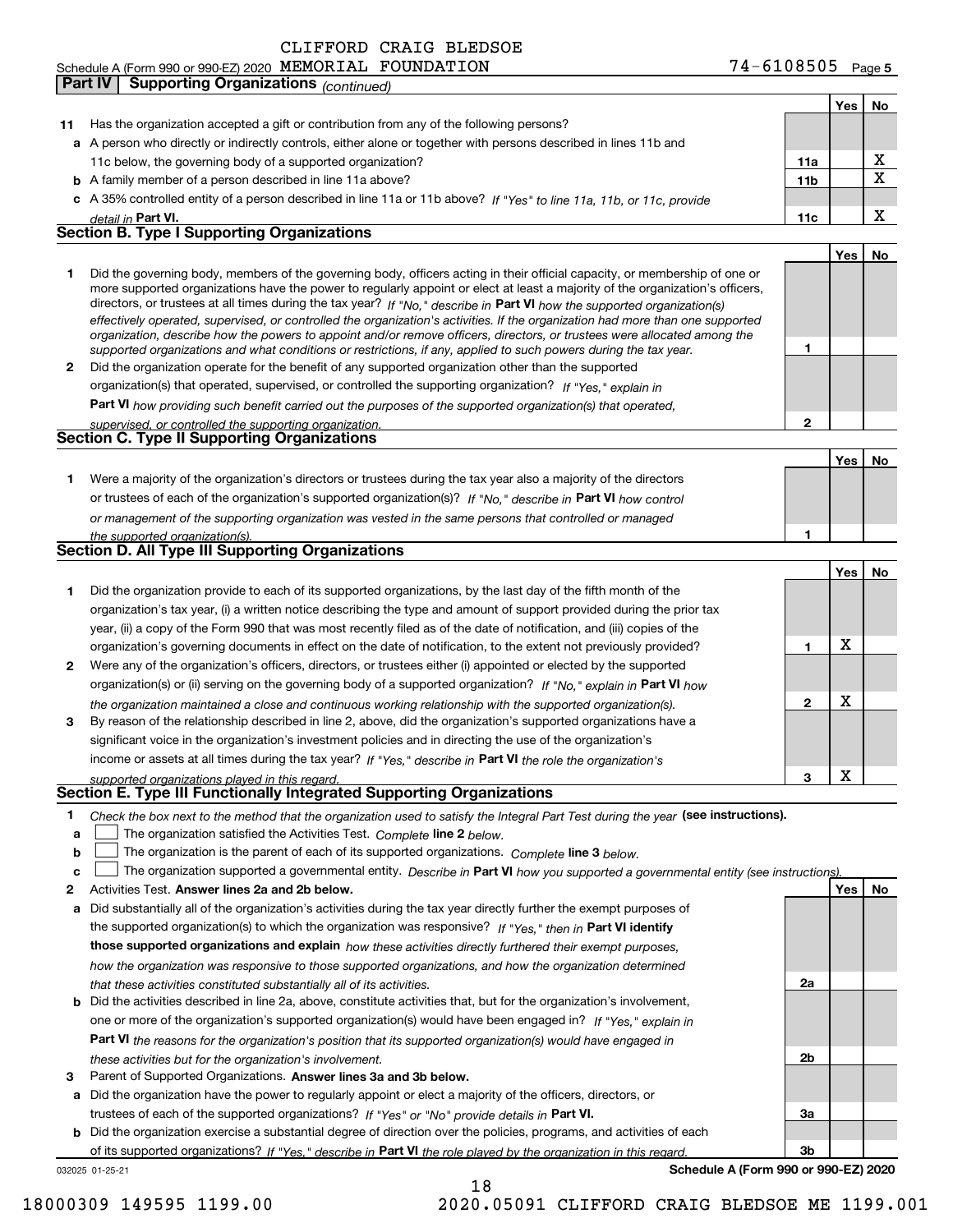#### **Part V Type III Non-Functionally Integrated 509(a)(3) Supporting Organizations**

**1**1 Check here if the organization satisfied the Integral Part Test as a qualifying trust on Nov. 20, 1970 (explain in Part VI). See instructions. All other Type III non-functionally integrated supporting organizations must complete Sections A through E.

|                | Section A - Adjusted Net Income                                                                                                   |                | (A) Prior Year          | (B) Current Year<br>(optional) |
|----------------|-----------------------------------------------------------------------------------------------------------------------------------|----------------|-------------------------|--------------------------------|
| $\mathbf{1}$   | Net short-term capital gain                                                                                                       | 1              | 0.                      | 44,582.                        |
| $\mathbf{2}$   | Recoveries of prior-year distributions                                                                                            | $\overline{2}$ | 0.                      | 0.                             |
| 3              | Other gross income (see instructions)                                                                                             | 3              | 11,681.                 | 9,229.                         |
| 4              | Add lines 1 through 3.                                                                                                            | 4              | 11,681.                 | $\overline{53,811.}$           |
| 5              | Depreciation and depletion                                                                                                        | 5              | О.                      | 0.                             |
| 6              | Portion of operating expenses paid or incurred for production or                                                                  |                |                         |                                |
|                | collection of gross income or for management, conservation, or                                                                    |                |                         |                                |
|                | maintenance of property held for production of income (see instructions)                                                          | 6              | 1,120.                  | 1,497.                         |
| 7              | Other expenses (see instructions)                                                                                                 | $\overline{7}$ | $\mathbf 0$ .           |                                |
| 8              | Adjusted Net Income (subtract lines 5, 6, and 7 from line 4)                                                                      | 8              | 10,561.                 | 52,314.                        |
|                | <b>Section B - Minimum Asset Amount</b>                                                                                           |                | (A) Prior Year          | (B) Current Year<br>(optional) |
| 1              | Aggregate fair market value of all non-exempt-use assets (see                                                                     |                |                         |                                |
|                | instructions for short tax year or assets held for part of year):                                                                 |                |                         |                                |
|                | a Average monthly value of securities                                                                                             | 1a             | 288,499.                | 321,668.                       |
|                | <b>b</b> Average monthly cash balances                                                                                            | 1b             | 24,501.                 | 18,532.                        |
|                | c Fair market value of other non-exempt-use assets                                                                                | 1c             | О.                      | 0.                             |
|                | d Total (add lines 1a, 1b, and 1c)                                                                                                | 1 <sub>d</sub> | 313,000.                | 340, 200.                      |
|                | e Discount claimed for blockage or other factors                                                                                  |                |                         |                                |
|                | 0.<br>(explain in detail in Part VI):                                                                                             |                |                         |                                |
| $\mathbf{2}$   | Acquisition indebtedness applicable to non-exempt-use assets                                                                      | $\mathbf 2$    | $\mathbf 0$ .           | $0$ .                          |
| 3              | Subtract line 2 from line 1d.                                                                                                     | 3              | 313,000.                | 340,200.                       |
| 4              | Cash deemed held for exempt use. Enter 0.015 of line 3 (for greater amount,                                                       |                |                         |                                |
|                | see instructions).                                                                                                                | 4              | $\frac{4,695}{308,305}$ |                                |
| 5              | Net value of non-exempt-use assets (subtract line 4 from line 3)                                                                  | 5              |                         | $\frac{5,103}{335,097}$ .      |
| 6              | Multiply line 5 by 0.035.                                                                                                         | 6              | 10,791.                 | 11,728.                        |
| 7              | Recoveries of prior-year distributions                                                                                            | $\overline{7}$ | О.                      | 0.                             |
| 8              | Minimum Asset Amount (add line 7 to line 6)                                                                                       | 8              | 10,791.                 | 11,728.                        |
|                | <b>Section C - Distributable Amount</b>                                                                                           |                |                         | <b>Current Year</b>            |
| 1              | Adjusted net income for prior year (from Section A, line 8, column A)                                                             | 1              |                         | 10,561.                        |
| $\mathbf{2}$   | Enter 0.85 of line 1.                                                                                                             | $\mathbf{2}$   |                         | 8,977.                         |
| 3              | Minimum asset amount for prior year (from Section B, line 8, column A)                                                            | 3              |                         | 10,791.                        |
| 4              | Enter greater of line 2 or line 3.                                                                                                | 4              |                         | 10, 791.                       |
| 5              | Income tax imposed in prior year                                                                                                  | 5              |                         | 0.                             |
| 6              | <b>Distributable Amount.</b> Subtract line 5 from line 4, unless subject to                                                       |                |                         |                                |
|                | emergency temporary reduction (see instructions).                                                                                 | 6              |                         | 10,791.                        |
| $\overline{7}$ | Check here if the current year is the organization's first as a non-functionally integrated Type III supporting organization (see |                |                         |                                |

**Schedule A (Form 990 or 990-EZ) 2020**

032026 01-25-21

instructions).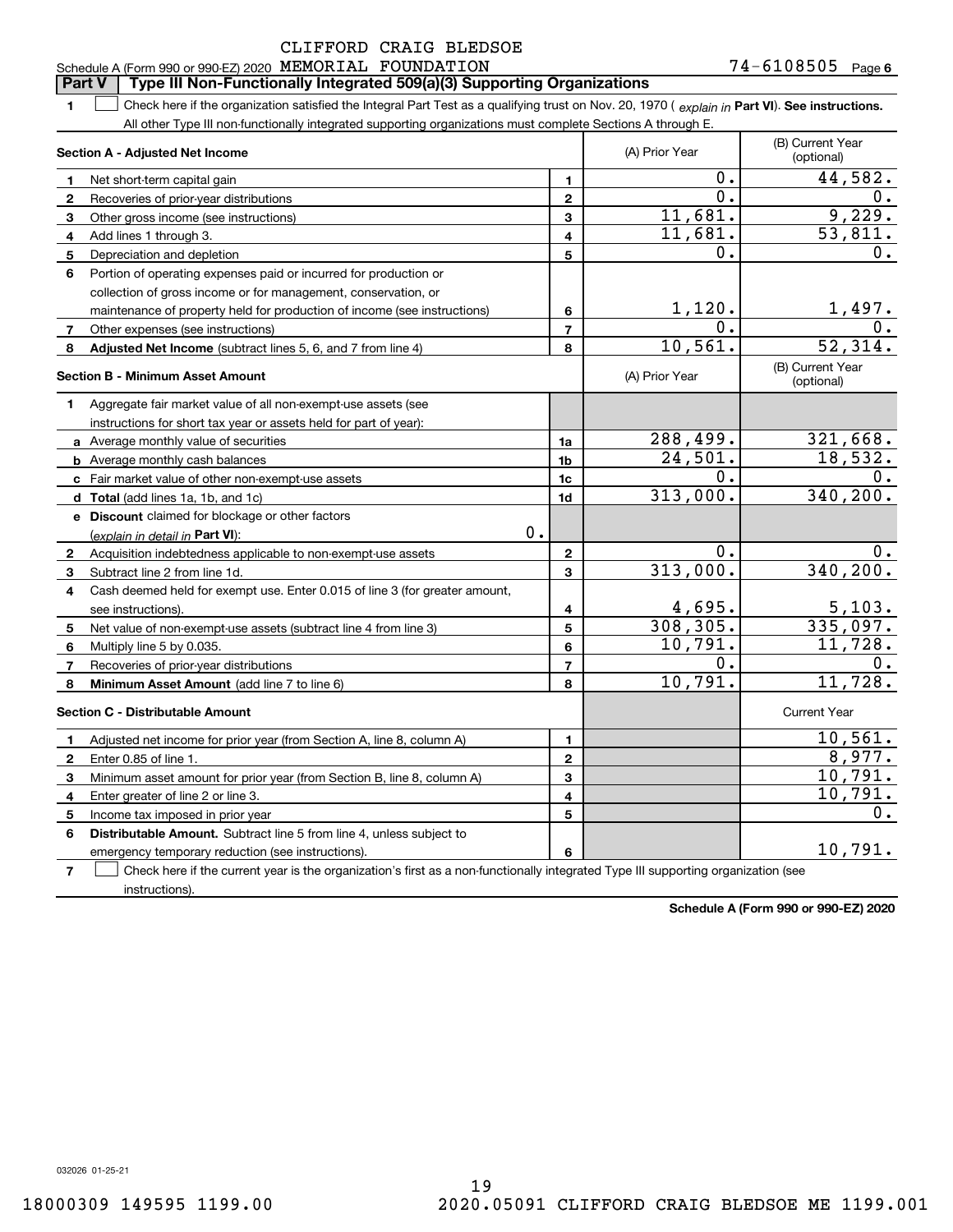|              | Schedule A (Form 990 or 990-EZ) 2020 MEMORIAL FOUNDATION<br>Type III Non-Functionally Integrated 509(a)(3) Supporting Organizations<br>Part V |                             |                                       |                | 74-6108505                              | Page 7  |
|--------------|-----------------------------------------------------------------------------------------------------------------------------------------------|-----------------------------|---------------------------------------|----------------|-----------------------------------------|---------|
|              |                                                                                                                                               |                             | (continued)                           |                |                                         |         |
|              | <b>Section D - Distributions</b>                                                                                                              |                             |                                       |                | <b>Current Year</b>                     |         |
| 1.           | Amounts paid to supported organizations to accomplish exempt purposes                                                                         |                             |                                       | 1              |                                         |         |
| $\mathbf{2}$ | Amounts paid to perform activity that directly furthers exempt purposes of supported                                                          |                             |                                       |                |                                         |         |
|              | organizations, in excess of income from activity                                                                                              |                             | 2                                     |                |                                         |         |
| 3            | Administrative expenses paid to accomplish exempt purposes of supported organizations                                                         |                             |                                       | 3              |                                         | 50,000. |
| 4            | Amounts paid to acquire exempt-use assets                                                                                                     |                             |                                       | 4              |                                         |         |
| 5            | Qualified set-aside amounts (prior IRS approval required - provide details in Part VI)                                                        |                             |                                       | 5<br>6         |                                         |         |
| 6            | Other distributions (describe in Part VI). See instructions.<br>Total annual distributions. Add lines 1 through 6.                            |                             |                                       | $\overline{7}$ |                                         | 50,000. |
| 7<br>8       | Distributions to attentive supported organizations to which the organization is responsive                                                    |                             |                                       |                |                                         |         |
|              | (provide details in Part VI). See instructions.                                                                                               |                             |                                       | 8              |                                         | 50,000. |
| 9            | Distributable amount for 2020 from Section C, line 6                                                                                          |                             |                                       | 9              |                                         | 10,791. |
| 10           | Line 8 amount divided by line 9 amount                                                                                                        |                             |                                       | 10             |                                         | 100%    |
|              |                                                                                                                                               | (i)                         | (ii)                                  |                | (iii)                                   |         |
|              | Section E - Distribution Allocations (see instructions)                                                                                       | <b>Excess Distributions</b> | <b>Underdistributions</b><br>Pre-2020 |                | <b>Distributable</b><br>Amount for 2020 |         |
| 1.           | Distributable amount for 2020 from Section C, line 6                                                                                          |                             |                                       |                |                                         | 10,791. |
| $\mathbf{2}$ | Underdistributions, if any, for years prior to 2020 (reason-                                                                                  |                             |                                       |                |                                         |         |
|              | able cause required - explain in Part VI). See instructions.                                                                                  |                             |                                       |                |                                         |         |
| 3            | Excess distributions carryover, if any, to 2020                                                                                               |                             |                                       |                |                                         |         |
|              | 18,183.<br>a From 2015                                                                                                                        |                             |                                       |                |                                         |         |
|              | <b>b</b> From 2016                                                                                                                            |                             |                                       |                |                                         |         |
|              | 4,101.<br>c From 2017                                                                                                                         |                             |                                       |                |                                         |         |
|              | 122,505.<br>d From 2018                                                                                                                       |                             |                                       |                |                                         |         |
|              | 50,000.<br>e From 2019                                                                                                                        |                             |                                       |                |                                         |         |
|              | f Total of lines 3a through 3e                                                                                                                | 194,789.                    |                                       |                |                                         |         |
|              | g Applied to underdistributions of prior years                                                                                                |                             |                                       |                |                                         |         |
|              | h Applied to 2020 distributable amount                                                                                                        |                             |                                       |                |                                         | 10,791. |
| Ť.           | Carryover from 2015 not applied (see instructions)                                                                                            | 7,392.                      |                                       |                |                                         |         |
|              | Remainder. Subtract lines 3g, 3h, and 3i from line 3f.                                                                                        | 176,606.                    |                                       |                |                                         |         |
| 4            | Distributions for 2020 from Section D,                                                                                                        |                             |                                       |                |                                         |         |
|              | 50,000.<br>\$<br>line $7:$                                                                                                                    |                             |                                       |                |                                         |         |
|              | a Applied to underdistributions of prior years                                                                                                |                             |                                       |                |                                         |         |
|              | <b>b</b> Applied to 2020 distributable amount                                                                                                 |                             |                                       |                |                                         |         |
|              | c Remainder. Subtract lines 4a and 4b from line 4.                                                                                            | 50,000.                     |                                       |                |                                         |         |
| 5            | Remaining underdistributions for years prior to 2020, if                                                                                      |                             |                                       |                |                                         |         |
|              | any. Subtract lines 3g and 4a from line 2. For result greater                                                                                 |                             |                                       |                |                                         |         |
|              | than zero, explain in Part VI. See instructions.                                                                                              |                             |                                       |                |                                         |         |
| 6            | Remaining underdistributions for 2020. Subtract lines 3h                                                                                      |                             |                                       |                |                                         |         |
|              | and 4b from line 1. For result greater than zero, explain in                                                                                  |                             |                                       |                |                                         |         |
|              | Part VI. See instructions.                                                                                                                    |                             |                                       |                |                                         |         |
| 7            | Excess distributions carryover to 2021. Add lines 3j                                                                                          |                             |                                       |                |                                         |         |
|              | and 4c.                                                                                                                                       | 226,606.                    |                                       |                |                                         |         |
| 8            | Breakdown of line 7:                                                                                                                          |                             |                                       |                |                                         |         |
|              | a Excess from 2016                                                                                                                            |                             |                                       |                |                                         |         |
|              | 4,101.<br><b>b</b> Excess from 2017                                                                                                           |                             |                                       |                |                                         |         |
|              | 122,505.<br>c Excess from 2018                                                                                                                |                             |                                       |                |                                         |         |
|              | 50,000.<br>d Excess from 2019                                                                                                                 |                             |                                       |                |                                         |         |
|              | 50,000.<br>e Excess from 2020                                                                                                                 |                             |                                       |                |                                         |         |

**Schedule A (Form 990 or 990-EZ) 2020**

032027 01-25-21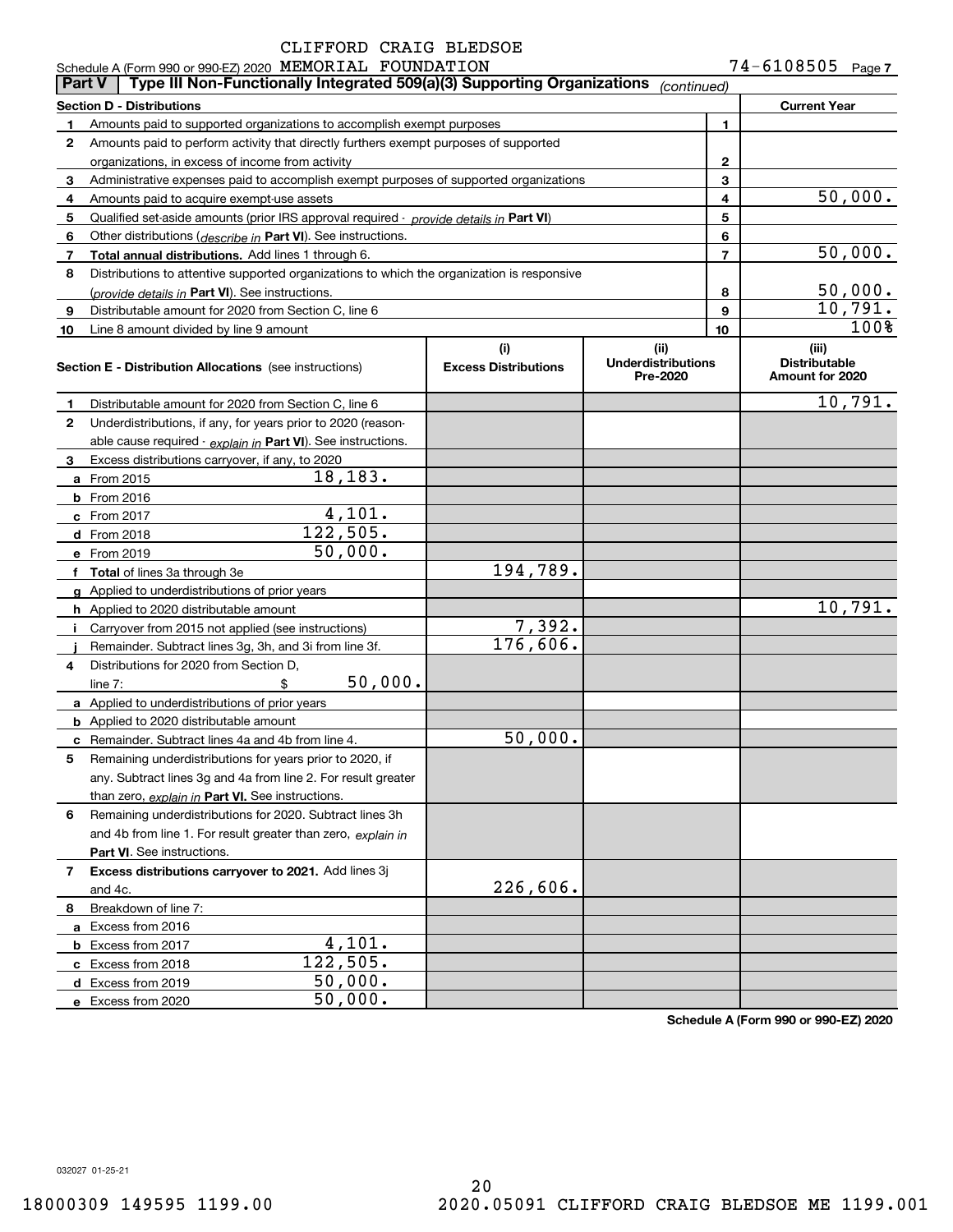Part VI | Supplemental Information. Provide the explanations required by Part II, line 10; Part II, line 17a or 17b; Part III, line 12; Part IV, Section A, lines 1, 2, 3b, 3c, 4b, 4c, 5a, 6, 9a, 9b, 9c, 11a, 11b, and 11c; Part IV, Section B, lines 1 and 2; Part IV, Section C, line 1; Part IV, Section D, lines 2 and 3; Part IV, Section E, lines 1c, 2a, 2b, 3a, and 3b; Part V, line 1; Part V, Section B, line 1e; Part V, Section D, lines 5, 6, and 8; and Part V, Section E, lines 2, 5, and 6. Also complete this part for any additional information. (See instructions.)

PART IV, SECTION D, LINE 3:

THE SUPPORTED ORGANIZATION MISSION ROAD DEVELOPMENTAL CENTER (MRDC) HAS

AN ADEQUATE RELATIONSHIP AND ADEQUATE VOICE WITH THE CLIFFORD CRAIG

BLEDSOE MEMORIAL FOUNDATION (BLEDSOE) WITH AT LEAST ONE MRDC BOARD

MEMBER BEING A TRUSTEE OF BLEDSOE. THERE HAS BEEN A LONG HISTORY OF

SUPPORT AND WORKING RELATIONSHIP. SINCE 1967 BLEDSOE HAS BEEN

RESPONSIVE TO THE NEEDS OF MRDC.

PART V, SECTION D, LINE 8:

CLIFFORD CRAIG BLEDSOE MEMORIAL FOUNDATION HAS BEEN SUPPORTING MISSION

ROAD DEVELOPMENTAL CENTER (MRDC) SINCE 1967. FOR ADDITIONAL

INFORMATION OF THE ONGOING RELATIONSHIP, PLEASE SEE THE EXPLANATION FOR

SCHEDULE A, PART IV, SECTION D, LINE 3.

THE FOUNDATION MAKES AN ANNUAL DISTRIBUTION TO MRDC IN COMPLIANCE WITH

THE REQUIREMENT OF TYPE III NON-FUNCTIONALLY INTEGRATED SUPPORTING

ORGANIZATIONS WHICH MUST DISTRIBUTE AT LEAST ONE-THIRD OF ITS

DISTRIBUTABLE AMOUNT EACH TAX YEAR. THE DISTRIBUTABLE AMOUNT FOR

TWELEVE MONTHS ENDING JUNE 30, 2021 WAS CALCULATED IN PART V, SECTION

C, LINE 6 TO BE \$10,791. THE FOUNDATION HAD AN EXCESS DISTRIBUTION

CARRYOVER FROM THE FISCAL YEAR ENDING JUNE 30, 2020 OF \$194,789. ONE

DISTRIBUTION WAS MADE TO MRDC DURING THE FISCAL YEAR ENDING JUNE 30,

2021 FOR A TOTAL OF FIFTY THOUSAND DOLLARS [\$50,000] TO FUND THE

RENOVATION, RESTORATION AND REPURPOSING OF THE K-COTTAGE CAMPUS

FACILITY INTO PROGAMMING SPACE. THIS DISTRIBUTION AMOUNT [\$50,000]

COMPLIES WITH THE REQUIREMENT TO DISTRIBUTE AT LEAST ONE-THIRD OF THE

032028 01-25-21 **Schedule A (Form 990 or 990-EZ) 2020** CALCULATED DISTRIBUTABLE AMOUNT OF \$10,791. THE EXCESS DISTRIBUTION

18000309 149595 1199.00 2020.05091 CLIFFORD CRAIG BLEDSOE ME 1199.001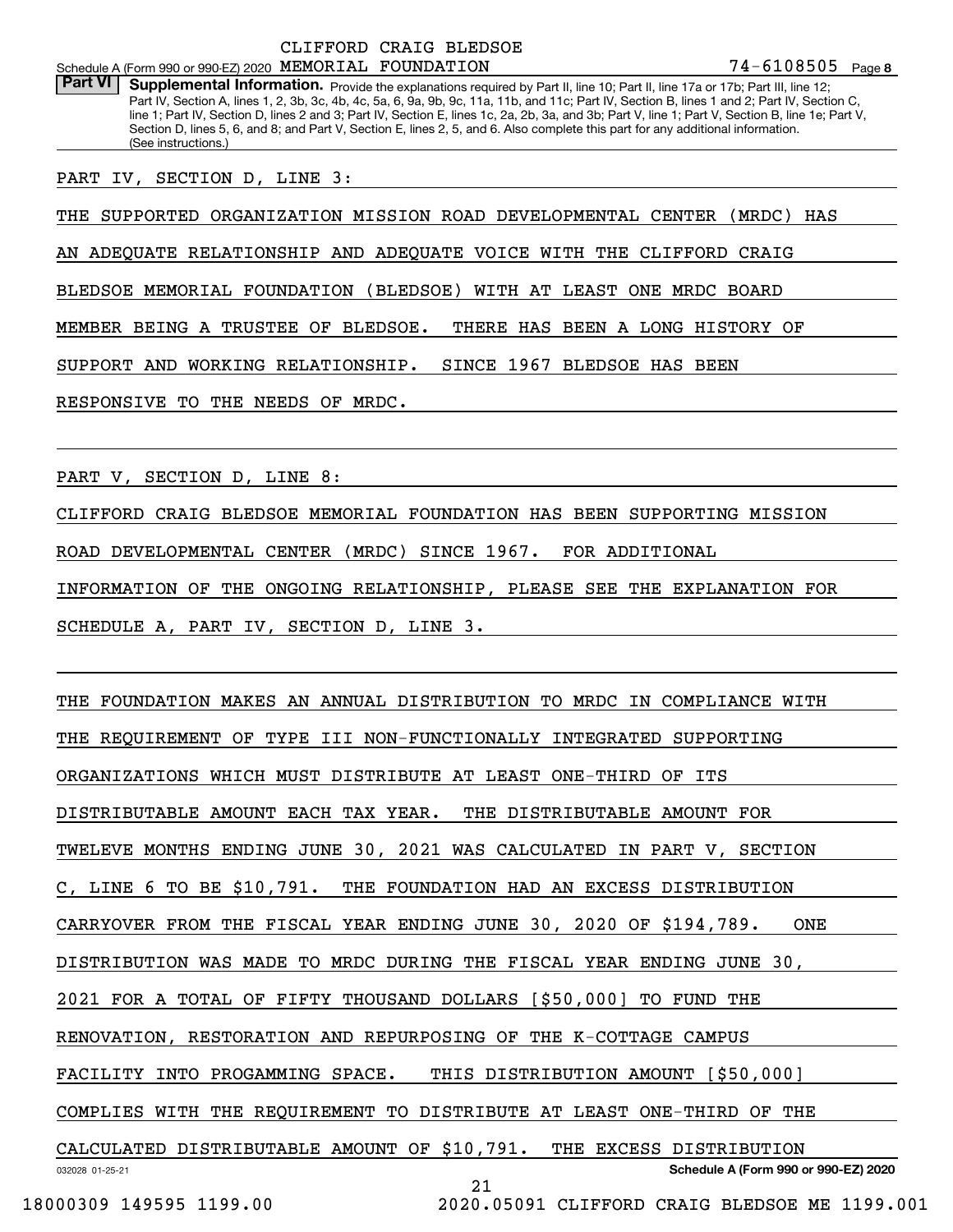|                                                          | CLIFFORD CRAIG BLEDSOE |                     |  |
|----------------------------------------------------------|------------------------|---------------------|--|
| Schedule A (Form 990 or 990-EZ) 2020 MEMORIAL FOUNDATION |                        | $74 - 6108505$ Page |  |

**8**74-6108505

Part VI | Supplemental Information. Provide the explanations required by Part II, line 10; Part II, line 17a or 17b; Part III, line 12; Part IV, Section A, lines 1, 2, 3b, 3c, 4b, 4c, 5a, 6, 9a, 9b, 9c, 11a, 11b, and 11c; Part IV, Section B, lines 1 and 2; Part IV, Section C, line 1; Part IV, Section D, lines 2 and 3; Part IV, Section E, lines 1c, 2a, 2b, 3a, and 3b; Part V, line 1; Part V, Section B, line 1e; Part V, Section D, lines 5, 6, and 8; and Part V, Section E, lines 2, 5, and 6. Also complete this part for any additional information. (See instructions.)

CARRYOVER TO THE FISCAL YEAR ENDING JUNE 30, 2022 IS \$226,606 (\$50,000

LESS \$10,791 PLUS \$194,789 LESS \$7,392). THE EXCESS DISTRIBUTION

CARRYOVER FROM 2015 AVAILABLE TO THE CURRENT FISCAL YEAR WAS \$18,183.

AFTER REDUCING THE 2015 CARRYOVER BY THE CURRENT DISTRIBUTABLE AMOUNT

OF \$10,791, THE REMAINING 2015 EXCESS DISTRIBUTION CARRYOVER OF \$7,392

COULD NOT BE CARRIED FORWARD TO 2022.

PART V, SECTION D, LINE 10:

THE CLIFFORD CRAIG BLEDSOE MEMORIAL FOUNDATION MADE ONE DISTRIBUTION

FOR THE FISCAL YEAR ENDED JUNE 30, 2021 TO MRDC FOR FIFTY THOUSAND

DOLLARS [\$50,000] FOR GENERAL SUPPORT AND THE RENOVATION OF FACILITIES.

THIS AMOUNT WAS IN COMPLIANCE WITH THE REQUIREMENT OF TYPE III

NON-FUNCTIONALLY INTEGRATED SUPPORTING ORGANIZATIONS TO DISTRIBUTE AT

LEAST ONE-THIRD OF THE CALCULATED DISTRIBUTABLE AMOUNT OF \$10,791 FOR

THE TAXABLE YEAR.

032028 01-25-21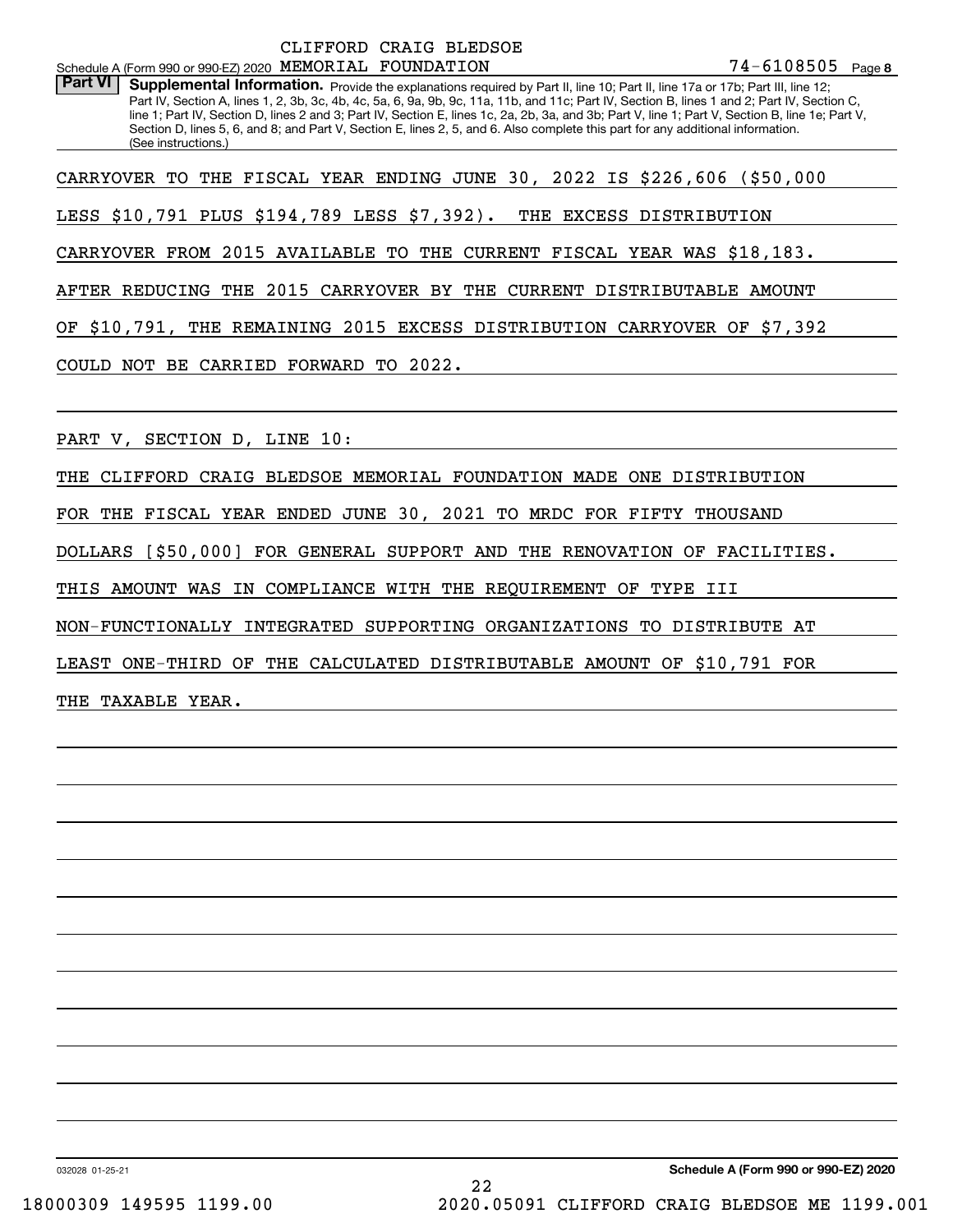Department of the Treasury Internal Revenue Service **(Form 990, 990-EZ, or 990-PF)**

## **Schedule B Schedule of Contributors**

**| Attach to Form 990, Form 990-EZ, or Form 990-PF. | Go to www.irs.gov/Form990 for the latest information.** OMB No. 1545-0047

**2020**

**Employer identification number**

| 74-6108505 |  |  |
|------------|--|--|
|            |  |  |

|  | Name of the organization |
|--|--------------------------|

|                                       | CLIFFORD CRAIG BLEDSOE                                      |            |
|---------------------------------------|-------------------------------------------------------------|------------|
|                                       | MEMORIAL FOUNDATION                                         | 74-6108505 |
| <b>Organization type (check one):</b> |                                                             |            |
| Filers of:                            | Section:                                                    |            |
| Form 990 or 990-EZ                    | $\boxed{\mathbf{X}}$ 501(c)( 3) (enter number) organization |            |
|                                       | $\cdots$                                                    |            |

|             | $4947(a)(1)$ nonexempt charitable trust <b>not</b> treated as a private foundation |
|-------------|------------------------------------------------------------------------------------|
|             | 527 political organization                                                         |
| Form 990-PF | 501(c)(3) exempt private foundation                                                |
|             | 4947(a)(1) nonexempt charitable trust treated as a private foundation              |
|             | 501(c)(3) taxable private foundation                                               |

Check if your organization is covered by the **General Rule** or a **Special Rule. Note:**  Only a section 501(c)(7), (8), or (10) organization can check boxes for both the General Rule and a Special Rule. See instructions.

#### **General Rule**

 $\boxed{\textbf{X}}$  For an organization filing Form 990, 990-EZ, or 990-PF that received, during the year, contributions totaling \$5,000 or more (in money or property) from any one contributor. Complete Parts I and II. See instructions for determining a contributor's total contributions.

#### **Special Rules**

| For an organization described in section 501(c)(3) filing Form 990 or 990-EZ that met the 33 1/3% support test of the regulations under               |
|-------------------------------------------------------------------------------------------------------------------------------------------------------|
| sections 509(a)(1) and 170(b)(1)(A)(vi), that checked Schedule A (Form 990 or 990-EZ), Part II, line 13, 16a, or 16b, and that received from          |
| any one contributor, during the year, total contributions of the greater of (1) \$5,000; or (2) 2% of the amount on (i) Form 990, Part VIII, line 1h; |
| or (ii) Form 990-EZ, line 1. Complete Parts I and II.                                                                                                 |

For an organization described in section 501(c)(7), (8), or (10) filing Form 990 or 990-EZ that received from any one contributor, during the year, total contributions of more than \$1,000 exclusively for religious, charitable, scientific, literary, or educational purposes, or for the prevention of cruelty to children or animals. Complete Parts I (entering "N/A" in column (b) instead of the contributor name and address), II, and III.  $\mathcal{L}^{\text{max}}$ 

purpose. Don't complete any of the parts unless the **General Rule** applies to this organization because it received *nonexclusively* year, contributions <sub>exclusively</sub> for religious, charitable, etc., purposes, but no such contributions totaled more than \$1,000. If this box is checked, enter here the total contributions that were received during the year for an  $\;$ exclusively religious, charitable, etc., For an organization described in section 501(c)(7), (8), or (10) filing Form 990 or 990-EZ that received from any one contributor, during the religious, charitable, etc., contributions totaling \$5,000 or more during the year  $\Box$ — $\Box$   $\Box$  $\mathcal{L}^{\text{max}}$ 

**Caution:**  An organization that isn't covered by the General Rule and/or the Special Rules doesn't file Schedule B (Form 990, 990-EZ, or 990-PF),  **must** but it answer "No" on Part IV, line 2, of its Form 990; or check the box on line H of its Form 990-EZ or on its Form 990-PF, Part I, line 2, to certify that it doesn't meet the filing requirements of Schedule B (Form 990, 990-EZ, or 990-PF).

**For Paperwork Reduction Act Notice, see the instructions for Form 990, 990-EZ, or 990-PF. Schedule B (Form 990, 990-EZ, or 990-PF) (2020)** LHA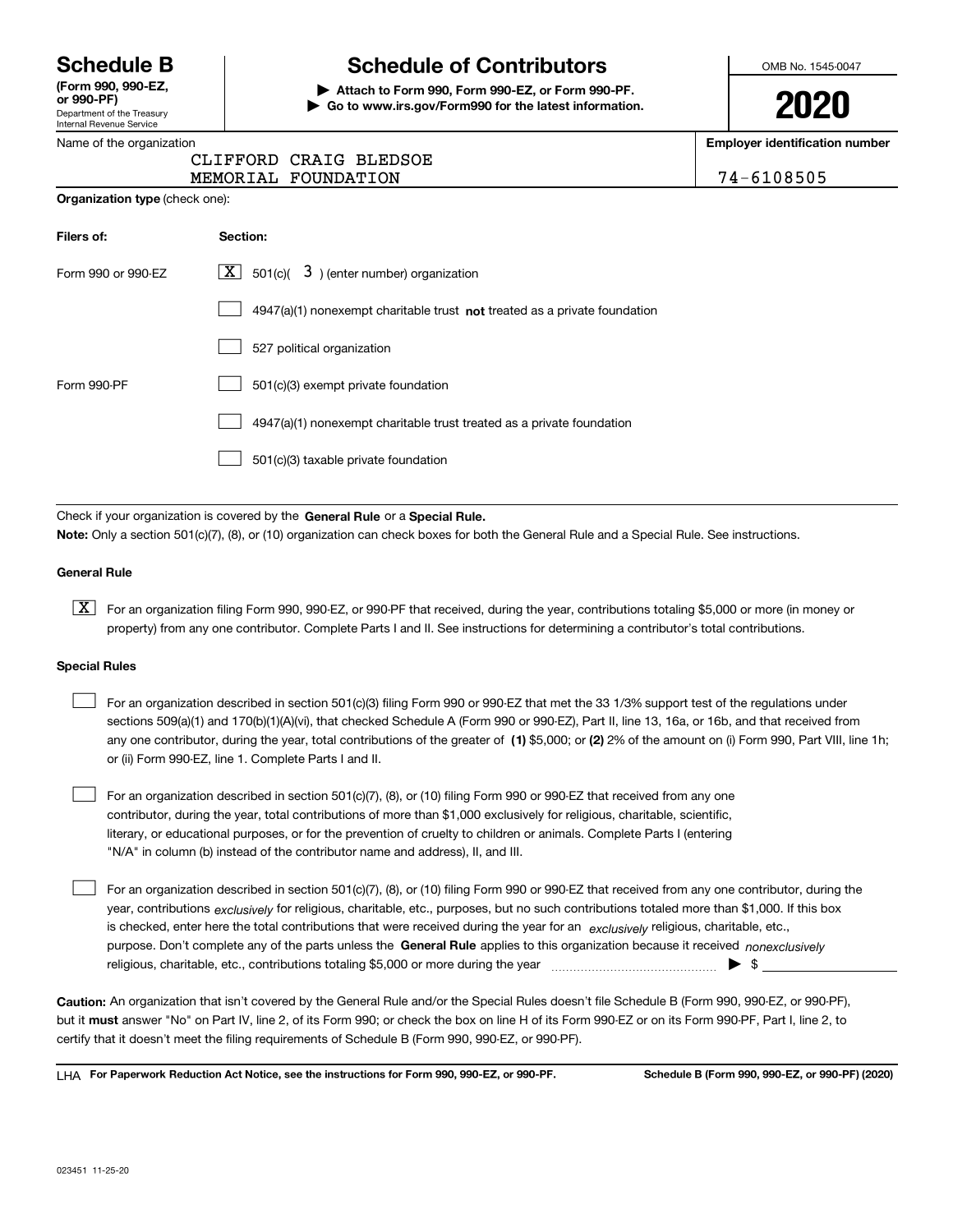|            | Schedule B (Form 990, 990-EZ, or 990-PF) (2020)<br>Name of organization                        |                                                    | Page 2<br><b>Employer identification number</b>                                                                |
|------------|------------------------------------------------------------------------------------------------|----------------------------------------------------|----------------------------------------------------------------------------------------------------------------|
|            | CLIFFORD CRAIG BLEDSOE                                                                         |                                                    |                                                                                                                |
|            | MEMORIAL FOUNDATION                                                                            |                                                    | 74-6108505                                                                                                     |
| Part I     | Contributors (see instructions). Use duplicate copies of Part I if additional space is needed. |                                                    |                                                                                                                |
| (a)<br>No. | (b)<br>Name, address, and ZIP + 4                                                              | (c)<br><b>Total contributions</b>                  | (d)<br>Type of contribution                                                                                    |
| 1          |                                                                                                | 68,913.<br>$$\mathbb{S}$$                          | X.<br>Person<br>Payroll<br>Noncash<br>(Complete Part II for<br>noncash contributions.)                         |
| (a)        | (b)                                                                                            | (c)                                                | (d)                                                                                                            |
| No.<br>2   | Name, address, and ZIP + 4                                                                     | <b>Total contributions</b><br>11,671.<br>$$\circ$$ | Type of contribution<br>X.<br>Person<br>Payroll<br>Noncash<br>(Complete Part II for<br>noncash contributions.) |
| (a)<br>No. | (b)<br>Name, address, and ZIP + 4                                                              | (c)<br><b>Total contributions</b>                  | (d)<br>Type of contribution                                                                                    |
|            |                                                                                                | \$                                                 | Person<br>Payroll<br><b>Noncash</b><br>(Complete Part II for<br>noncash contributions.)                        |
| (a)<br>No. | (b)<br>Name, address, and ZIP + 4                                                              | (c)<br><b>Total contributions</b>                  | (d)<br>Type of contribution                                                                                    |
|            |                                                                                                | \$                                                 | Person<br>Payroll<br>Noncash<br>(Complete Part II for<br>noncash contributions.)                               |
| (a)<br>No. | (b)<br>Name, address, and ZIP + 4                                                              | (c)<br><b>Total contributions</b>                  | (d)<br>Type of contribution                                                                                    |
|            |                                                                                                | \$                                                 | Person<br>Payroll<br>Noncash<br>(Complete Part II for<br>noncash contributions.)                               |
| (a)<br>No. | (b)<br>Name, address, and ZIP + 4                                                              | (c)<br><b>Total contributions</b>                  | (d)<br>Type of contribution                                                                                    |
|            |                                                                                                | \$                                                 | Person<br>Payroll<br>Noncash<br>(Complete Part II for<br>noncash contributions.)                               |

023452 11-25-20 **Schedule B (Form 990, 990-EZ, or 990-PF) (2020)**

24 18000309 149595 1199.00 2020.05091 CLIFFORD CRAIG BLEDSOE ME 1199.001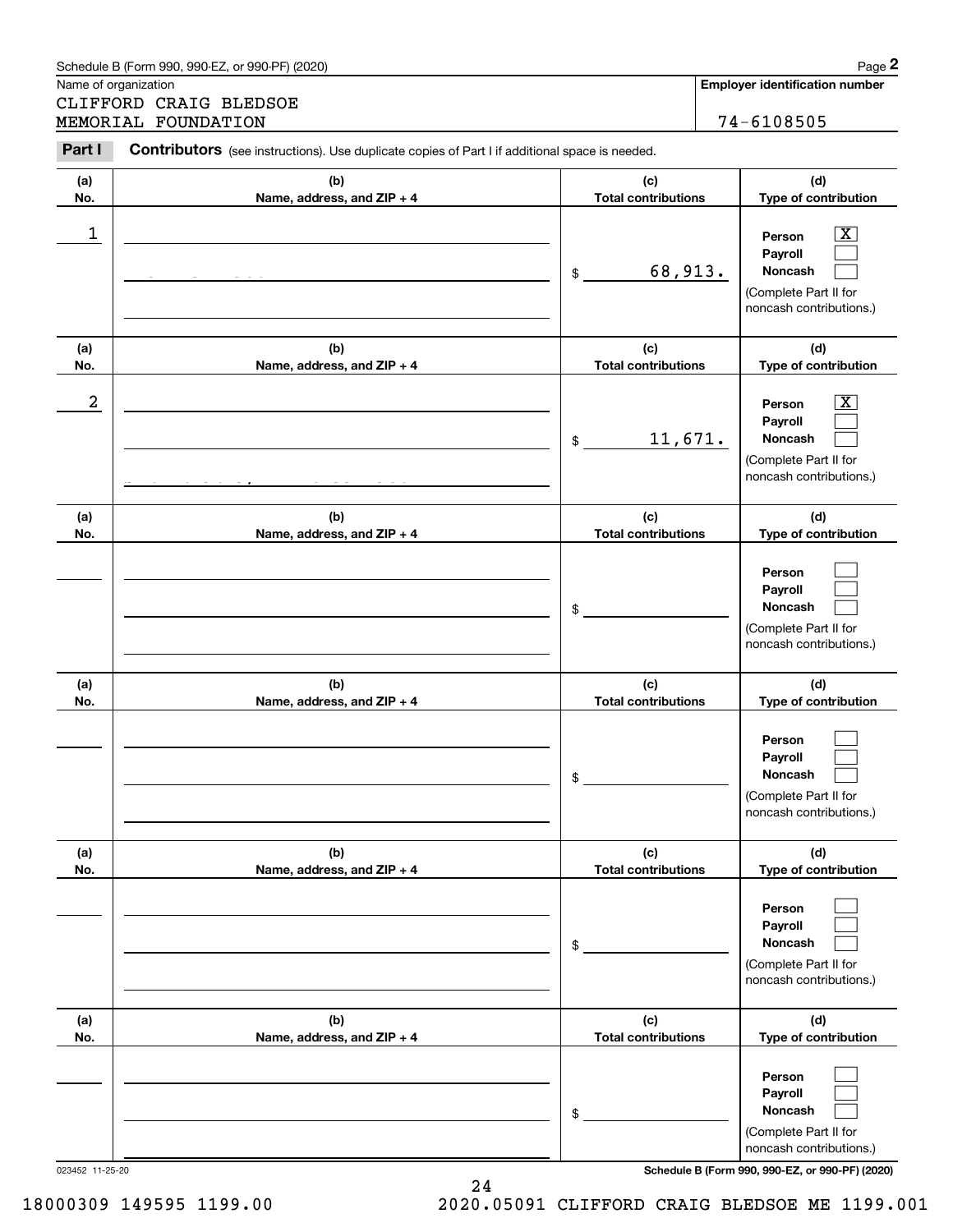|                              | CLIFFORD CRAIG BLEDSOE<br>MEMORIAL FOUNDATION                                                       |                                                 | 74-6108505           |
|------------------------------|-----------------------------------------------------------------------------------------------------|-------------------------------------------------|----------------------|
| Part II                      | Noncash Property (see instructions). Use duplicate copies of Part II if additional space is needed. |                                                 |                      |
| (a)<br>No.<br>from<br>Part I | (b)<br>Description of noncash property given                                                        | (c)<br>FMV (or estimate)<br>(See instructions.) | (d)<br>Date received |
|                              |                                                                                                     | \$                                              |                      |
| (a)<br>No.<br>from<br>Part I | (b)<br>Description of noncash property given                                                        | (c)<br>FMV (or estimate)<br>(See instructions.) | (d)<br>Date received |
|                              |                                                                                                     | \$                                              |                      |
| (a)<br>No.<br>from<br>Part I | (b)<br>Description of noncash property given                                                        | (c)<br>FMV (or estimate)<br>(See instructions.) | (d)<br>Date received |
|                              |                                                                                                     | \$                                              |                      |
| (a)<br>No.<br>from<br>Part I | (b)<br>Description of noncash property given                                                        | (c)<br>FMV (or estimate)<br>(See instructions.) | (d)<br>Date received |
|                              |                                                                                                     | \$                                              |                      |
| (a)<br>No.<br>from<br>Part I | (b)<br>Description of noncash property given                                                        | (c)<br>FMV (or estimate)<br>(See instructions.) | (d)<br>Date received |
|                              |                                                                                                     | \$                                              |                      |
| (a)<br>No.<br>from<br>Part I | (b)<br>Description of noncash property given                                                        | (c)<br>FMV (or estimate)<br>(See instructions.) | (d)<br>Date received |
|                              |                                                                                                     |                                                 |                      |

25

Schedule B (Form 990, 990-EZ, or 990-PF) (2020) Page 3

18000309 149595 1199.00 2020.05091 CLIFFORD CRAIG BLEDSOE ME 1199.001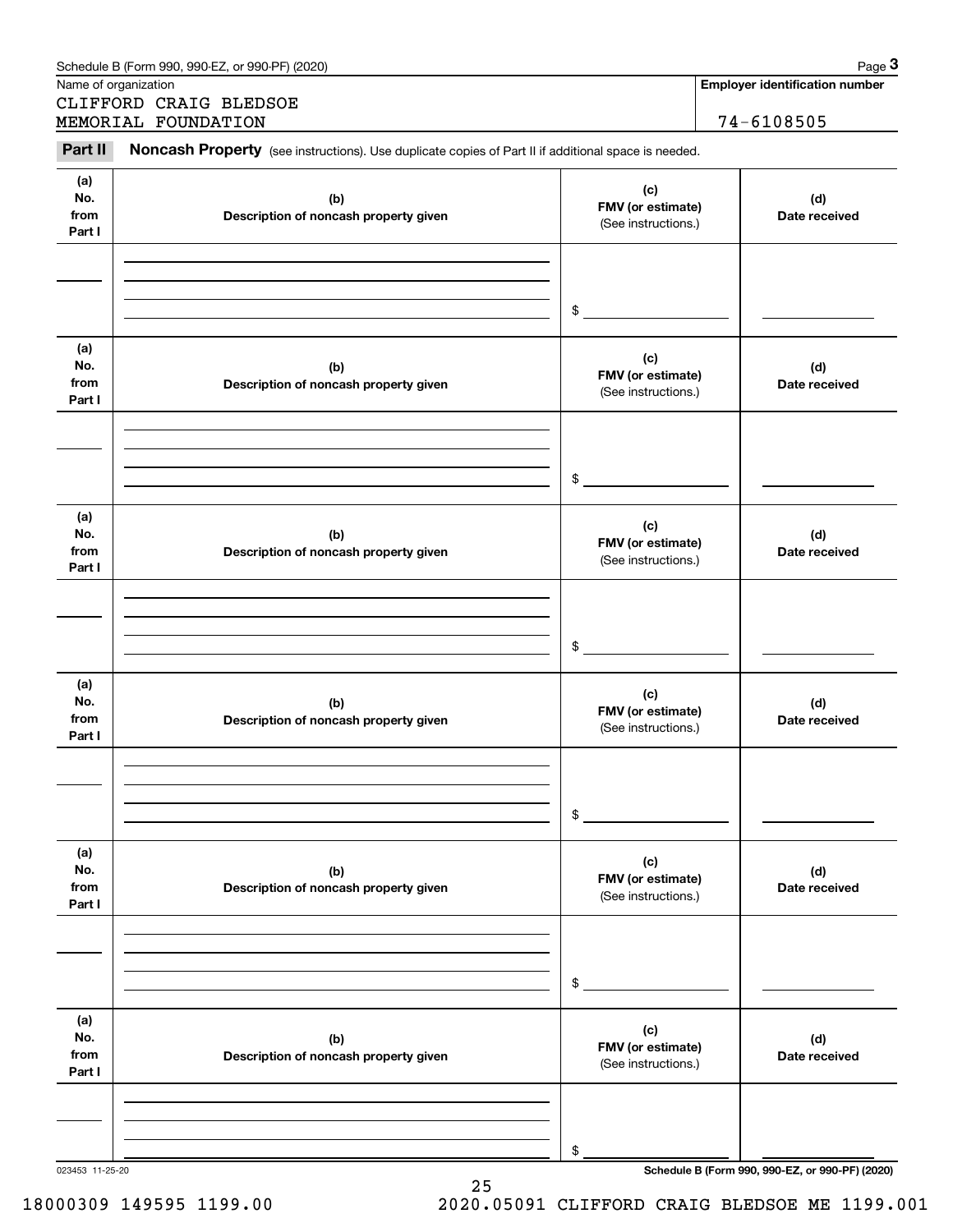|                      | Schedule B (Form 990, 990-EZ, or 990-PF) (2020)                                                                                                                                                                                                      |                      | Page 4                                                                                                                                                                       |  |  |  |  |
|----------------------|------------------------------------------------------------------------------------------------------------------------------------------------------------------------------------------------------------------------------------------------------|----------------------|------------------------------------------------------------------------------------------------------------------------------------------------------------------------------|--|--|--|--|
| Name of organization |                                                                                                                                                                                                                                                      |                      | <b>Employer identification number</b>                                                                                                                                        |  |  |  |  |
|                      | CLIFFORD CRAIG BLEDSOE                                                                                                                                                                                                                               |                      |                                                                                                                                                                              |  |  |  |  |
| Part III             | MEMORIAL FOUNDATION                                                                                                                                                                                                                                  |                      | 74-6108505<br>Exclusively religious, charitable, etc., contributions to organizations described in section 501(c)(7), (8), or (10) that total more than \$1,000 for the year |  |  |  |  |
|                      | from any one contributor. Complete columns (a) through (e) and the following line entry. For organizations                                                                                                                                           |                      |                                                                                                                                                                              |  |  |  |  |
|                      | completing Part III, enter the total of exclusively religious, charitable, etc., contributions of \$1,000 or less for the year. (Enter this info. once.) $\blacktriangleright$ \$<br>Use duplicate copies of Part III if additional space is needed. |                      |                                                                                                                                                                              |  |  |  |  |
| (a) No.              |                                                                                                                                                                                                                                                      |                      |                                                                                                                                                                              |  |  |  |  |
| from<br>Part I       | (b) Purpose of gift                                                                                                                                                                                                                                  | (c) Use of gift      | (d) Description of how gift is held                                                                                                                                          |  |  |  |  |
|                      |                                                                                                                                                                                                                                                      |                      |                                                                                                                                                                              |  |  |  |  |
|                      |                                                                                                                                                                                                                                                      |                      |                                                                                                                                                                              |  |  |  |  |
|                      |                                                                                                                                                                                                                                                      |                      |                                                                                                                                                                              |  |  |  |  |
|                      |                                                                                                                                                                                                                                                      |                      |                                                                                                                                                                              |  |  |  |  |
|                      |                                                                                                                                                                                                                                                      | (e) Transfer of gift |                                                                                                                                                                              |  |  |  |  |
|                      | Transferee's name, address, and ZIP + 4                                                                                                                                                                                                              |                      | Relationship of transferor to transferee                                                                                                                                     |  |  |  |  |
|                      |                                                                                                                                                                                                                                                      |                      |                                                                                                                                                                              |  |  |  |  |
|                      |                                                                                                                                                                                                                                                      |                      |                                                                                                                                                                              |  |  |  |  |
|                      |                                                                                                                                                                                                                                                      |                      |                                                                                                                                                                              |  |  |  |  |
| (a) No.              |                                                                                                                                                                                                                                                      |                      |                                                                                                                                                                              |  |  |  |  |
| from<br>Part I       | (b) Purpose of gift                                                                                                                                                                                                                                  | (c) Use of gift      | (d) Description of how gift is held                                                                                                                                          |  |  |  |  |
|                      |                                                                                                                                                                                                                                                      |                      |                                                                                                                                                                              |  |  |  |  |
|                      |                                                                                                                                                                                                                                                      |                      |                                                                                                                                                                              |  |  |  |  |
|                      |                                                                                                                                                                                                                                                      |                      |                                                                                                                                                                              |  |  |  |  |
|                      |                                                                                                                                                                                                                                                      |                      |                                                                                                                                                                              |  |  |  |  |
|                      | (e) Transfer of gift                                                                                                                                                                                                                                 |                      |                                                                                                                                                                              |  |  |  |  |
|                      | Transferee's name, address, and ZIP + 4                                                                                                                                                                                                              |                      | Relationship of transferor to transferee                                                                                                                                     |  |  |  |  |
|                      |                                                                                                                                                                                                                                                      |                      |                                                                                                                                                                              |  |  |  |  |
|                      |                                                                                                                                                                                                                                                      |                      |                                                                                                                                                                              |  |  |  |  |
|                      |                                                                                                                                                                                                                                                      |                      |                                                                                                                                                                              |  |  |  |  |
| (a) No.              |                                                                                                                                                                                                                                                      |                      |                                                                                                                                                                              |  |  |  |  |
| from<br>Part I       | (b) Purpose of gift                                                                                                                                                                                                                                  | (c) Use of gift      | (d) Description of how gift is held                                                                                                                                          |  |  |  |  |
|                      |                                                                                                                                                                                                                                                      |                      |                                                                                                                                                                              |  |  |  |  |
|                      |                                                                                                                                                                                                                                                      |                      |                                                                                                                                                                              |  |  |  |  |
|                      |                                                                                                                                                                                                                                                      |                      |                                                                                                                                                                              |  |  |  |  |
|                      |                                                                                                                                                                                                                                                      |                      |                                                                                                                                                                              |  |  |  |  |
|                      |                                                                                                                                                                                                                                                      | (e) Transfer of gift |                                                                                                                                                                              |  |  |  |  |
|                      | Transferee's name, address, and $ZIP + 4$                                                                                                                                                                                                            |                      | Relationship of transferor to transferee                                                                                                                                     |  |  |  |  |
|                      |                                                                                                                                                                                                                                                      |                      |                                                                                                                                                                              |  |  |  |  |
|                      |                                                                                                                                                                                                                                                      |                      |                                                                                                                                                                              |  |  |  |  |
|                      |                                                                                                                                                                                                                                                      |                      |                                                                                                                                                                              |  |  |  |  |
| (a) No.<br>from      |                                                                                                                                                                                                                                                      |                      |                                                                                                                                                                              |  |  |  |  |
| Part I               | (b) Purpose of gift                                                                                                                                                                                                                                  | (c) Use of gift      | (d) Description of how gift is held                                                                                                                                          |  |  |  |  |
|                      |                                                                                                                                                                                                                                                      |                      |                                                                                                                                                                              |  |  |  |  |
|                      |                                                                                                                                                                                                                                                      |                      |                                                                                                                                                                              |  |  |  |  |
|                      |                                                                                                                                                                                                                                                      |                      |                                                                                                                                                                              |  |  |  |  |
|                      |                                                                                                                                                                                                                                                      | (e) Transfer of gift |                                                                                                                                                                              |  |  |  |  |
|                      |                                                                                                                                                                                                                                                      |                      |                                                                                                                                                                              |  |  |  |  |
|                      | Transferee's name, address, and ZIP + 4                                                                                                                                                                                                              |                      | Relationship of transferor to transferee                                                                                                                                     |  |  |  |  |
|                      |                                                                                                                                                                                                                                                      |                      |                                                                                                                                                                              |  |  |  |  |
|                      |                                                                                                                                                                                                                                                      |                      |                                                                                                                                                                              |  |  |  |  |
|                      |                                                                                                                                                                                                                                                      |                      |                                                                                                                                                                              |  |  |  |  |

26

Schedule B (Form 990, 990-EZ, or 990-PF) (2020) Page 4

**Schedule B (Form 990, 990-EZ, or 990-PF) (2020)**

18000309 149595 1199.00 2020.05091 CLIFFORD CRAIG BLEDSOE ME 1199.001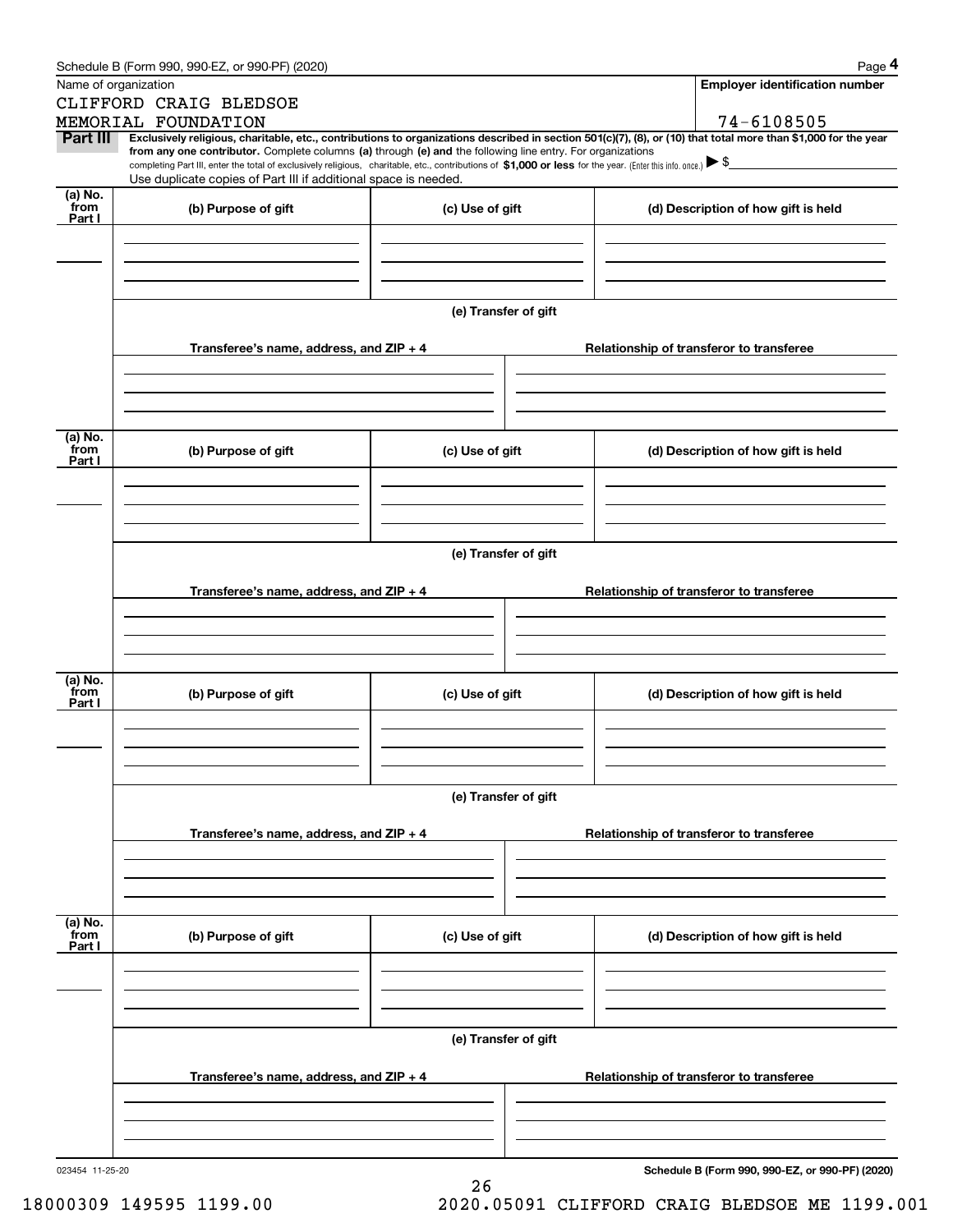| <b>SCHEDULE I</b>                                                             |                                                                                                                                                                                                                                                                                           |            | <b>Grants and Other Assistance to Organizations,</b>                                                                                  |                                                                              |                                         |                                                                |                                          | OMB No. 1545-0047                                   |
|-------------------------------------------------------------------------------|-------------------------------------------------------------------------------------------------------------------------------------------------------------------------------------------------------------------------------------------------------------------------------------------|------------|---------------------------------------------------------------------------------------------------------------------------------------|------------------------------------------------------------------------------|-----------------------------------------|----------------------------------------------------------------|------------------------------------------|-----------------------------------------------------|
| (Form 990)                                                                    |                                                                                                                                                                                                                                                                                           |            | Governments, and Individuals in the United States<br>Complete if the organization answered "Yes" on Form 990, Part IV, line 21 or 22. |                                                                              |                                         |                                                                |                                          |                                                     |
| Department of the Treasury<br><b>Internal Revenue Service</b>                 |                                                                                                                                                                                                                                                                                           |            |                                                                                                                                       | Attach to Form 990.<br>Go to www.irs.gov/Form990 for the latest information. |                                         |                                                                |                                          | <b>Open to Public</b><br>Inspection                 |
| Name of the organization                                                      | CLIFFORD CRAIG BLEDSOE<br>MEMORIAL FOUNDATION                                                                                                                                                                                                                                             |            |                                                                                                                                       |                                                                              |                                         |                                                                |                                          | <b>Employer identification number</b><br>74-6108505 |
| Part I                                                                        | <b>General Information on Grants and Assistance</b>                                                                                                                                                                                                                                       |            |                                                                                                                                       |                                                                              |                                         |                                                                |                                          |                                                     |
| $\mathbf{1}$<br>$\mathbf{2}$                                                  | Does the organization maintain records to substantiate the amount of the grants or assistance, the grantees' eligibility for the grants or assistance, and the selection<br>Describe in Part IV the organization's procedures for monitoring the use of grant funds in the United States. |            |                                                                                                                                       |                                                                              |                                         |                                                                |                                          | $\boxed{\text{X}}$ Yes<br>l No                      |
| Part II                                                                       | Grants and Other Assistance to Domestic Organizations and Domestic Governments. Complete if the organization answered "Yes" on Form 990, Part IV, line 21, for any                                                                                                                        |            |                                                                                                                                       |                                                                              |                                         |                                                                |                                          |                                                     |
|                                                                               | recipient that received more than \$5,000. Part II can be duplicated if additional space is needed.<br>1 (a) Name and address of organization<br>or government                                                                                                                            | $(b)$ EIN  | (c) IRC section<br>(if applicable)                                                                                                    | (d) Amount of<br>cash grant                                                  | (e) Amount of<br>non-cash<br>assistance | (f) Method of<br>valuation (book,<br>FMV, appraisal,<br>other) | (g) Description of<br>noncash assistance | (h) Purpose of grant<br>or assistance               |
| MISSION ROAD DEVELOPMENTAL CENTER<br>8706 MISSION RD<br>SAN ANTONIO, TX 78214 |                                                                                                                                                                                                                                                                                           | 74-6024405 | 501(C)(3)                                                                                                                             | 50,000.                                                                      | $\mathbf{0}$                            |                                                                |                                          | CAPITAL IMPROVEMENTS                                |
|                                                                               |                                                                                                                                                                                                                                                                                           |            |                                                                                                                                       |                                                                              |                                         |                                                                |                                          |                                                     |
|                                                                               |                                                                                                                                                                                                                                                                                           |            |                                                                                                                                       |                                                                              |                                         |                                                                |                                          |                                                     |
|                                                                               |                                                                                                                                                                                                                                                                                           |            |                                                                                                                                       |                                                                              |                                         |                                                                |                                          |                                                     |
|                                                                               |                                                                                                                                                                                                                                                                                           |            |                                                                                                                                       |                                                                              |                                         |                                                                |                                          |                                                     |
|                                                                               |                                                                                                                                                                                                                                                                                           |            |                                                                                                                                       |                                                                              |                                         |                                                                |                                          |                                                     |
| $\mathbf{2}$<br>3                                                             | Enter total number of section $501(c)(3)$ and government organizations listed in the line 1 table                                                                                                                                                                                         |            |                                                                                                                                       |                                                                              |                                         |                                                                |                                          | 1.                                                  |

**For Paperwork Reduction Act Notice, see the Instructions for Form 990. Schedule I (Form 990) 2020** LHA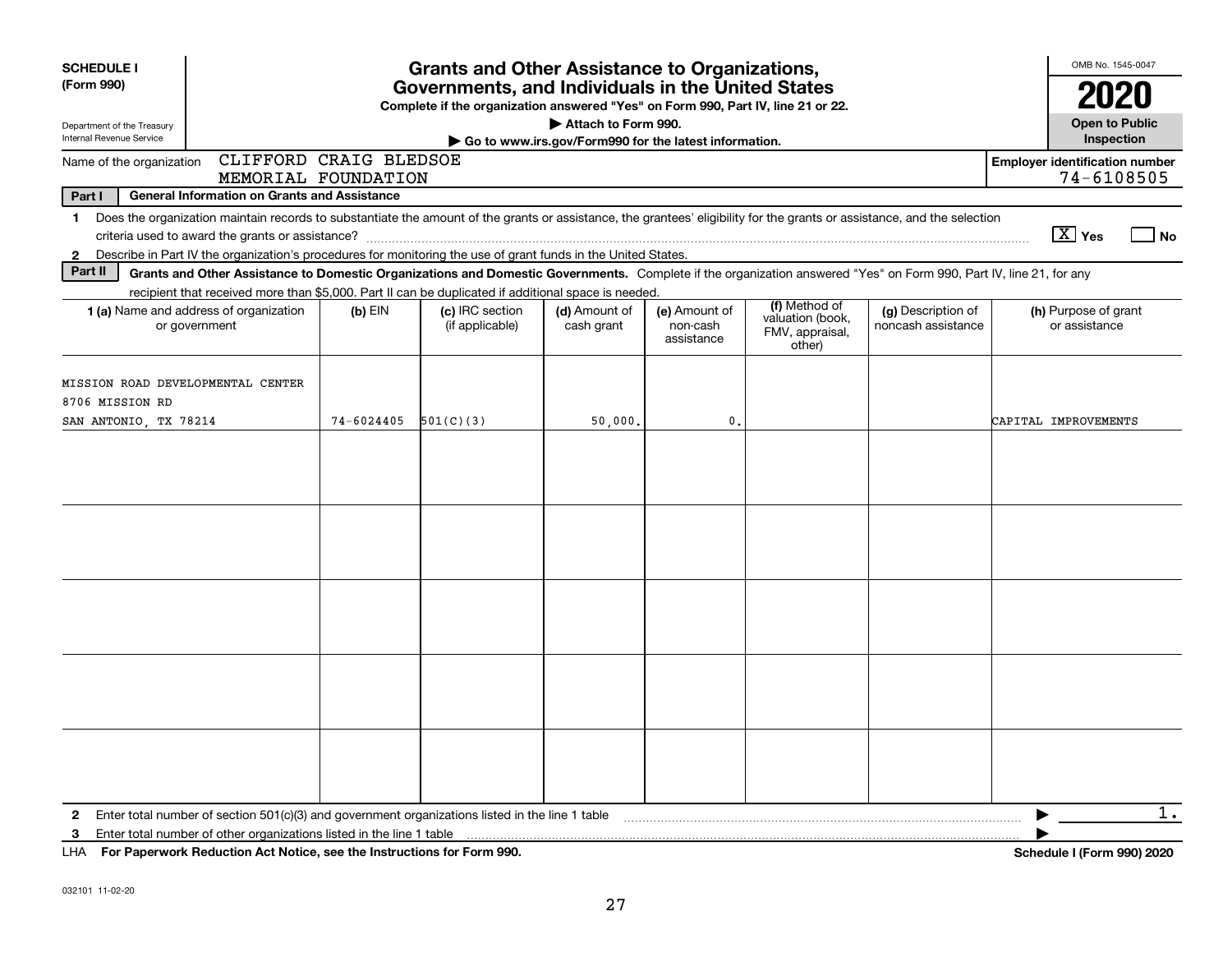Schedule I (Form 990) 2020 Page MEMORIAL FOUNDATION 74-6108505

**2**

**Part III | Grants and Other Assistance to Domestic Individuals. Complete if the organization answered "Yes" on Form 990, Part IV, line 22.** Part III can be duplicated if additional space is needed.

| (a) Type of grant or assistance | (b) Number of<br>recipients | (c) Amount of<br>cash grant | (d) Amount of non-<br>cash assistance | (e) Method of valuation<br>(book, FMV, appraisal, other) | (f) Description of noncash assistance |
|---------------------------------|-----------------------------|-----------------------------|---------------------------------------|----------------------------------------------------------|---------------------------------------|
|                                 |                             |                             |                                       |                                                          |                                       |
|                                 |                             |                             |                                       |                                                          |                                       |
|                                 |                             |                             |                                       |                                                          |                                       |
|                                 |                             |                             |                                       |                                                          |                                       |
|                                 |                             |                             |                                       |                                                          |                                       |
|                                 |                             |                             |                                       |                                                          |                                       |
|                                 |                             |                             |                                       |                                                          |                                       |
|                                 |                             |                             |                                       |                                                          |                                       |
|                                 |                             |                             |                                       |                                                          |                                       |
|                                 |                             |                             |                                       |                                                          |                                       |

Part IV | Supplemental Information. Provide the information required in Part I, line 2; Part III, column (b); and any other additional information.

PART I, LINE 2:

FORM, SCHEDULE I, LINE 2:

CLIFFORD CRAIG BLEDSOE MEMORIAL FOUNDATION MONITORS THE USE OF GRANT FUNDS

THROUGH AN ONGOING WORKING RELATIONSHIP WITH MISSION ROAD DEVELOPMENTAL

CENTER, THE SUPPORTING ORGANIZATION, TO MAINTAIN SUPPORT AND RESPONSIVENESS

WITH A LONG HISTORY SINCE 1967.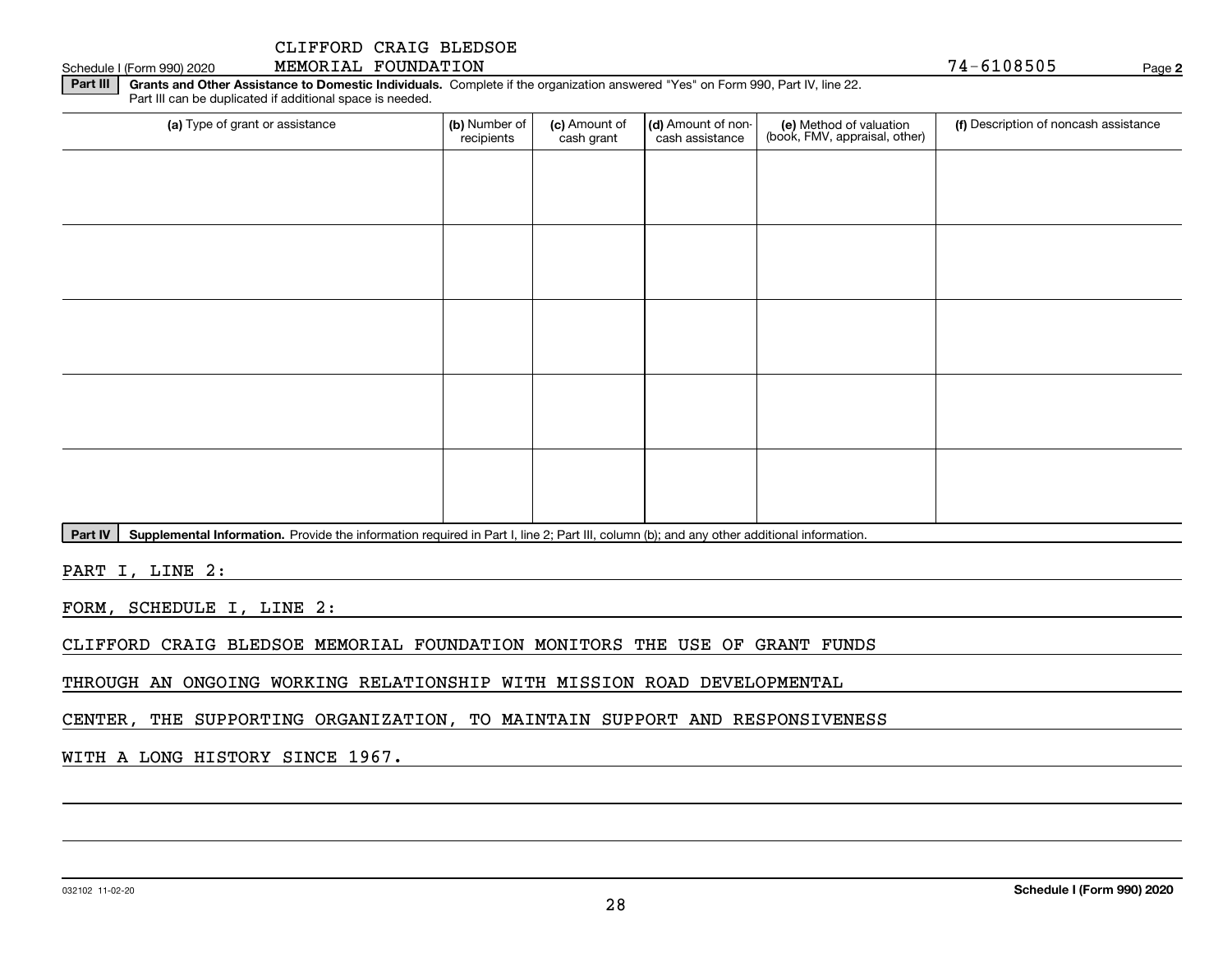**(Form 990 or 990-EZ)**

Department of the Treasury Internal Revenue Service Name of the organization

# **SCHEDULE O Supplemental Information to Form 990 or 990-EZ**

**Complete to provide information for responses to specific questions on Form 990 or 990-EZ or to provide any additional information. | Attach to Form 990 or 990-EZ. | Go to www.irs.gov/Form990 for the latest information.** CLIFFORD CRAIG BLEDSOE



MEMORIAL FOUNDATION 74-6108505

FORM 990, PART I, LINE 1, DESCRIPTION OF ORGANIZATION MISSION:

RESIDENTIAL, NONRESIDENTIAL AND DAY PROGRAMS FOR PERSONS WITH

INTELLECTUAL AND OTHER DEVELOPMENTAL DISABILITIES.

FORM 990, PART VI, SECTION B, LINE 11B:

THE COMPLETED FORM 990 IS PROVIDED TO EACH TRUSTEE PRIOR TO FILING.

MANAGEMENT REVIEWS THE FORM 990 PRIOR TO FILING.

FORM 990, PART VI, SECTION B, LINE 12C:

EACH INTERESTED PERSON HAS A DUTY TO DISCLOSE ANY ACTUAL OR POSSIBLE

CONFLICTS OF INTEREST TO THE DIRECTORS AND MEMBERS OF COMMITTEES WITH

GOVERNING BOARD-DELEGATED POWERS CONSIDERING THE TRANSACTION OR PROPOSED

TRANSACTION OR ARRANGEMENT. THE GOVERNING BOARD OR COMMITTEE ESTABLISHES

ALL THE RELEVANT FACTS WITH THE INTERESTED PERSON. THEN, IN THE ABSENCE OF

THE INTERESTED PERSON, THE REMAINING BOARD OR COMMITTEE MEMBERS SHALL

DECIDE IF A CONFLICT OF INTEREST EXISTS. ANNUALLY, EACH DIRECTOR, PRINCIPAL

OFFICER, KEY EMPLOYEE AND MEMBER OF A COMMITTEE WITH GOVERNING

BOARD-DELEGATED POWERS SHALL SIGN A STATEMENT INDICATING HIS/HER

UNDERSTANDING AND COMPLIANCE WITH THE CONFLICT OF INTEREST POLICY.

FORM 990, PART VI, SECTION C, LINE 19:

THE FOUNDATION PROVIDES ACCESS TO THEIR GOVERNING DOCUMENTS, CONFLICTS OF

INTEREST POLICY, IRS 990 AND FINANCIAL STATEMENTS ON ANOTHER'S WEBSITE

(WWW.MISSIONROADMINISTRIES.ORG) AND BY REQUEST BY CONTACTING MISSION ROAD

MINISTRIES/CAROL WHITE, 8706 MISSION ROAD, SAN ANTONIO, TEXAS 78214,

210-924-9265.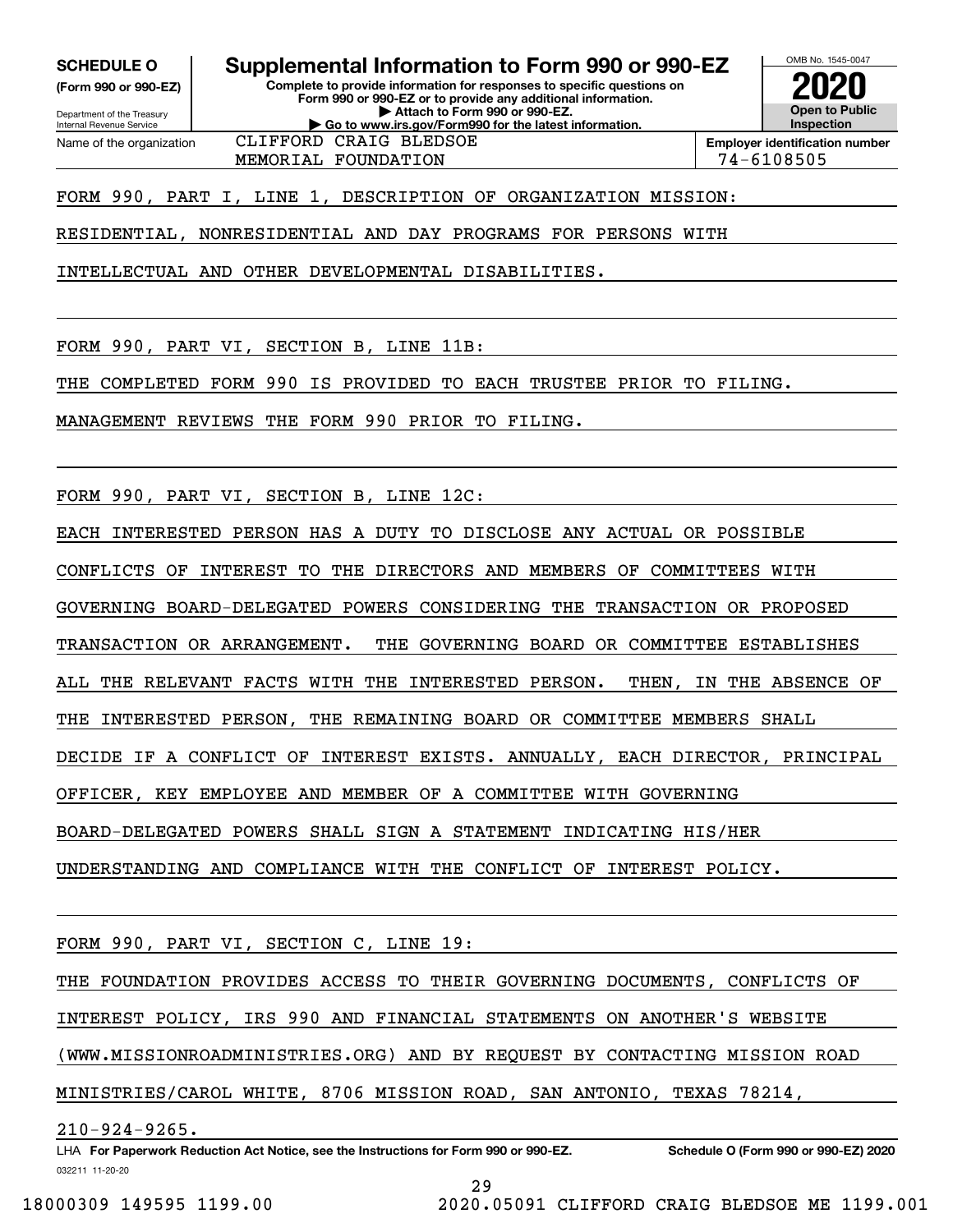FORM 990, PART IX, LINE 1:

DURING THE FISCAL YEAR ENDED JUNE, 30 2020, CLIFFORD CRAIG BLEDSOE

MEMORIAL FOUNDATION COMMITTED ONE HUNDRED THOUSAND DOLLARS [\$100,000]

TO SUPPORT A MISSION ROAD DEVELOPMENT CENTER (MRDC) PROGRAM TO RENOVATE

A CAMPUS FACILITY. THE FOUNDATION DISTRIBUTED FIFTY THOUSAND DOLLAR

[\$50,000] IN APRIL 2020 TO MRDC TOWARDS THIS COMMITTMENT. THE

FOUNDATION DISTRIBUTED THE BALANCE OF FIFTY THOUSAND DOLLAR [\$50,000]

IN AUGUST 2020 IN FULLFILMENT OF THE COMMITTMENT.

FORM 990, PART XII, LINE 2C:

THE PROCESS HAS NOT BEEN CHANGED FROM THE PRIOR YEAR.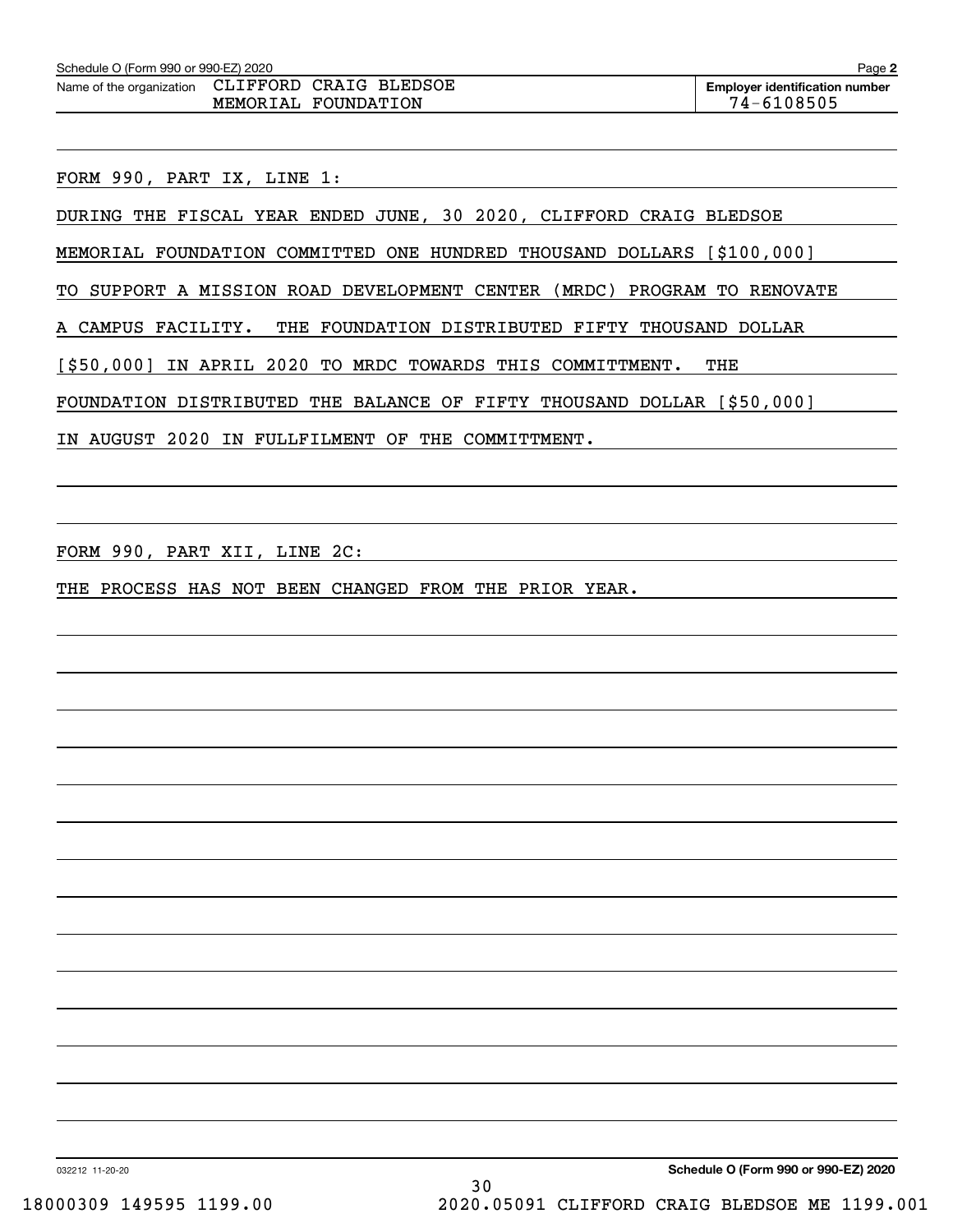| <b>SCHEDULE R</b><br>(Form 990)<br>Department of the Treasury<br>Internal Revenue Service<br>Name of the organization        | CLIFFORD CRAIG BLEDSOE                                                 | <b>Related Organizations and Unrelated Partnerships</b><br>> Complete if the organization answered "Yes" on Form 990, Part IV, line 33, 34, 35b, 36, or 37.<br>Attach to Form 990.<br>Go to www.irs.gov/Form990 for instructions and the latest information. |                                                     |                     |                           |                                                     |  |  |  |  |  |  |
|------------------------------------------------------------------------------------------------------------------------------|------------------------------------------------------------------------|--------------------------------------------------------------------------------------------------------------------------------------------------------------------------------------------------------------------------------------------------------------|-----------------------------------------------------|---------------------|---------------------------|-----------------------------------------------------|--|--|--|--|--|--|
|                                                                                                                              | <b>MEMORIAL</b>                                                        | FOUNDATION                                                                                                                                                                                                                                                   |                                                     |                     |                           | <b>Employer identification number</b><br>74-6108505 |  |  |  |  |  |  |
| Identification of Disregarded Entities. Complete if the organization answered "Yes" on Form 990, Part IV, line 33.<br>Part I |                                                                        |                                                                                                                                                                                                                                                              |                                                     |                     |                           |                                                     |  |  |  |  |  |  |
|                                                                                                                              | (a)<br>Name, address, and EIN (if applicable)<br>of disregarded entity | (b)<br>Primary activity                                                                                                                                                                                                                                      | (c)<br>Legal domicile (state or<br>foreign country) | (d)<br>Total income | (e)<br>End-of-year assets | (f)<br>Direct controlling<br>entity                 |  |  |  |  |  |  |
|                                                                                                                              |                                                                        |                                                                                                                                                                                                                                                              |                                                     |                     |                           |                                                     |  |  |  |  |  |  |
|                                                                                                                              |                                                                        |                                                                                                                                                                                                                                                              |                                                     |                     |                           |                                                     |  |  |  |  |  |  |
|                                                                                                                              |                                                                        |                                                                                                                                                                                                                                                              |                                                     |                     |                           |                                                     |  |  |  |  |  |  |
|                                                                                                                              |                                                                        |                                                                                                                                                                                                                                                              |                                                     |                     |                           |                                                     |  |  |  |  |  |  |

#### **Identification of Related Tax-Exempt Organizations.** Complete if the organization answered "Yes" on Form 990, Part IV, line 34, because it had one or more related tax-exempt **Part II** organizations during the tax year.

| (a)<br>Name, address, and EIN<br>of related organization | (b)<br>Primary activity   | (c)<br>Legal domicile (state or<br>foreign country) | (d)<br>(e)<br>Exempt Code<br>Public charity<br>status (if section<br>section |            | (f)<br>Direct controlling<br>entity |     | $(g)$<br>Section 512(b)(13)<br>controlled<br>entity? |
|----------------------------------------------------------|---------------------------|-----------------------------------------------------|------------------------------------------------------------------------------|------------|-------------------------------------|-----|------------------------------------------------------|
|                                                          |                           |                                                     |                                                                              | 501(c)(3)) |                                     | Yes | No                                                   |
| MISSION ROAD DEVELOPMENTAL CENTER -                      |                           |                                                     |                                                                              |            |                                     |     |                                                      |
| 74-6024405, 8706 MISSION ROAD, SAN ANTONIO,              | CARING FOR PERSONS WITH   |                                                     |                                                                              |            | <b>MISSION ROAD</b>                 |     |                                                      |
| TX 78214                                                 | INTELLECTUAL DISABILITIES | TEXAS                                               | 501(C)(3)                                                                    | LINE 10    | MINISTRIES                          |     | X                                                    |
|                                                          |                           |                                                     |                                                                              |            |                                     |     |                                                      |
|                                                          |                           |                                                     |                                                                              |            |                                     |     |                                                      |
|                                                          |                           |                                                     |                                                                              |            |                                     |     |                                                      |

**For Paperwork Reduction Act Notice, see the Instructions for Form 990. Schedule R (Form 990) 2020**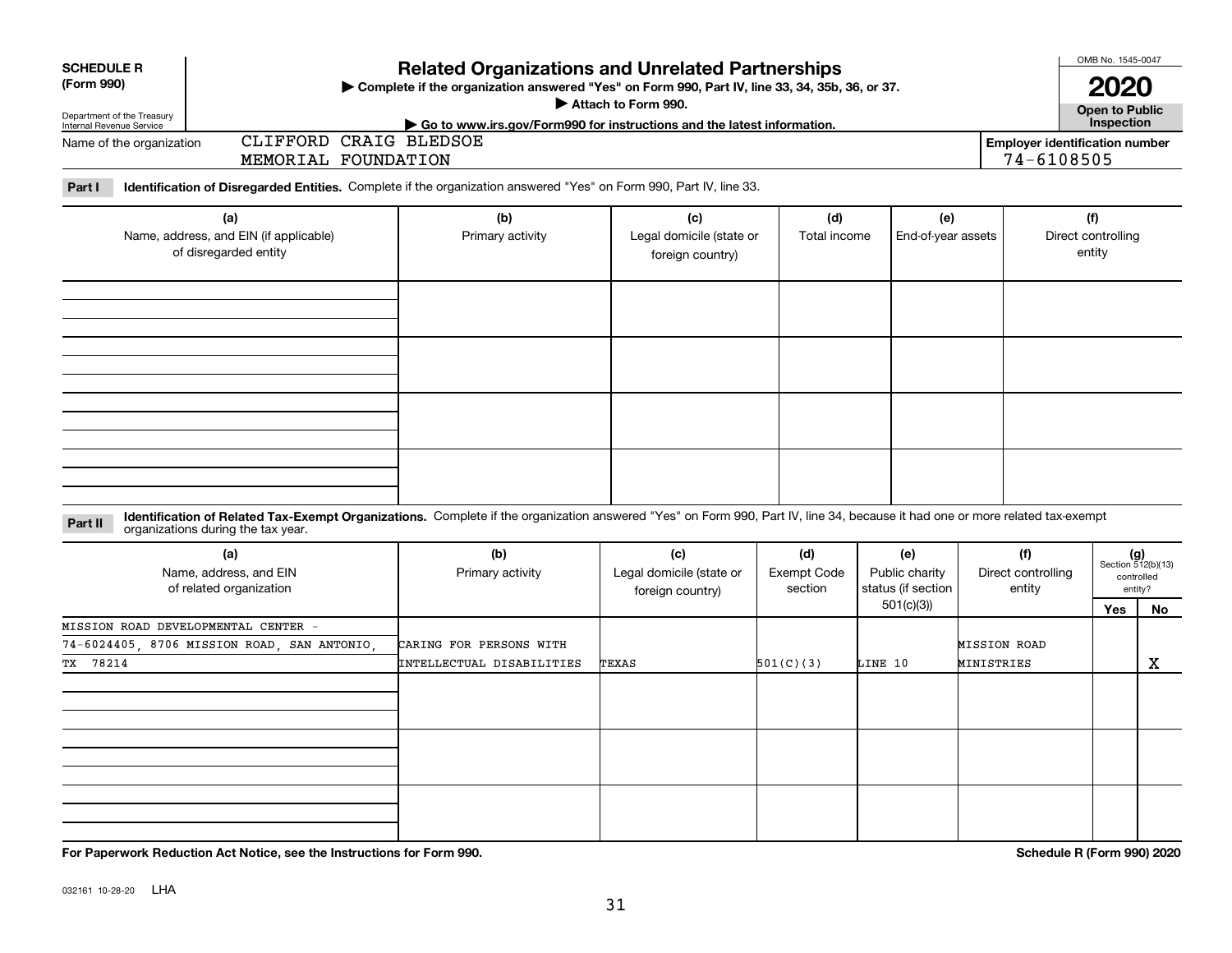#### Schedule R (Form 990) 2020 Page MEMORIAL FOUNDATION 74-6108505

**2**

**Identification of Related Organizations Taxable as a Partnership.** Complete if the organization answered "Yes" on Form 990, Part IV, line 34, because it had one or more related **Part III** organizations treated as a partnership during the tax year.

| (a)                                               | (b)              | (c)                  | (d)                          | (e)                                                                 | (f)                      | (g)                     | (h)              | (i)                                      | (j) | (k)                   |
|---------------------------------------------------|------------------|----------------------|------------------------------|---------------------------------------------------------------------|--------------------------|-------------------------|------------------|------------------------------------------|-----|-----------------------|
| Name, address, and EIN<br>of related organization | Primary activity | Legal<br>domicile    | Direct controlling<br>entity | Predominant income                                                  | Share of total<br>income | Share of<br>end-of-year | Disproportionate | Code V-UBI<br>amount in box              |     | General or Percentage |
|                                                   |                  | (state or<br>foreign |                              | related, unrelated,<br>excluded from tax under<br>sections 512-514) |                          | assets                  | allocations?     | 20 of Schedule<br>K-1 (Form 1065) Yes No |     | managing ownership    |
|                                                   |                  | country)             |                              |                                                                     |                          |                         | $Yes \mid No$    |                                          |     |                       |
|                                                   |                  |                      |                              |                                                                     |                          |                         |                  |                                          |     |                       |
|                                                   |                  |                      |                              |                                                                     |                          |                         |                  |                                          |     |                       |
|                                                   |                  |                      |                              |                                                                     |                          |                         |                  |                                          |     |                       |
|                                                   |                  |                      |                              |                                                                     |                          |                         |                  |                                          |     |                       |
|                                                   |                  |                      |                              |                                                                     |                          |                         |                  |                                          |     |                       |
|                                                   |                  |                      |                              |                                                                     |                          |                         |                  |                                          |     |                       |
|                                                   |                  |                      |                              |                                                                     |                          |                         |                  |                                          |     |                       |
|                                                   |                  |                      |                              |                                                                     |                          |                         |                  |                                          |     |                       |
|                                                   |                  |                      |                              |                                                                     |                          |                         |                  |                                          |     |                       |
|                                                   |                  |                      |                              |                                                                     |                          |                         |                  |                                          |     |                       |
|                                                   |                  |                      |                              |                                                                     |                          |                         |                  |                                          |     |                       |
|                                                   |                  |                      |                              |                                                                     |                          |                         |                  |                                          |     |                       |
|                                                   |                  |                      |                              |                                                                     |                          |                         |                  |                                          |     |                       |
|                                                   |                  |                      |                              |                                                                     |                          |                         |                  |                                          |     |                       |
|                                                   |                  |                      |                              |                                                                     |                          |                         |                  |                                          |     |                       |
|                                                   |                  |                      |                              |                                                                     |                          |                         |                  |                                          |     |                       |
|                                                   |                  |                      |                              |                                                                     |                          |                         |                  |                                          |     |                       |

**Identification of Related Organizations Taxable as a Corporation or Trust.** Complete if the organization answered "Yes" on Form 990, Part IV, line 34, because it had one or more related **Part IV** organizations treated as a corporation or trust during the tax year.

| (a)<br>Name, address, and EIN<br>of related organization | (b)<br>Primary activity | (c)<br>Legal domicile<br>state or<br>foreign | (d)<br>Direct controlling<br>entity | (e)<br>Type of entity<br>(C corp, S corp,<br>or trust) | (f)<br>Share of total<br>income | (g)<br>Share of<br>end-of-year<br>assets | (h)<br>Percentage<br>ownership | $(i)$ Section<br>512(b)(13)<br>controlled<br>entity? |  |
|----------------------------------------------------------|-------------------------|----------------------------------------------|-------------------------------------|--------------------------------------------------------|---------------------------------|------------------------------------------|--------------------------------|------------------------------------------------------|--|
|                                                          |                         | country)                                     |                                     |                                                        |                                 |                                          |                                | Yes No                                               |  |
|                                                          |                         |                                              |                                     |                                                        |                                 |                                          |                                |                                                      |  |
|                                                          |                         |                                              |                                     |                                                        |                                 |                                          |                                |                                                      |  |
|                                                          |                         |                                              |                                     |                                                        |                                 |                                          |                                |                                                      |  |
|                                                          |                         |                                              |                                     |                                                        |                                 |                                          |                                |                                                      |  |
|                                                          |                         |                                              |                                     |                                                        |                                 |                                          |                                |                                                      |  |
|                                                          |                         |                                              |                                     |                                                        |                                 |                                          |                                |                                                      |  |
|                                                          |                         |                                              |                                     |                                                        |                                 |                                          |                                |                                                      |  |
|                                                          |                         |                                              |                                     |                                                        |                                 |                                          |                                |                                                      |  |
|                                                          |                         |                                              |                                     |                                                        |                                 |                                          |                                |                                                      |  |
|                                                          |                         |                                              |                                     |                                                        |                                 |                                          |                                |                                                      |  |
|                                                          |                         |                                              |                                     |                                                        |                                 |                                          |                                |                                                      |  |
|                                                          |                         |                                              |                                     |                                                        |                                 |                                          |                                |                                                      |  |
|                                                          |                         |                                              |                                     |                                                        |                                 |                                          |                                |                                                      |  |
|                                                          |                         |                                              |                                     |                                                        |                                 |                                          |                                |                                                      |  |
|                                                          |                         |                                              |                                     |                                                        |                                 |                                          |                                |                                                      |  |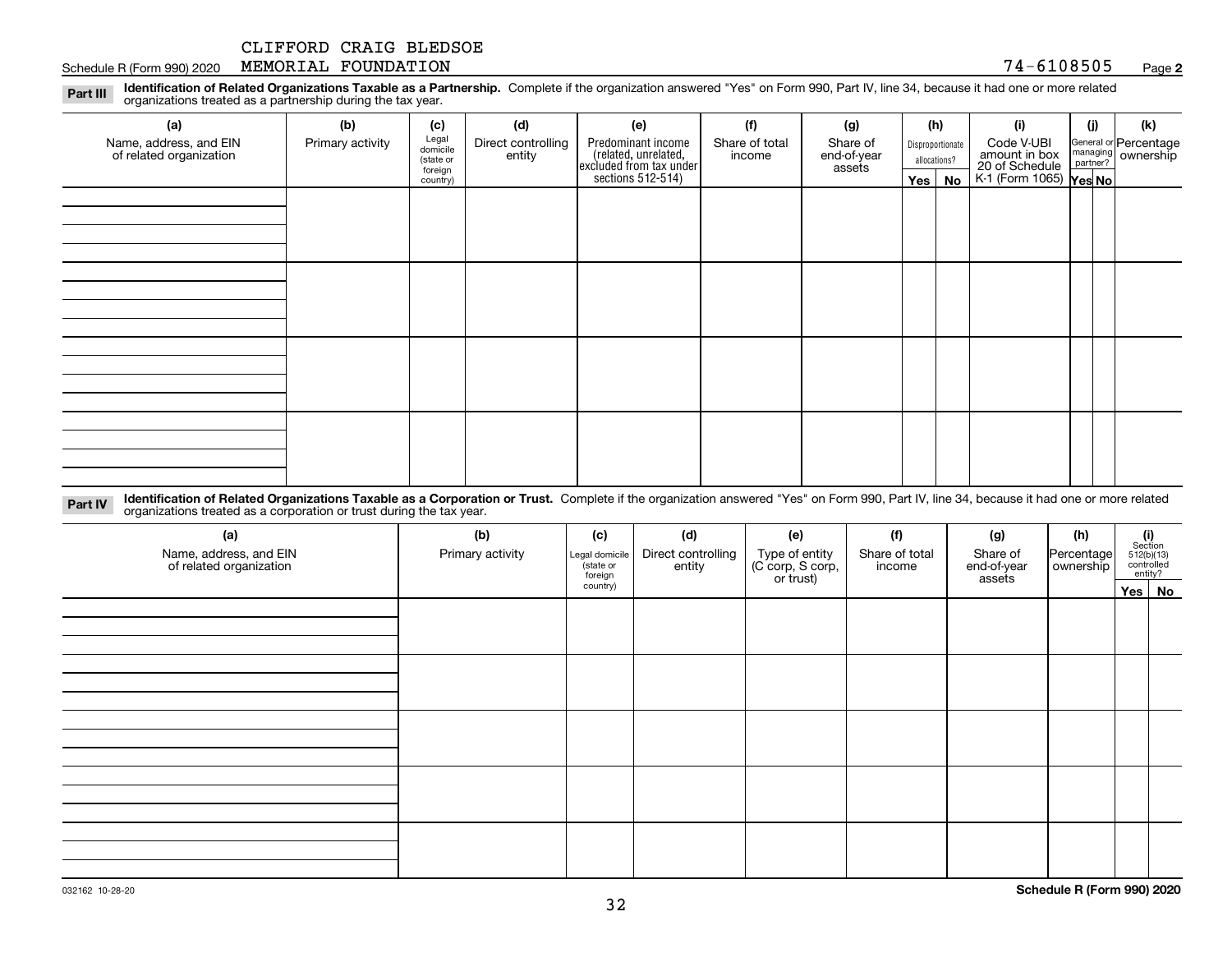**Part V** T**ransactions With Related Organizations.** Complete if the organization answered "Yes" on Form 990, Part IV, line 34, 35b, or 36.

| Note: Complete line 1 if any entity is listed in Parts II, III, or IV of this schedule. |                                                                                                                                                                                                                                |                 |   |                           |  |  |  |
|-----------------------------------------------------------------------------------------|--------------------------------------------------------------------------------------------------------------------------------------------------------------------------------------------------------------------------------|-----------------|---|---------------------------|--|--|--|
|                                                                                         | During the tax year, did the organization engage in any of the following transactions with one or more related organizations listed in Parts II-IV?                                                                            |                 |   |                           |  |  |  |
|                                                                                         |                                                                                                                                                                                                                                | 1a              |   | $\mathbf{x}$              |  |  |  |
|                                                                                         | b Gift, grant, or capital contribution to related organization(s) manufaction contracts and contribution to related organization(s) manufaction contribution to related organization(s)                                        | 1 <sub>b</sub>  | X |                           |  |  |  |
|                                                                                         |                                                                                                                                                                                                                                | 1 <sub>c</sub>  |   | X                         |  |  |  |
|                                                                                         |                                                                                                                                                                                                                                | 1 <sub>d</sub>  |   | X                         |  |  |  |
|                                                                                         |                                                                                                                                                                                                                                | 1e              |   | X                         |  |  |  |
|                                                                                         |                                                                                                                                                                                                                                |                 |   |                           |  |  |  |
|                                                                                         | Dividends from related organization(s) www.andron.com/www.andron.com/www.andron.com/www.andron.com/www.andron.com/www.andron.com/www.andron.com/www.andron.com/www.andron.com/www.andron.com/www.andron.com/www.andron.com/www | 1f              |   | X                         |  |  |  |
| a                                                                                       | Sale of assets to related organization(s) material contents and content and content to the state of assets to related organization(s) material content of the set of assets to related organization(s) material content of the | 1 <sub>q</sub>  |   | $\mathbf X$               |  |  |  |
|                                                                                         | h Purchase of assets from related organization(s) manufactured content to content the content of the content of the content of the content of the content of the content of the content of the content of the content of the c | 1 <sub>h</sub>  |   | X                         |  |  |  |
|                                                                                         | Exchange of assets with related organization(s) www.walescommunity.com/walescommunity/walescommunity/walescommunity/walescommunity/walescommunity/walescommunity/walescommunity/walescommunity/walescommunity/walescommunity/w | 1i              |   | $\mathbf x$               |  |  |  |
|                                                                                         | Lease of facilities, equipment, or other assets to related organization(s) manufactured content and content and content and content and content and content and content and content and content and content and content and co | 1i.             |   | X                         |  |  |  |
|                                                                                         |                                                                                                                                                                                                                                |                 |   |                           |  |  |  |
|                                                                                         |                                                                                                                                                                                                                                | 1k              |   | $\boldsymbol{\mathrm{X}}$ |  |  |  |
|                                                                                         |                                                                                                                                                                                                                                | 11              |   | $\mathbf x$               |  |  |  |
|                                                                                         |                                                                                                                                                                                                                                | 1 <sub>m</sub>  |   | $\mathbf x$               |  |  |  |
|                                                                                         |                                                                                                                                                                                                                                | 1n              | X |                           |  |  |  |
|                                                                                         | <b>o</b> Sharing of paid employees with related organization(s)                                                                                                                                                                | 10 <sub>o</sub> |   | $\mathbf{x}$              |  |  |  |
|                                                                                         |                                                                                                                                                                                                                                |                 |   |                           |  |  |  |
|                                                                                         |                                                                                                                                                                                                                                | 1p              |   | X                         |  |  |  |
|                                                                                         |                                                                                                                                                                                                                                | 1q              |   | X                         |  |  |  |
|                                                                                         |                                                                                                                                                                                                                                |                 |   |                           |  |  |  |
|                                                                                         | r Other transfer of cash or property to related organization(s)                                                                                                                                                                | 1r              |   | X                         |  |  |  |
|                                                                                         |                                                                                                                                                                                                                                | 1s              |   | $\mathbf{x}$              |  |  |  |
|                                                                                         | 2 If the answer to any of the above is "Yes," see the instructions for information on who must complete this line, including covered relationships and transaction thresholds.                                                 |                 |   |                           |  |  |  |

| (a)<br>Name of related organization | (b)<br>Transaction<br>type (a-s) | (c)<br>Amount involved | (d)<br>Method of determining amount involved |
|-------------------------------------|----------------------------------|------------------------|----------------------------------------------|
| (1)                                 |                                  |                        |                                              |
| (2)                                 |                                  |                        |                                              |
| (3)                                 |                                  |                        |                                              |
| (4)                                 |                                  |                        |                                              |
| (5)                                 |                                  |                        |                                              |
| (6)                                 |                                  |                        |                                              |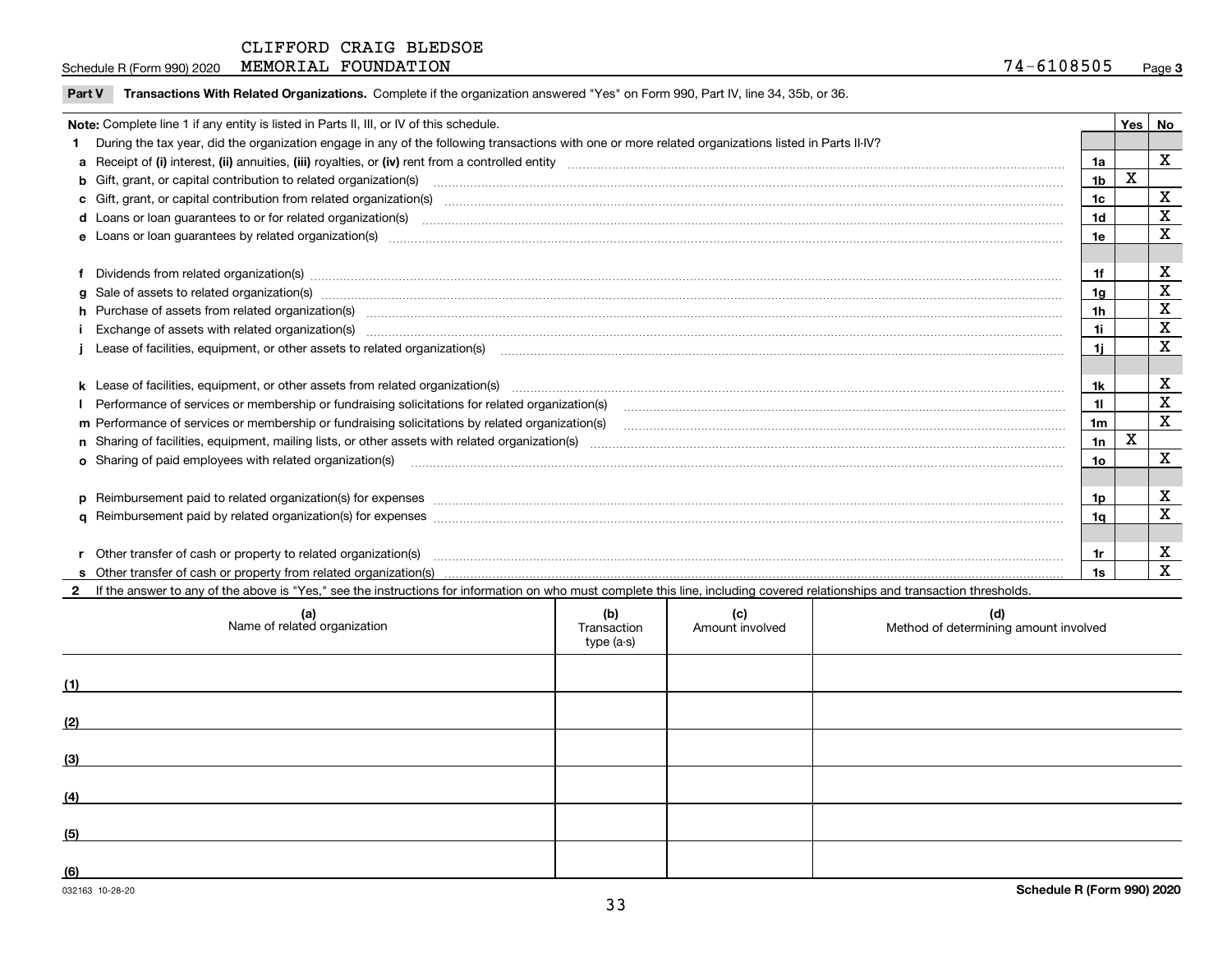Schedule R (Form 990) 2020 Page MEMORIAL FOUNDATION 74-6108505

**Part VI Unrelated Organizations Taxable as a Partnership. Complete if the organization answered "Yes" on Form 990, Part IV, line 37.** 

Provide the following information for each entity taxed as a partnership through which the organization conducted more than five percent of its activities (measured by total assets or gross revenue) that was not a related organization. See instructions regarding exclusion for certain investment partnerships.

| (a)<br>Name, address, and EIN<br>of entity | . - ອ---<br>----- <del>-</del> --------<br>(b)<br>Primary activity | (c)<br>Legal domicile<br>(state or foreign<br>country) | (d)<br>Predominant income<br>(related, unrelated,<br>excluded from tax under<br>sections 512-514) | (e)<br>Are all<br>partners sec.<br>$501(c)(3)$<br>orgs.?<br>Yes No | (f)<br>Share of<br>total<br>income | (g)<br>Share of<br>end-of-year<br>assets | allocations?<br>Yes No | (h)<br>Dispropor-<br>tionate | (i)<br>Code V-UBI<br>amount in box 20 managing<br>of Schedule K-1<br>(Form 1065)<br>$\overline{Yes}$ No | (i)<br>Yes No | (k) |
|--------------------------------------------|--------------------------------------------------------------------|--------------------------------------------------------|---------------------------------------------------------------------------------------------------|--------------------------------------------------------------------|------------------------------------|------------------------------------------|------------------------|------------------------------|---------------------------------------------------------------------------------------------------------|---------------|-----|
|                                            |                                                                    |                                                        |                                                                                                   |                                                                    |                                    |                                          |                        |                              |                                                                                                         |               |     |
|                                            |                                                                    |                                                        |                                                                                                   |                                                                    |                                    |                                          |                        |                              |                                                                                                         |               |     |
|                                            |                                                                    |                                                        |                                                                                                   |                                                                    |                                    |                                          |                        |                              |                                                                                                         |               |     |
|                                            |                                                                    |                                                        |                                                                                                   |                                                                    |                                    |                                          |                        |                              |                                                                                                         |               |     |
|                                            |                                                                    |                                                        |                                                                                                   |                                                                    |                                    |                                          |                        |                              |                                                                                                         |               |     |
|                                            |                                                                    |                                                        |                                                                                                   |                                                                    |                                    |                                          |                        |                              |                                                                                                         |               |     |
|                                            |                                                                    |                                                        |                                                                                                   |                                                                    |                                    |                                          |                        |                              |                                                                                                         |               |     |
|                                            |                                                                    |                                                        |                                                                                                   |                                                                    |                                    |                                          |                        |                              |                                                                                                         |               |     |

**Schedule R (Form 990) 2020**